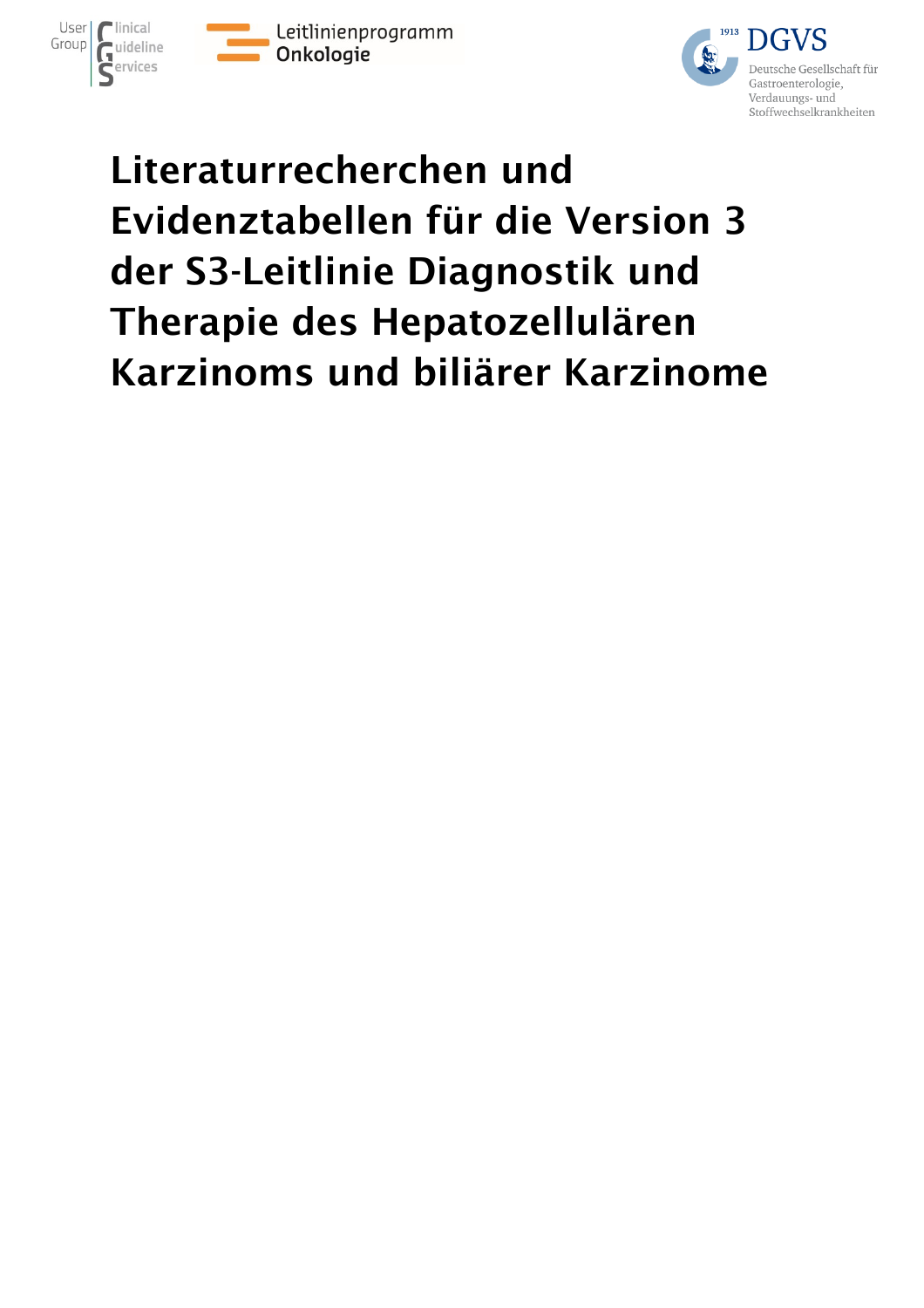



### Inhaltsverzeichnis

| 1.   |  |
|------|--|
| 1.1. |  |
| 2.   |  |
| 2.1. |  |
| 2.2. |  |
| 3.   |  |
| 3.1. |  |
| 3.2. |  |
| 3.3. |  |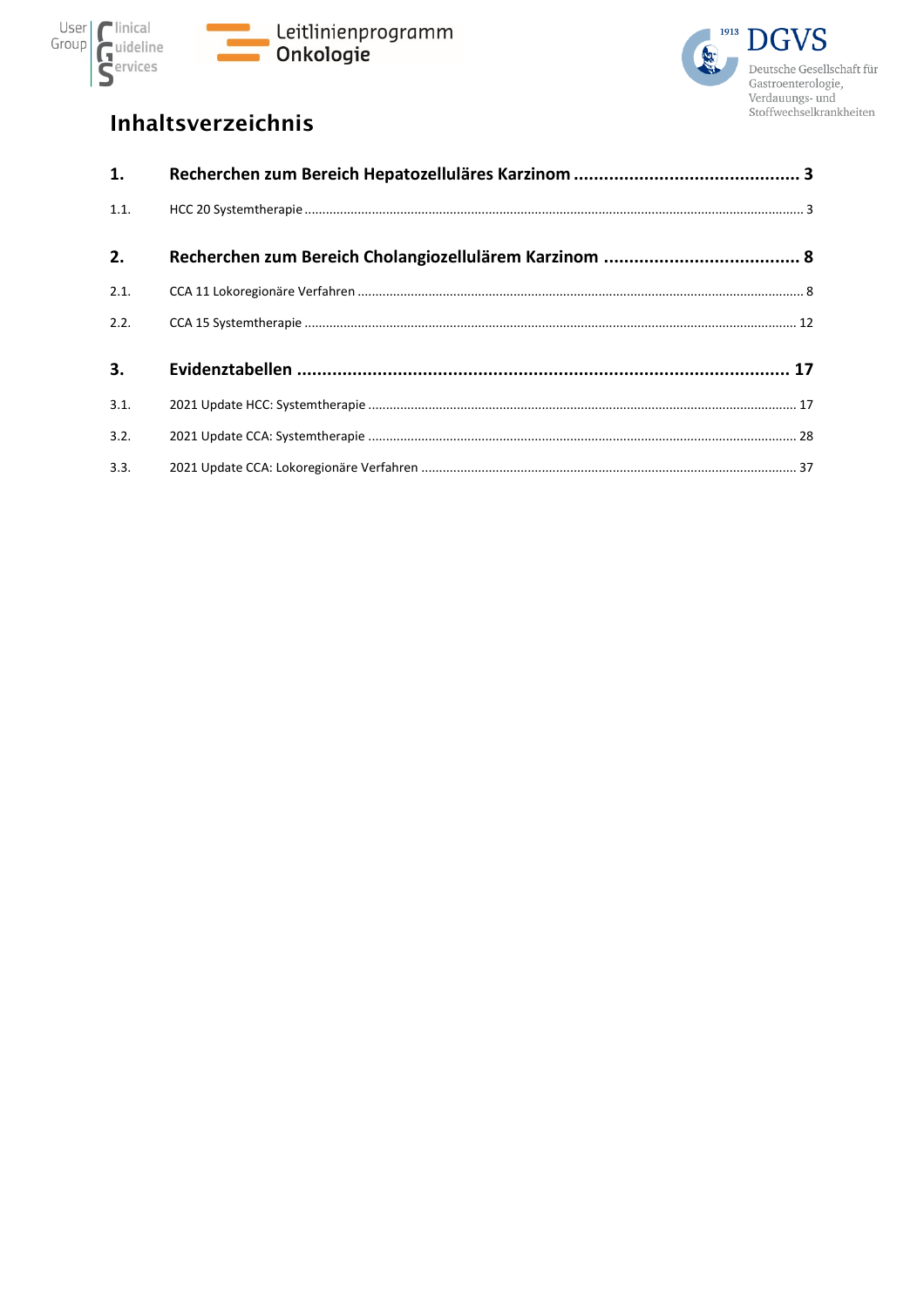



# <span id="page-2-0"></span>1. Recherchen zum Bereich Hepatozelluläres Karzinom

### <span id="page-2-1"></span>1.1. HCC 20 Systemtherapie

Von welchen Systemtherapien profitieren Patienten mit fortgeschrittenem HCC? Population: Patient\*innen mit fortgeschrittenem HCC Interventions: Comparison: Keine Therapie oder gegen Sorafenib/ andere Therapien Outcomes: Overall survival, Progression free survival, Adverse Events, Quality of life, Time to Progression

#### **Recherche in PubMed (06.07.2021)**

| <b>Nr</b> | Query                                                                                                                                                                                                                                                                                                                                       | <b>Hits</b> |
|-----------|---------------------------------------------------------------------------------------------------------------------------------------------------------------------------------------------------------------------------------------------------------------------------------------------------------------------------------------------|-------------|
|           | <b>Population</b>                                                                                                                                                                                                                                                                                                                           |             |
| #1        | Carcinoma, Hepatocellular[Mesh] OR Hepatom*[tiab] OR<br>((Carcinoma*[tiab] OR Cancer[tiab] OR cancers[tiab]) AND<br>(hepatocellular[tiab] OR liver cell[tiab] OR adult liver[tiab]))                                                                                                                                                        | 154.123     |
| #2        | (Neoplasms[Mesh] OR Neoplas*[tiab] OR Tumor[tiab] OR<br>Tumors[tiab] OR Cancer*[tiab] OR Malignanc*[tiab]) AND<br>(hepatocellular[tiab] OR hepatic*[tiab] OR liver*[tiab] OR<br>"Liver"[Mesh])                                                                                                                                              | 298.199     |
| #3        | #1 OR #2                                                                                                                                                                                                                                                                                                                                    | 344.304     |
|           | <b>Intervention</b>                                                                                                                                                                                                                                                                                                                         |             |
| #4        | Sorafenib[Mesh] OR Sorafenib[tiab] OR Nexavar[tiab] OR BAY<br>43-9006[tiab] OR BAY 43 9006[tiab] OR BAY 439006[tiab] OR<br>Sorafenib N-Oxide[tiab] OR Sorafenib N Oxide[tiab] OR BAY-<br>673472[tiab] OR BAY 673472[tiab] OR BAY 545-9085[tiab] OR<br>BAY 545 9085[tiab] OR BAY 5459085[tiab] OR BAY-545-<br>9085[tiab] OR BAY5459085[tiab] | 9.815       |
| #5        | "lenvatinib" [Supplementary Concept] OR Lenvatinib[tiab] OR<br>E 7080[tiab] OR E-7080[tiab] OR Lenvima[tiab]                                                                                                                                                                                                                                | 1.073       |
| #6        | regorafenib [Supplementary Concept] OR Regorafenib[tiab]<br>OR Stivarga[tiab] OR BAY 73-4506[tiab] OR BAY73-4506[tiab]<br>OR BAY-73-4506[tiab]                                                                                                                                                                                              | 1.403       |
| #7        | cabozantinib [Supplementary Concept] OR Cabozantinib[tiab]<br>OR Cometrig[tiab] OR XL 184[tiab] OR XL184 cpd[tiab] OR XL-<br>184[tiab] OR BMS 907351[tiab] OR BMS907351[tiab] OR BMS-<br>907351[tiab]                                                                                                                                       | 1.093       |
| #8        | ramucirumab [Supplementary Concept] OR<br>Ramucirumab[tiab] OR Cyramza[tiab] OR IMC 1121B[tiab] OR<br>IMC1121B[tiab] OR IMC-1121B[tiab]                                                                                                                                                                                                     | 965         |
| #9        | ("Programmed Cell Death 1 Receptor"[Mesh] OR PD-1[tiab]<br>OR PD 1[tiab] OR programmed cell death protein 1[tiab] OR<br>CD279 Antigen[tiab] OR Antigen, CD279[tiab]) AND<br>(inibitor*[tiab] OR antibod*[tiab] OR antagonist[tiab]) OR PD-<br>L1[tiab] OR PD L1[tiab]                                                                       | 19.160      |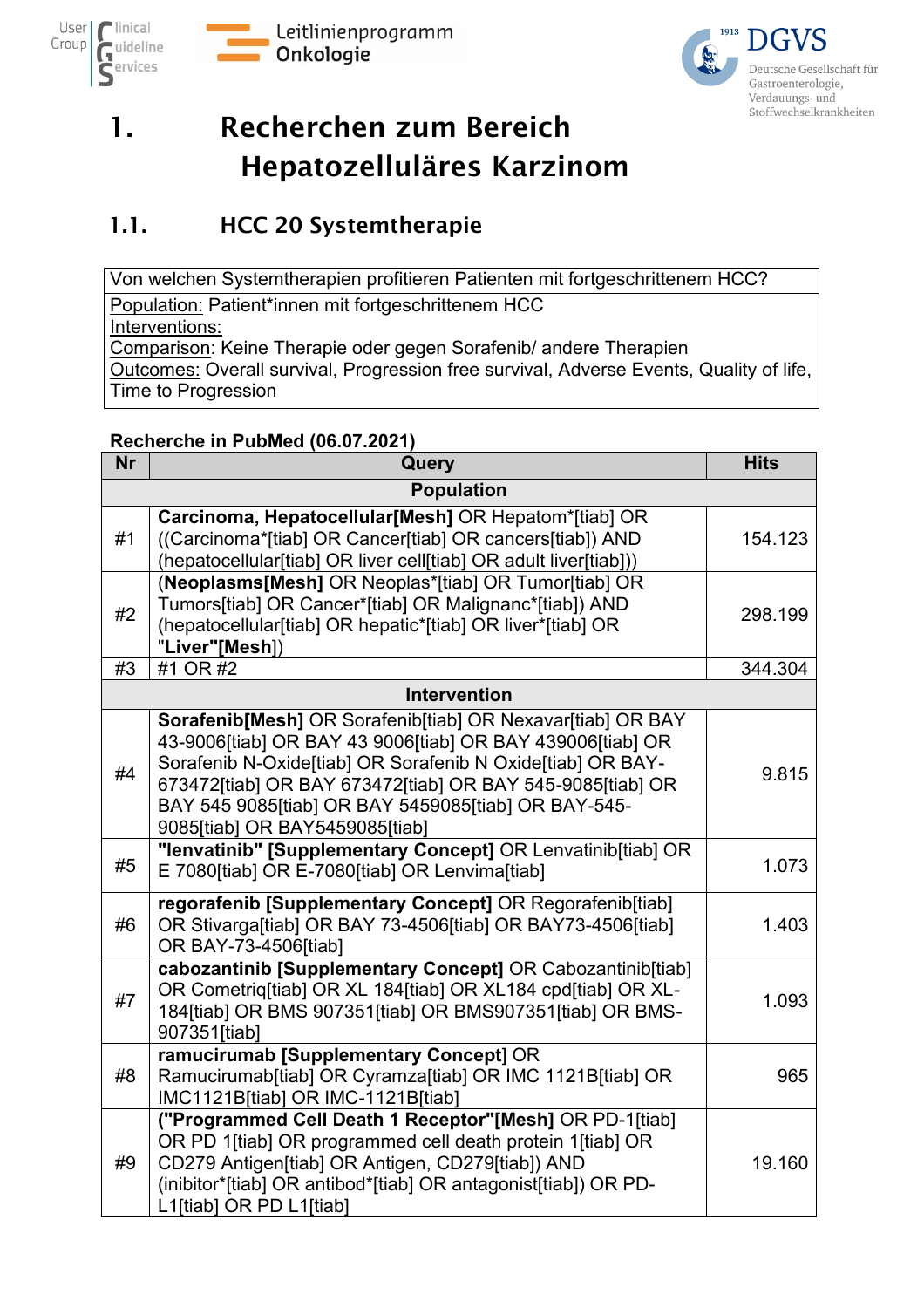



Deutsche Gesellschaft für Gastroenterologie, Gastroenterologie,<br>Verdauungs- und<br><del>Stoffwechselk</del>rankheiten

|     | Nivolumab[Mesh] OR Opdivo[tiab] OR ONO-4538[tiab] OR                                                                                                                                                                                                                                                                                                                                                                                                                                                                                                                                                                                                                                                                                                                                                                                                                                                                                                                                                                                                                     | LOLL VV C.C.LIOC. |
|-----|--------------------------------------------------------------------------------------------------------------------------------------------------------------------------------------------------------------------------------------------------------------------------------------------------------------------------------------------------------------------------------------------------------------------------------------------------------------------------------------------------------------------------------------------------------------------------------------------------------------------------------------------------------------------------------------------------------------------------------------------------------------------------------------------------------------------------------------------------------------------------------------------------------------------------------------------------------------------------------------------------------------------------------------------------------------------------|-------------------|
| #10 | ONO 4538[tiab] OR ONO4538[tiab] OR MDX-1106[tiab] OR MDX<br>1106[tiab] OR MDX1106[tiab] OR BMS-936558[tiab] OR BMS                                                                                                                                                                                                                                                                                                                                                                                                                                                                                                                                                                                                                                                                                                                                                                                                                                                                                                                                                       | 3.389             |
|     | 936558[tiab] OR BMS936558[tiab]                                                                                                                                                                                                                                                                                                                                                                                                                                                                                                                                                                                                                                                                                                                                                                                                                                                                                                                                                                                                                                          |                   |
|     | pembrolizumab [Supplementary Concept] OR                                                                                                                                                                                                                                                                                                                                                                                                                                                                                                                                                                                                                                                                                                                                                                                                                                                                                                                                                                                                                                 |                   |
| #11 | Pembrolizumab[tiab] OR lambrolizumab[tiab] OR Keytruda[tiab]<br>OR MK-3475[tiab]                                                                                                                                                                                                                                                                                                                                                                                                                                                                                                                                                                                                                                                                                                                                                                                                                                                                                                                                                                                         | 5737              |
| #12 | (CTLA-4 Antigen[Mesh] OR CTLA-4[tiab] OR CD152[tiab] OR<br>Cytotoxic T-Lymphocyte-Associated Antigen 4[tiab] OR Cytotoxic<br>T Lymphocyte Associated Antigen 4[tiab] OR Cytotoxic T-<br>Lymphocyte Antigen 4[tiab] OR Cytotoxic T Lymphocyte Antigen<br>4[tiab]) AND (inibitor*[tiab] OR antibod*[tiab] OR antagonist[tiab])                                                                                                                                                                                                                                                                                                                                                                                                                                                                                                                                                                                                                                                                                                                                             | 3531              |
| #13 | Ipilimumab[Mesh] OR Ipilimumab*[tiab] OR Yervoy[tiab] OR<br>MDX 010[tiab] OR MDX010[tiab] OR MDX-010[tiab] OR MDX-<br>CTLA-4[tiab] OR MDX CTLA 4[tiab]                                                                                                                                                                                                                                                                                                                                                                                                                                                                                                                                                                                                                                                                                                                                                                                                                                                                                                                   | 4289              |
| #14 | Immunotherapy, Active[Mesh] OR Immunotherap*[tiab] OR<br>(immun*[tiab] AND therap*[tiab])                                                                                                                                                                                                                                                                                                                                                                                                                                                                                                                                                                                                                                                                                                                                                                                                                                                                                                                                                                                | 603.925           |
| #15 | tyrosine kinase inhibitor[tiab]                                                                                                                                                                                                                                                                                                                                                                                                                                                                                                                                                                                                                                                                                                                                                                                                                                                                                                                                                                                                                                          | 16.789            |
| #16 | Molecular Targeted Therapy[Mesh] OR (molecular[tiab] AND<br>therap*[tiab]) OR targeted therap*[tiab]                                                                                                                                                                                                                                                                                                                                                                                                                                                                                                                                                                                                                                                                                                                                                                                                                                                                                                                                                                     | 263.684           |
| #17 | #4 OR #5 OR #6 OR #7 OR #8 OR #9 OR #10 OR #11 OR #12<br>OR #13 OR #14 OR #15 OR #16                                                                                                                                                                                                                                                                                                                                                                                                                                                                                                                                                                                                                                                                                                                                                                                                                                                                                                                                                                                     | 837.042           |
| #18 | #3 AND #17                                                                                                                                                                                                                                                                                                                                                                                                                                                                                                                                                                                                                                                                                                                                                                                                                                                                                                                                                                                                                                                               | 30.755            |
|     | <b>Filter</b>                                                                                                                                                                                                                                                                                                                                                                                                                                                                                                                                                                                                                                                                                                                                                                                                                                                                                                                                                                                                                                                            |                   |
| #19 | (systematic*[tiab] AND (bibliographic*[tiab] OR literature[tiab] OR<br>review[tiab] OR reviewed[tiab] OR reviews[tiab]))<br>OR (comprehensive*[tiab] AND (bibliographic*[tiab] OR<br>literature[tiab])) OR "cochrane database syst rev"[Journal] OR<br>"Evidence report/technology assessment (Summary)"[journal]<br>OR "Evidence report/technology assessment"[journal]<br>OR "integrative literature review"[tiab] OR "integrative research<br>review"[tiab] OR "integrative review"[tiab] OR "research<br>synthesis"[tiab] OR "research integration"[tiab] OR cinahl[tiab]<br>OR embase[tiab] OR medline[tiab] OR psyclit[tiab] OR<br>(psycinfo[tiab] NOT "psycinfo database"[tiab]) OR pubmed[tiab]<br>OR scopus[tiab] OR "web of science"[tiab] OR "data<br>synthesis"[tiab] OR meta-analys*[tiab] OR meta-analyz*[tiab] OR<br>meta-analyt*[tiab] OR metaanalys*[tiab] OR metaanalyz*[tiab]<br>OR metaanalyt*[tiab] OR "meta-analysis as topic"[MeSH:noexp]<br>OR Meta-Analysis[ptyp] OR ((review[tiab] AND (rationale[tiab]<br>OR evidence[tiab])) AND review[pt]) | 672.071           |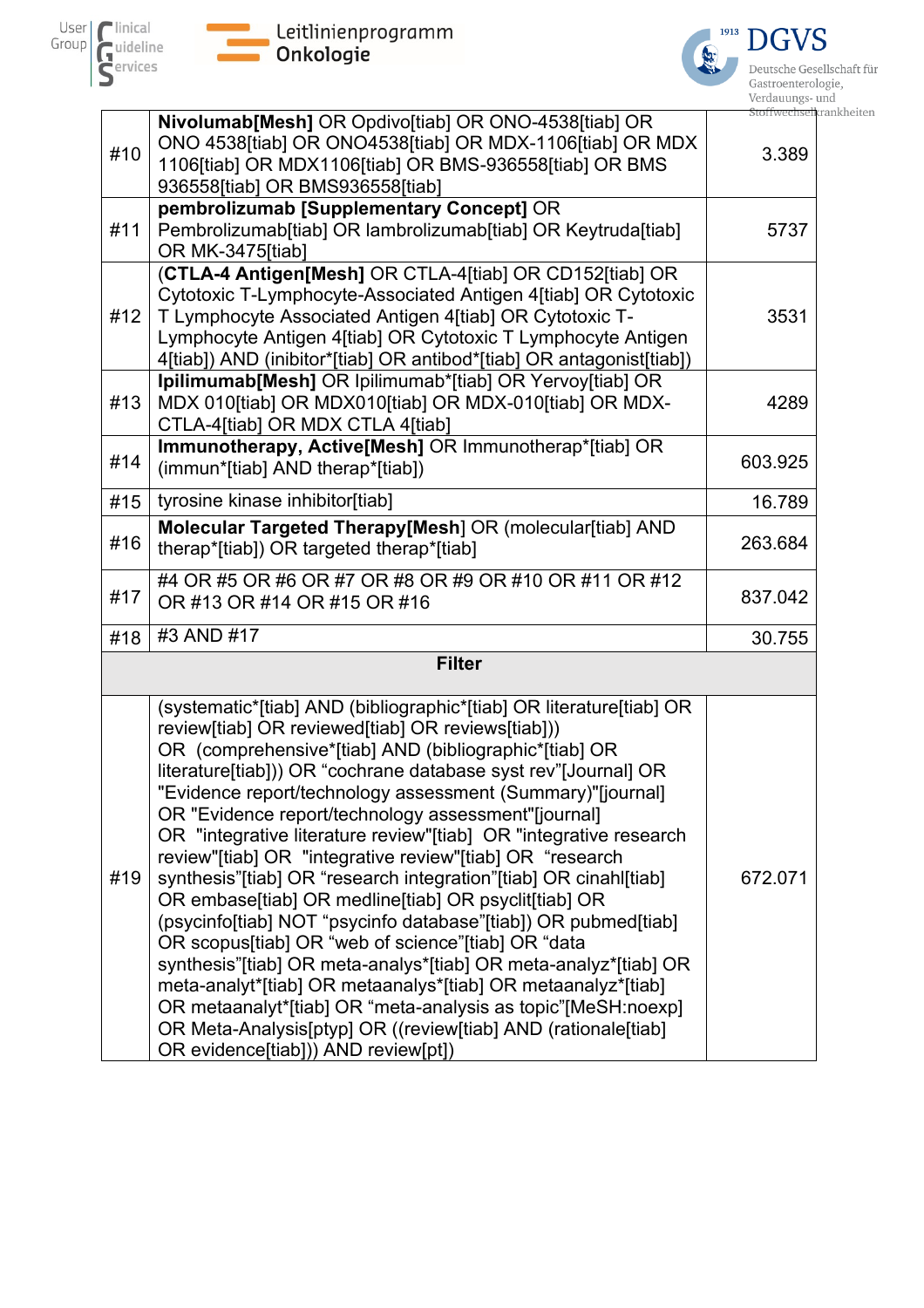





| #20 | "Clinical Trial" [PT:NoExp] OR "clinical trial, phase i"[pt] OR<br>"clinical trial, phase ii"[pt] OR "clinical trial, phase iii"[pt] OR<br>"clinical trial, phase iv"[pt] OR "controlled clinical trial"[pt] OR<br>"multicenter study"[pt] OR "randomized controlled trial"[pt] OR<br>"Clinical Trials as Topic"[mesh:noexp] OR "clinical trials, phase i<br>as topic"[MeSH Terms:noexp] OR "clinical trials, phase ii as<br>topic"[MeSH Terms:noexp] OR "clinical trials, phase iii as<br>topic"[MeSH Terms:noexp] OR "clinical trials, phase iv as<br>topic"[MeSH Terms:noexp] OR "controlled clinical trials as<br>topic"[MeSH Terms:noexp] OR "randomized controlled trials as<br>topic"[MeSH Terms:noexp] OR "early termination of clinical<br>trials"[MeSH Terms:noexp] OR "multicenter studies as<br>topic"[MeSH Terms:noexp] OR "Double-Blind Method"[Mesh] OR<br>((randomised[tiab] OR randomized[tiab]) AND (trial[tiab] OR<br>trials[tiab])) OR ((single[tiab] OR double[tiab] OR doubled[tiab]<br>OR triple[tiab] OR tripled[tiab] OR treble[tiab] OR treble[tiab])<br>AND (blind*[tiab] OR mask*[tiab])) OR ("4 arm"[tiab] OR "four<br>arm"[tiab]) | ətoli wech<br>1.555.270 |
|-----|-----------------------------------------------------------------------------------------------------------------------------------------------------------------------------------------------------------------------------------------------------------------------------------------------------------------------------------------------------------------------------------------------------------------------------------------------------------------------------------------------------------------------------------------------------------------------------------------------------------------------------------------------------------------------------------------------------------------------------------------------------------------------------------------------------------------------------------------------------------------------------------------------------------------------------------------------------------------------------------------------------------------------------------------------------------------------------------------------------------------------------------------------------------------|-------------------------|
| #21 | #19 OR #20                                                                                                                                                                                                                                                                                                                                                                                                                                                                                                                                                                                                                                                                                                                                                                                                                                                                                                                                                                                                                                                                                                                                                      | 2.082.499               |
| #22 | animals[mh] NOT humans[mh]                                                                                                                                                                                                                                                                                                                                                                                                                                                                                                                                                                                                                                                                                                                                                                                                                                                                                                                                                                                                                                                                                                                                      | 4.856.894               |
| #23 | #21 NOT #22                                                                                                                                                                                                                                                                                                                                                                                                                                                                                                                                                                                                                                                                                                                                                                                                                                                                                                                                                                                                                                                                                                                                                     | 2.044.760               |
| #24 | #18 AND #23                                                                                                                                                                                                                                                                                                                                                                                                                                                                                                                                                                                                                                                                                                                                                                                                                                                                                                                                                                                                                                                                                                                                                     | 3805                    |
| #25 | #24, Publication date 01/01/2019 - 30/06/2021, English and<br>German articles                                                                                                                                                                                                                                                                                                                                                                                                                                                                                                                                                                                                                                                                                                                                                                                                                                                                                                                                                                                                                                                                                   | 939                     |

### **Recherche in der Cochrane Library (06.07.2021)**

| ID  | <b>Search</b>                                                                                                                         | <b>Hits</b> |
|-----|---------------------------------------------------------------------------------------------------------------------------------------|-------------|
| #1  | MeSH descriptor: [Carcinoma, Hepatocellular] explode all trees                                                                        | 1817        |
| #2  | (hepatom* OR ((carcinoma OR Cancer OR cancers) AND<br>(hepatocellular OR liver cell OR adult liver))): ti, ab, kw                     | 10713       |
| #3  | MeSH descriptor: [Neoplasms] explode all trees                                                                                        | 82548       |
| #4  | (Neoplasm* OR tumor OR cancer* OR malignanc*):ti,ab,kw                                                                                | 213909      |
| #5  | (hepatocellular OR hepatic OR liver): ti, ab, kw                                                                                      | 60870       |
| #6  | (#3 OR #4) AND #5                                                                                                                     | 17538       |
| #7  | #1 OR #2 OR #6                                                                                                                        | 19134       |
| #8  | Sorafenib OR Nexavar):ti,ab,kw                                                                                                        | 1910        |
| #9  | (lenvatinib):ti,ab, kw                                                                                                                | 351         |
| #10 | (regorafenib OR Stivarga): ti, ab, kw                                                                                                 | 536         |
| #11 | (Cabozantinib OR Cometriq):ti,ab, kw                                                                                                  | 358         |
| #12 | (ramucirumab OR Cyramza): ti, ab, kw                                                                                                  | 545         |
| #13 | MeSH descriptor: [Programmed Cell Death 1 Receptor] explode all<br>trees                                                              | 81          |
| #14 | (Programmed cell death receptor OR PD-1 OR PD 1 OR<br>programmed cell death protein 1 OR CD279 Antigen OR Antigen,<br>CD279):ti,ab,kw | 25428       |
| #15 | (inibitor* OR antibod* OR antagonist):ti,ab, kw                                                                                       | 68701       |
| #16 | (PD-L1 OR PD L1):ti,ab, kw                                                                                                            | 2621        |
| #17 | $((#13 \text{ OR } #14) \text{ AND } #15) \text{ OR } #16)$                                                                           | 5635        |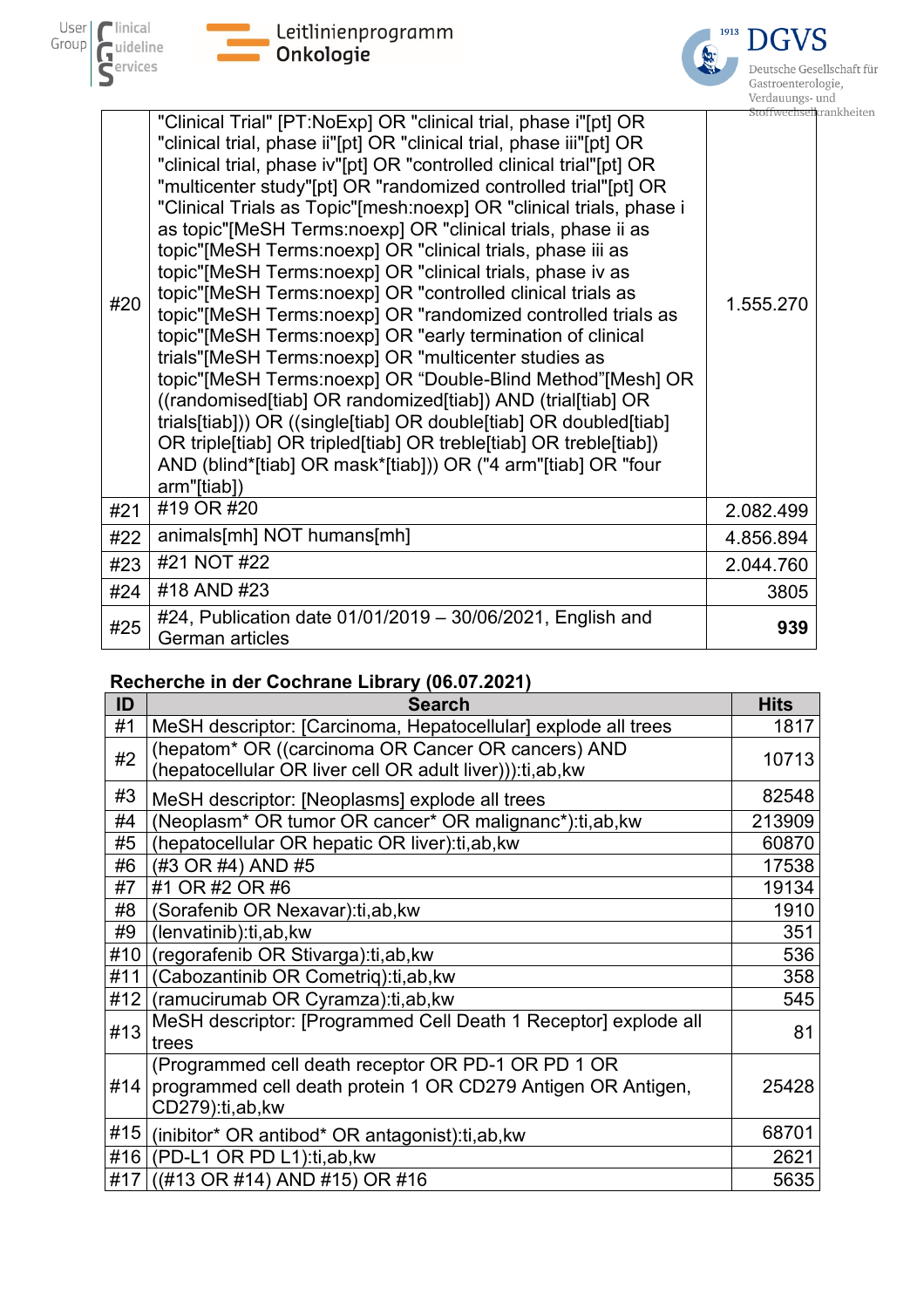





Deutsche Gesellschaft für Gastroenterologie, Verdauungs- und ankheiten

| (Nivolumab OR Opdivo): ti, ab, kw                                                                                                                                                                         | stoffwechsei<br>1969 |
|-----------------------------------------------------------------------------------------------------------------------------------------------------------------------------------------------------------|----------------------|
| (Pembrolizumab OR lambrolizumab OR Keytruda): ti, ab, kw                                                                                                                                                  | 1873                 |
| (TLA-4 OR CD152 OR Cytotoxic T-Lymphocyte-Associated Antigen 4<br>OR Cytotoxic T Lymphocyte Associated Antigen 4 OR Cytotoxic T-<br>Lymphocyte Antigen 4 OR Cytotoxic T Lymphocyte Antigen<br>4):ti,ab,kw | 335                  |
| (inibitor* OR antibod* OR antagonist):ti,ab, kw                                                                                                                                                           | 68701                |
| #20 AND #21                                                                                                                                                                                               | 169                  |
| MeSH descriptor: [Ipilimumab] explode all trees                                                                                                                                                           | 208                  |
| (Ipilimumab* OR Yervoy):ti,ab, kw                                                                                                                                                                         | 1307                 |
| MeSH descriptor: [Immunotherapy, Active] explode all trees                                                                                                                                                | 2699                 |
| (Immunotherap* OR (immun* AND therap*)):ti,ab, kw                                                                                                                                                         | 79736                |
| (tyrosine kinase inhibitor): ti, ab, kw                                                                                                                                                                   | 2328                 |
| MeSH descriptor: [Molecular Targeted Therapy] explode all trees                                                                                                                                           | 145                  |
| ((molecular AND therap*) OR targeted therap*): ti, ab, kw                                                                                                                                                 | 21852                |
| #8 OR #9 OR #10 OR #11 OR #12 OR #17 OR #18 OR #19 OR #22<br>OR #23 OR #24 OR #25 OR #26 OR #27 OR #28 OR #29                                                                                             | 107303               |
| #7 AND #30                                                                                                                                                                                                | 4362                 |
| (non-resectable OR nonresectable OR unresectable OR inoperable<br>OR non-operable OR non operable): ti, ab, kw                                                                                            | 8867                 |
| #31 AND #32 with Cochrane Library publication date Between Jan<br>2019 and Jun 2021, in Cochrane Reviews, Trials                                                                                          | 359                  |
|                                                                                                                                                                                                           |                      |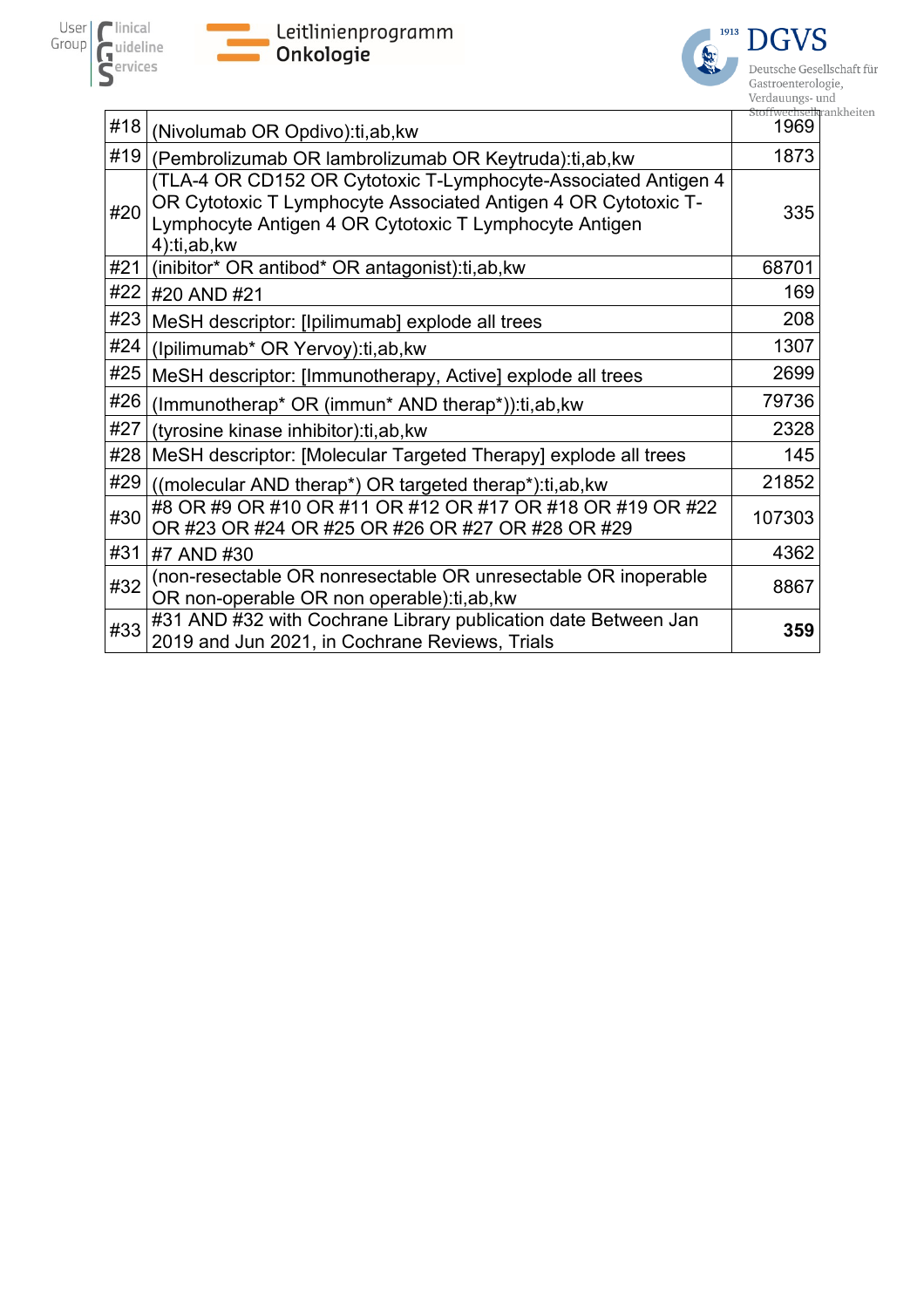



HCC 20 Systemtherapie

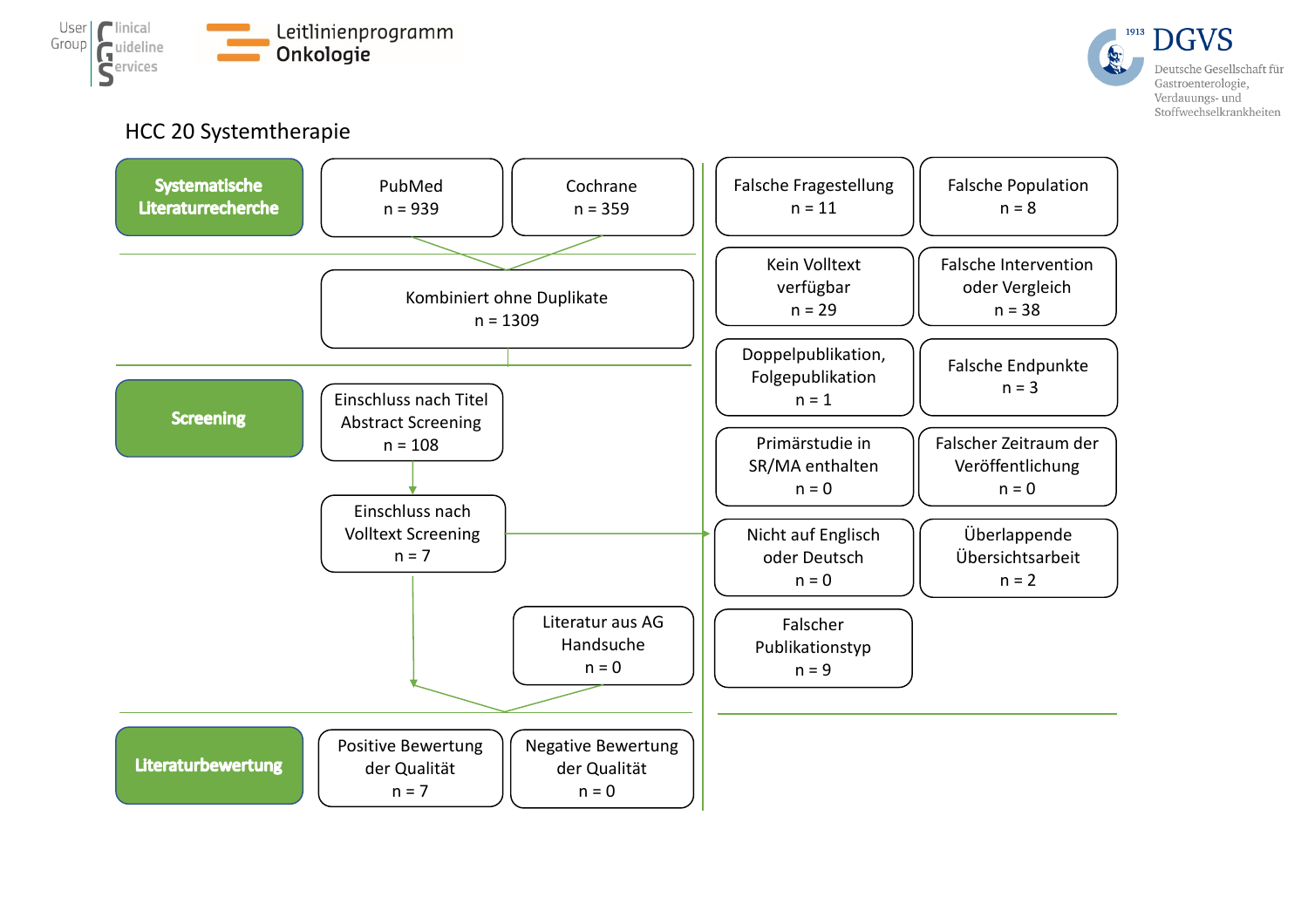



# <span id="page-7-0"></span>2. Recherchen zum Bereich Cholangiozellulärem Karzinom

### <span id="page-7-1"></span>2.1. CCA 11 Lokoregionäre Verfahren

Profitieren Patienten mit nicht-operablen Cholangiozellulärem Karzinom von einem transarteriellen Verfahren?

Population: Patienten mit Cholangiozellulärem Karzinom

Interventions: TACE, TARE

Comparison: Systemtherapie oder keine Therapie

Outcomes: Overall survival, Progression free survival, Adverse Events, Quality of Life

#### **Suche in PubMed (06.07.2021)**

| <b>Nr</b> | Query                                                                                                                                                                                                                                                                                                                                                                                                                                          | <b>Hits</b> |
|-----------|------------------------------------------------------------------------------------------------------------------------------------------------------------------------------------------------------------------------------------------------------------------------------------------------------------------------------------------------------------------------------------------------------------------------------------------------|-------------|
|           | <b>Population</b>                                                                                                                                                                                                                                                                                                                                                                                                                              |             |
| #1        | Cholangiocarcinoma[Mesh] OR Cholangiocarcinoma*[tiab] OR<br>Cholangiocellular Carcinoma[tiab] OR Carcinoma,<br>Cholangiocellular[tiab] OR Carcinomas, Cholangiocellular[tiab]<br>OR Cholangiocellular Carcinoma*[tiab]                                                                                                                                                                                                                         | 17.135      |
| #2        | (Neoplasms[Mesh] OR Neoplas*[tiab] OR Tumor[tiab] OR<br>Tumors[tiab] OR Cancer*[tiab] OR Malignanc*[tiab] OR<br>carcinom*[tiab]) AND (bile duct*[tiab] OR biliary tract[tiab] OR bile<br>canaliculi[tiab] OR cholangio*[tiab])                                                                                                                                                                                                                 | 35.355      |
| #3        | #1 OR #2                                                                                                                                                                                                                                                                                                                                                                                                                                       | 37.640      |
|           | <b>Intervention</b>                                                                                                                                                                                                                                                                                                                                                                                                                            |             |
| #4        | <b>Chemoembolization, Therapeutic[Mesh] OR</b><br>Chemoembolization[tiab] OR TACE[tiab]                                                                                                                                                                                                                                                                                                                                                        | 11.486      |
| #5        | Radiotherapy[Mesh] OR radiotherap*[tiab] OR ((radiation[tiab]<br>OR radio[tiab]) AND (therap*[tiab] OR treatment*[tiab])) AND<br>(Embolization, Therapeutic[Mesh] OR embolizat*[tiab] OR<br>embolisat*[tiab] OR embolotherap*[tiab])                                                                                                                                                                                                           | 3.573       |
| #6        | internal radiotherapy[tiab] OR SIRT[tiab] OR<br>radioembolization[tiab] OR TARE[tiab] OR<br>microbrachytherapy[tiab]                                                                                                                                                                                                                                                                                                                           | 3.758       |
| #7        | #4 OR #5 OR #6                                                                                                                                                                                                                                                                                                                                                                                                                                 | 16.996      |
| #8        | #3 AND #7                                                                                                                                                                                                                                                                                                                                                                                                                                      | 569         |
|           | <b>Filter</b>                                                                                                                                                                                                                                                                                                                                                                                                                                  |             |
| #9        | (systematic*[tiab] AND (bibliographic*[tiab] OR literature[tiab] OR<br>review[tiab] OR reviewed[tiab] OR reviews[tiab]))<br>OR (comprehensive*[tiab] AND (bibliographic*[tiab] OR<br>literature[tiab])) OR "cochrane database syst rev"[Journal] OR<br>"Evidence report/technology assessment (Summary)"[journal]<br>OR "Evidence report/technology assessment"[journal]<br>OR "integrative literature review"[tiab] OR "integrative research" | 672.127     |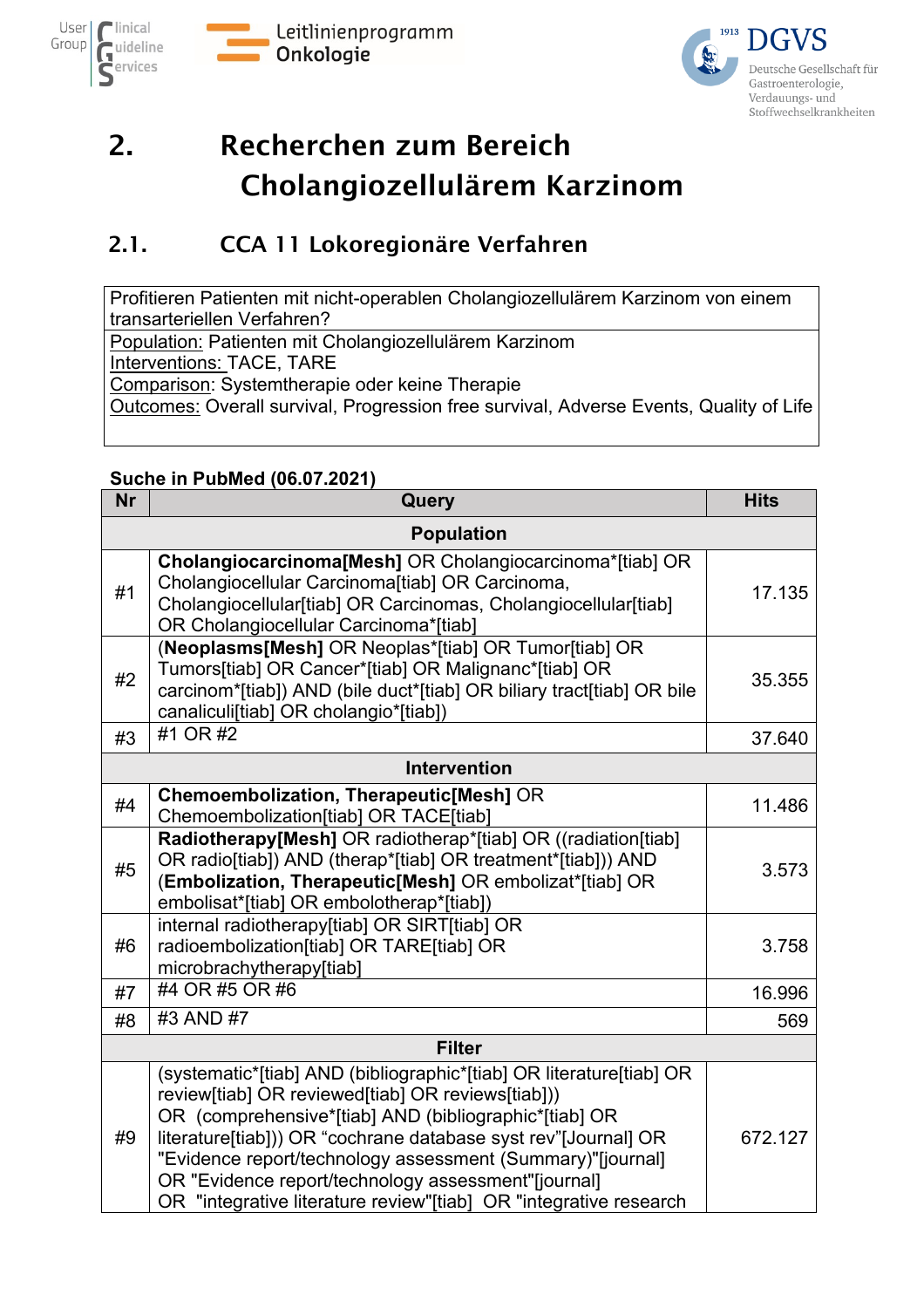

**State Leitlinienprogramm**<br>State onkologie



Deutsche Gesellschaft für Gastroenterologie, Verdauungs- und rankheiten

|     | review"[tiab] OR "integrative review"[tiab] OR "research<br>synthesis"[tiab] OR "research integration"[tiab] OR cinahl[tiab]<br>OR embase[tiab] OR medline[tiab] OR psyclit[tiab] OR<br>(psycinfo[tiab] NOT "psycinfo database"[tiab]) OR pubmed[tiab]<br>OR scopus[tiab] OR "web of science"[tiab] OR "data<br>synthesis"[tiab] OR meta-analys*[tiab] OR meta-analyz*[tiab] OR<br>meta-analyt*[tiab] OR metaanalys*[tiab] OR metaanalyz*[tiab]<br>OR metaanalyt*[tiab] OR "meta-analysis as topic"[MeSH:noexp]<br>OR Meta-Analysis[ptyp] OR ((review[tiab] AND (rationale[tiab]<br>OR evidence[tiab])) AND review[pt])                                                                                                                                                                                                                                                                                                                                                                                                                                                                                                                                         |           |
|-----|-----------------------------------------------------------------------------------------------------------------------------------------------------------------------------------------------------------------------------------------------------------------------------------------------------------------------------------------------------------------------------------------------------------------------------------------------------------------------------------------------------------------------------------------------------------------------------------------------------------------------------------------------------------------------------------------------------------------------------------------------------------------------------------------------------------------------------------------------------------------------------------------------------------------------------------------------------------------------------------------------------------------------------------------------------------------------------------------------------------------------------------------------------------------|-----------|
| #10 | "Clinical Trial" [PT:NoExp] OR "clinical trial, phase i"[pt] OR<br>"clinical trial, phase ii"[pt] OR "clinical trial, phase iii"[pt] OR<br>"clinical trial, phase iv"[pt] OR "controlled clinical trial"[pt] OR<br>"multicenter study"[pt] OR "randomized controlled trial"[pt] OR<br>"Clinical Trials as Topic"[mesh:noexp] OR "clinical trials, phase i<br>as topic"[MeSH Terms:noexp] OR "clinical trials, phase ii as<br>topic"[MeSH Terms:noexp] OR "clinical trials, phase iii as<br>topic"[MeSH Terms:noexp] OR "clinical trials, phase iv as<br>topic"[MeSH Terms:noexp] OR "controlled clinical trials as<br>topic"[MeSH Terms:noexp] OR "randomized controlled trials as<br>topic"[MeSH Terms:noexp] OR "early termination of clinical<br>trials"[MeSH Terms:noexp] OR "multicenter studies as<br>topic"[MeSH Terms:noexp] OR "Double-Blind Method"[Mesh] OR<br>((randomised[tiab] OR randomized[tiab]) AND (trial[tiab] OR<br>trials[tiab])) OR ((single[tiab] OR double[tiab] OR doubled[tiab]<br>OR triple[tiab] OR tripled[tiab] OR treble[tiab] OR treble[tiab])<br>AND (blind*[tiab] OR mask*[tiab])) OR ("4 arm"[tiab] OR "four<br>arm"[tiab]) | 1.555.322 |
| #11 | #9 OR #10                                                                                                                                                                                                                                                                                                                                                                                                                                                                                                                                                                                                                                                                                                                                                                                                                                                                                                                                                                                                                                                                                                                                                       | 2.082.595 |
| #12 | animals[mh] NOT humans[mh]                                                                                                                                                                                                                                                                                                                                                                                                                                                                                                                                                                                                                                                                                                                                                                                                                                                                                                                                                                                                                                                                                                                                      | 4.551.701 |
| #13 | #11 NOT #12                                                                                                                                                                                                                                                                                                                                                                                                                                                                                                                                                                                                                                                                                                                                                                                                                                                                                                                                                                                                                                                                                                                                                     | 2.044.856 |
| #14 | #8 AND #13                                                                                                                                                                                                                                                                                                                                                                                                                                                                                                                                                                                                                                                                                                                                                                                                                                                                                                                                                                                                                                                                                                                                                      | 86        |
| #15 | #14, Publication date 01/01/2019 - 30/06/2021, English and<br><b>German articles</b>                                                                                                                                                                                                                                                                                                                                                                                                                                                                                                                                                                                                                                                                                                                                                                                                                                                                                                                                                                                                                                                                            | 25        |

### **Recherche in der Cochrane Library (06.07.2021)**

| ID | <b>Search</b>                                                                                                                                                        | <b>Hits</b> |
|----|----------------------------------------------------------------------------------------------------------------------------------------------------------------------|-------------|
| #1 | MeSH descriptor: [Cholangiocarcinoma] explode all trees                                                                                                              | 229         |
| #2 | (Cholangiocarcinoma* OR Cholangiocellular Carcinoma OR<br>Carcinoma, Cholangiocellular OR Carcinomas, Cholangiocellular<br>OR Cholangiocellular Carcinoma*):ti,ab,kw | 762         |
| #3 | MeSH descriptor: [Neoplasms] explode all trees                                                                                                                       | 82548       |
| #4 | (Neoplas* OR Tumor OR Tumors OR Cancer* OR Malignanc* OR<br>carcinom*):ti,ab,kw                                                                                      | 224010      |
| #5 | (bile duct* OR biliary tract OR bile canaliculi OR cholangio*):ti,ab,kw                                                                                              | 5853        |
| #6 | (#3 OR #4) AND #5                                                                                                                                                    | 2180        |
| #7 | #1 OR #2 OR #6                                                                                                                                                       | 2233        |
| #8 | MeSH descriptor: [Chemoembolization, Therapeutic] explode all<br>trees                                                                                               | 300         |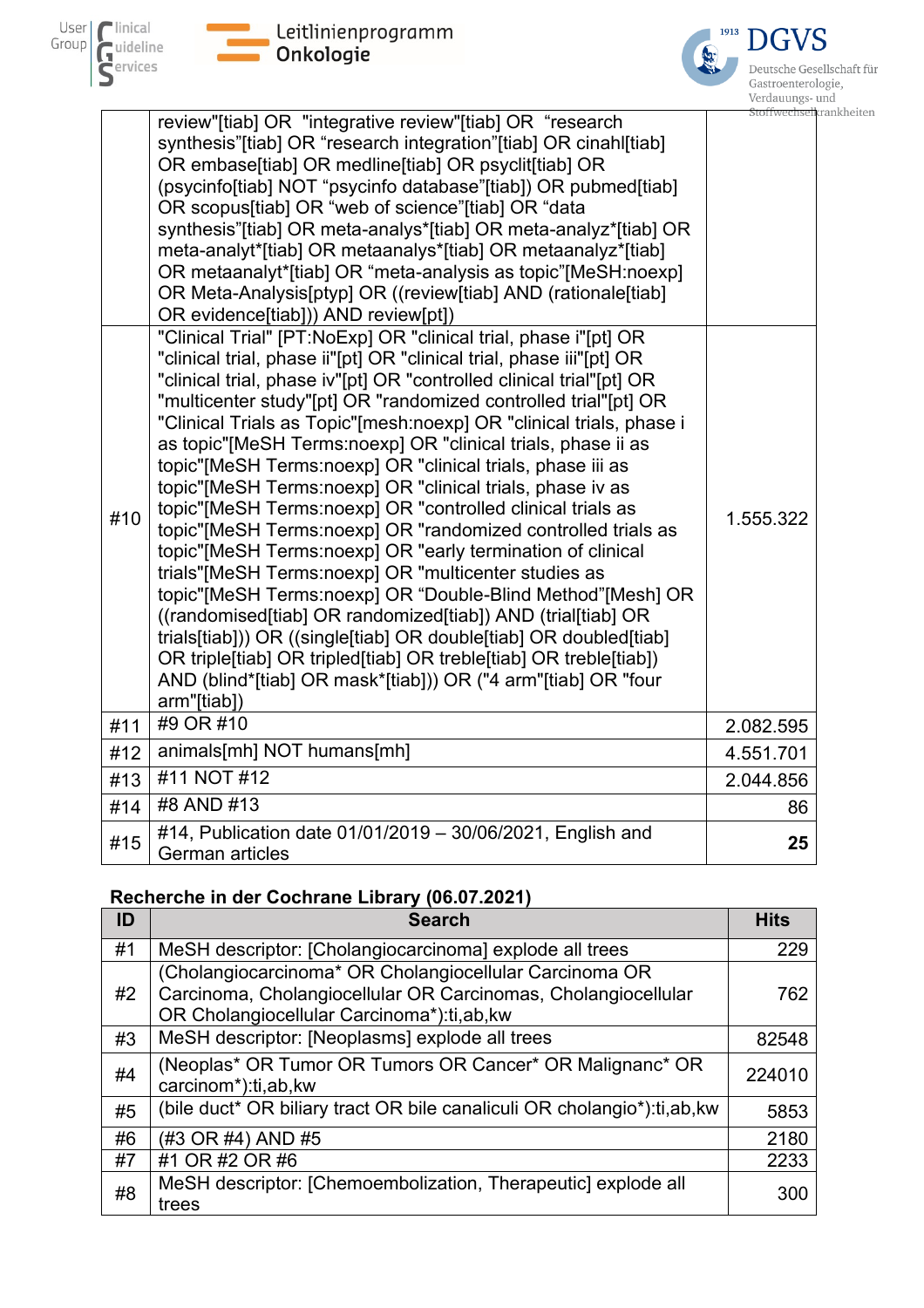





| #9  | (Chemoembolization OR TACE):ti,ab,kw                                                                                                | stoffwechselkrankheiten<br>1611 |  |
|-----|-------------------------------------------------------------------------------------------------------------------------------------|---------------------------------|--|
| #10 | MeSH descriptor: [Radiotherapy] explode all trees                                                                                   | 6290                            |  |
| #11 | (radiotherap* OR ((radiation OR radio) AND (therap* OR<br>treatment*)) AND (embolizat* OR embolisat* OR<br>embolotherap*)):ti,ab,kw | 43063                           |  |
| #12 | (internal radiotherapy OR SIRT OR radioembolization OR TARE<br>OR microbrachytherapy): ti, ab, kw                                   | 732                             |  |
| #13 | #8 OR #9 OR #10 OR #11 OR #12                                                                                                       | 44997                           |  |
| #14 | #7 AND 13                                                                                                                           | 224                             |  |
| #15 | #11 AND #21 with Cochrane Library publication date Between Jan<br>2019 and Jun 2021, in Cochrane Reviews, Trials                    | 136                             |  |

#### 1 Dublette entfernt

### **Treffer aus beiden Datenbanken kombiniert: 160**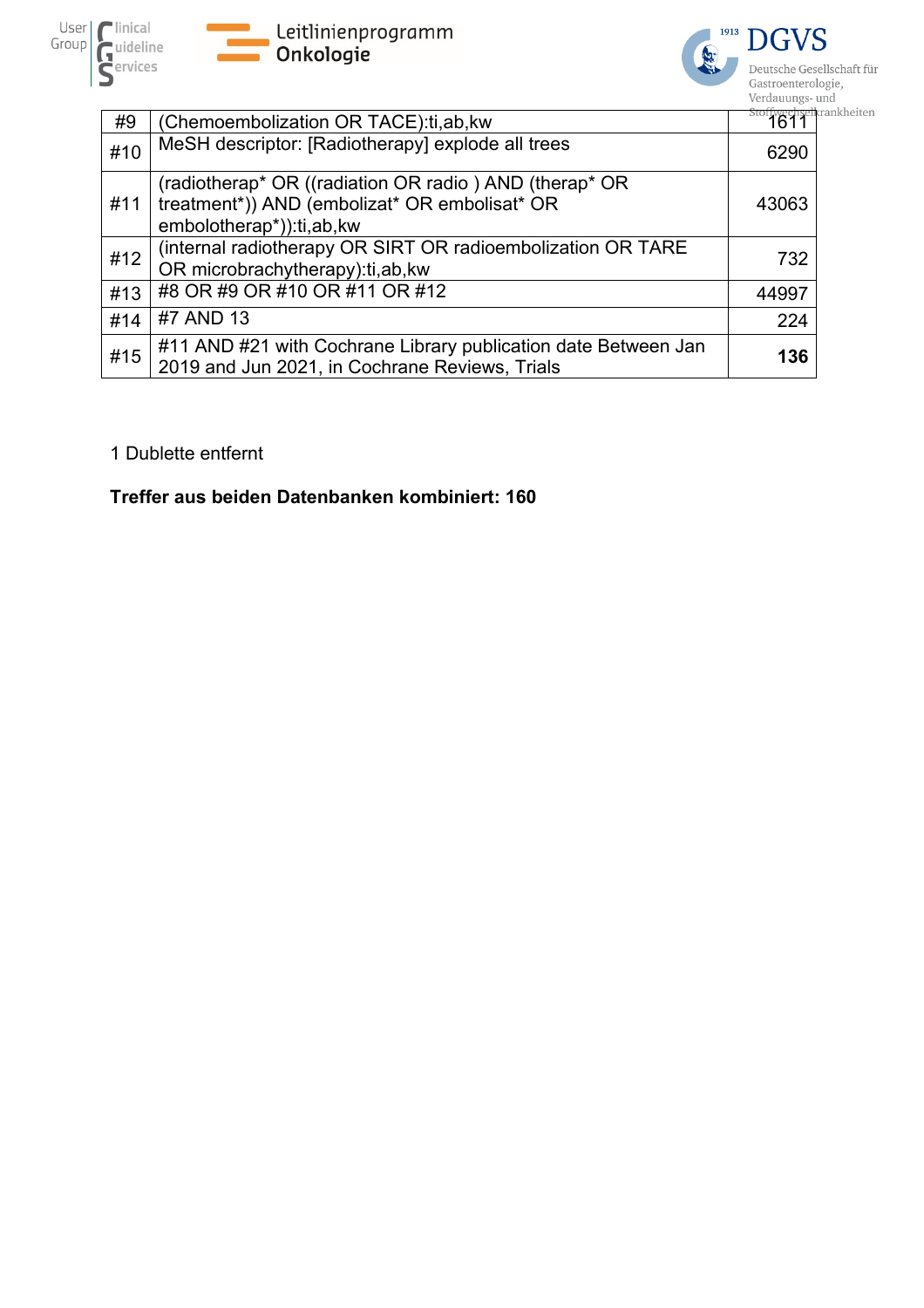



### CCA 11 Lokoregionäre Verfahren

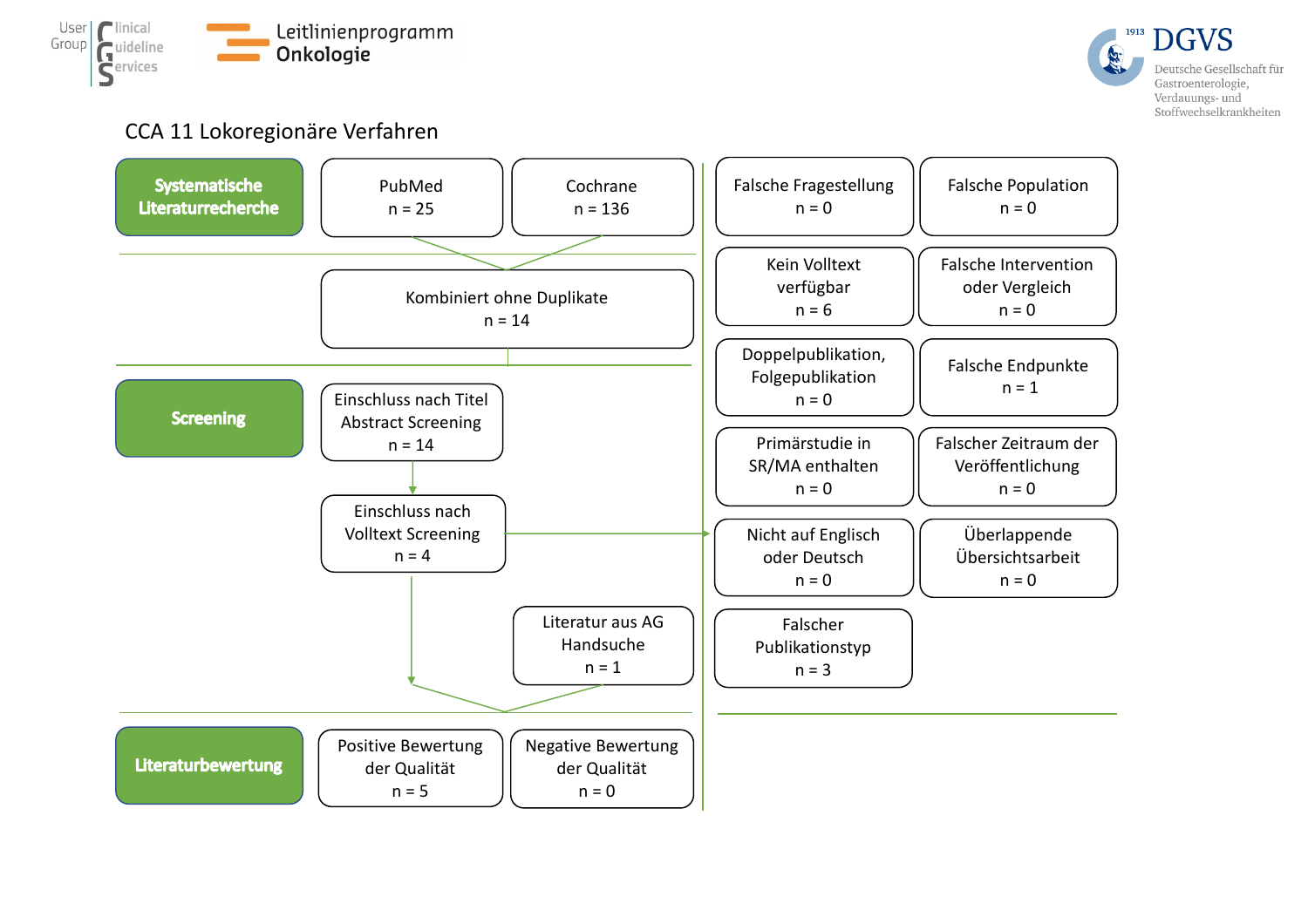![](_page_11_Picture_0.jpeg)

![](_page_11_Picture_1.jpeg)

![](_page_11_Picture_2.jpeg)

### <span id="page-11-0"></span>2.2. CCA 15 Systemtherapie

Von welchen Systemtherapien profitieren Patient\*innen mit fortgeschrittenem biliären Karzinom?

Population: Patient\*innen mit Intrahepatischem CCA, Perihiläres CCA, Distales CCA, Gallenblasenkarzinom

Interventions: Systemtherapie, FGFR-Inhibitore, Pemigatinib

Comparison: Keine Therapie, andere Systemtherapie

Outcomes: Overall survival, Progression free survival, Adverse Events, Time to Progression, Quality of Life

### **Suche in PubMed (06.07.2021)**

| <b>Nr</b> | Query                                                                                                                                                                                                                                                                                                                                                                        | <b>Hits</b> |
|-----------|------------------------------------------------------------------------------------------------------------------------------------------------------------------------------------------------------------------------------------------------------------------------------------------------------------------------------------------------------------------------------|-------------|
|           | <b>Population</b>                                                                                                                                                                                                                                                                                                                                                            |             |
| #1        | Cholangiocarcinoma[Mesh] OR Cholangiocarcinoma*[tiab] OR<br>Cholangiocellular Carcinoma[tiab] OR Carcinoma,<br>Cholangiocellular[tiab] OR Carcinomas, Cholangiocellular[tiab]<br>OR Cholangiocellular Carcinoma*[tiab]                                                                                                                                                       | 17.135      |
| #2        | (Neoplasms[Mesh] OR Neoplas*[tiab] OR Tumor[tiab] OR<br>Tumors[tiab] OR Cancer*[tiab] OR Malignanc*[tiab] OR<br>carcinom*[tiab]) AND (bile duct*[tiab] OR biliary tract[tiab] OR bile<br>canaliculi[tiab] OR cholangio*[tiab])                                                                                                                                               | 35.355      |
| #3        | #1 OR #2                                                                                                                                                                                                                                                                                                                                                                     | 37.640      |
| #4        | ((gallbladder[tiab] OR gall bladder[tiab] OR bilary tract[tiab]) AND<br>(Tumor[tiab] OR Tumors[tiab] OR Cancer*[tiab] OR<br>Malignanc*[tiab] OR carcinom*[tiab])) OR "Gallbladder<br><b>Neoplasms"[Mesh]</b>                                                                                                                                                                 | 15.060      |
| #5        | #3 OR #4                                                                                                                                                                                                                                                                                                                                                                     | 48.409      |
|           | <b>Intervention</b>                                                                                                                                                                                                                                                                                                                                                          |             |
| #6        | gemcitabine [Supplementary Concept] OR gemcitabin*[tiab]<br>OR dFdCyd[tiab] OR LY 188011[tiab] OR LY-188011[tiab] OR<br>Gemzar[tiab]                                                                                                                                                                                                                                         | 18.304      |
| #7        | Cisplatin[Mesh] OR cis-plat*[tiab] OR cis plat*[tiab] OR Platinum<br>Diamminodichloride[tiab] OR Diamminodichloride, Platinum[tiab]<br>OR Dichlorodiammineplatinum[tiab] OR cis-<br>Diamminedichloroplatinum[tiab] OR cis<br>Diamminedichloroplatinum[tiab] OR NSC-119875[tiab] OR<br>Platino[tiab] OR Platinol[tiab] OR Biocisplatinum[tiab] OR<br>Platidiam[tiab]          | 55.401      |
| #8        | Capecitabine[Mesh] OR capecitabin*[tiab]                                                                                                                                                                                                                                                                                                                                     | 7.748       |
| #9        | Fluorouracil[Mesh] OR 5FU[tiab] OR 5-FU[tiab] OR 5-<br>Fluorouracil[tiab] OR 5 Fluorouracil[tiab] OR Fluoruracil[tiab] OR<br>Adrucil[tiab] OR Carac[tiab] OR Efudix[tiab] OR Fluoro-<br>Uracile*[tiab] OR Fluoro Uracile*[tiab] OR Efudex[tiab] OR<br>Fluoroplex[tiab] OR Flurodex[tiab] OR Fluracedyl[tiab] OR<br>Haemato-FU[tiab] OR Haemato FU[tiab] OR Neofluor[tiab] OR | 62.014      |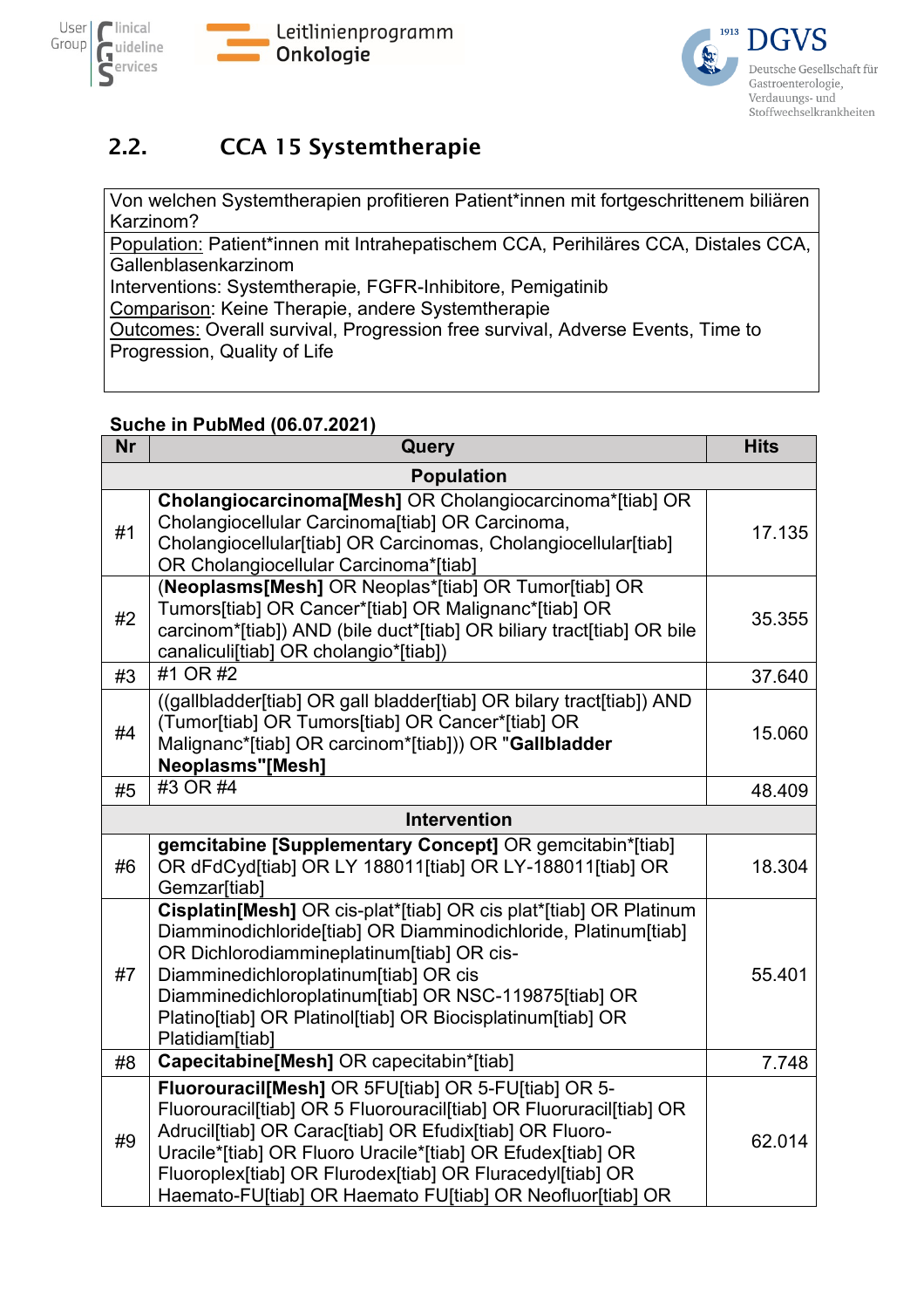![](_page_12_Picture_0.jpeg)

 $\mathcal{L}_{\mathcal{A}}$ 

![](_page_12_Picture_1.jpeg)

![](_page_12_Picture_2.jpeg)

|     | Onkofluor[tiab] OR Ribofluor[tiab]                                                                                                                                                                                                                                                                                                                                                                                                                                                                                                                                                                                                                                                                                                                                                                                               | <del>ton wechselk</del> rankr |
|-----|----------------------------------------------------------------------------------------------------------------------------------------------------------------------------------------------------------------------------------------------------------------------------------------------------------------------------------------------------------------------------------------------------------------------------------------------------------------------------------------------------------------------------------------------------------------------------------------------------------------------------------------------------------------------------------------------------------------------------------------------------------------------------------------------------------------------------------|-------------------------------|
|     |                                                                                                                                                                                                                                                                                                                                                                                                                                                                                                                                                                                                                                                                                                                                                                                                                                  |                               |
| #10 | Oxaliplatin[Mesh] OR Oxaliplatin*[tiab] OR L-OHP Cpd[tiab] OR<br>Eloxatine[tiab] OR Eloxatin[tiab] OR ACT 078[tiab] OR ACT-<br>078[tiab] OR ACT078[tiab]                                                                                                                                                                                                                                                                                                                                                                                                                                                                                                                                                                                                                                                                         | 13.029                        |
| #11 | Irinotecan[Mesh] OR Irrinotecan[tiab] OR Camptothecin-11[tiab]<br>OR Camptothecin 11[tiab] OR SN 38 11[tiab] OR SN-38-11[tiab]<br>OR SN3811[tiab] OR SN 38[tiab] OR SN-38[tiab] OR NK012<br>Compound[tiab] OR CPT-11[tiab] OR CPT11[tiab] OR CPT<br>11[tiab] OR Camptosar[tiab] OR 7-Ethyl-10-<br>hydroxycamptothecin[tiab] OR 7 Ethyl 10<br>hydroxycamptothecin[tiab] OR Irinotecan Hydrochloride[tiab]                                                                                                                                                                                                                                                                                                                                                                                                                         | 8.496                         |
| #12 | (Receptors, Fibroblast Growth Factor[Mesh] OR FGFR[tiab]<br>OR Receptors, FGF[tiab] OR Fibroblast Growth Factor<br>Receptor[tiab] OR Fibroblast Growth Factor Receptors[tiab] OR<br>FGF Receptor[tiab] OR Receptor, FGF[tiab] OR FGF<br>Receptors[tiab] OR Heparin-Binding Growth Factor<br>Receptor[tiab] OR Heparin Binding Growth Factor Receptor[tiab])<br>AND (inhibitor*[tiab] OR antagonist*[tiab])                                                                                                                                                                                                                                                                                                                                                                                                                       | 3.236                         |
| #13 | "pemigatinib" [Supplementary Concept] OR Pemigatinib[tiab]<br>OR Pemazyre[tiab] OR INCB054828[tiab] OR INCB-054828[tiab]                                                                                                                                                                                                                                                                                                                                                                                                                                                                                                                                                                                                                                                                                                         |                               |
| #14 | Immunotherapy, Active[Mesh] OR Immunotherap*[tiab] OR<br>(immun*[tiab] AND therap*[tiab])                                                                                                                                                                                                                                                                                                                                                                                                                                                                                                                                                                                                                                                                                                                                        | 603.970                       |
| #15 | tyrosine kinase inhibitor[tiab] OR checkpoint inhibitor[tiab]                                                                                                                                                                                                                                                                                                                                                                                                                                                                                                                                                                                                                                                                                                                                                                    | 22.129                        |
| #16 | Molecular Targeted Therapy[Mesh] OR (molecular[tiab] AND<br>therap*[tiab]) OR targeted therap*[tiab]                                                                                                                                                                                                                                                                                                                                                                                                                                                                                                                                                                                                                                                                                                                             | 263.723                       |
| #17 | Albumin-Bound Paclitaxel[Mesh] OR Albumin Bound<br>Paclitaxel[tiab] OR Paclitaxel, Albumin-Bound[tiab] OR Protein-<br>Bound Paclitaxel[tiab] OR Paclitaxel, Protein-Bound[tiab] OR<br>Protein Bound Paclitaxel[tiab] OR Abraxane[tiab] OR<br>ABI007[tiab] OR ABI-007[tiab] OR ABI 007[tiab]                                                                                                                                                                                                                                                                                                                                                                                                                                                                                                                                      | 820                           |
| #18 | #6 OR #7 OR #8 OR #9 OR #10 OR #11 OR #12 OR #13 OR<br>#14 OR #15 OR #16 OR #17                                                                                                                                                                                                                                                                                                                                                                                                                                                                                                                                                                                                                                                                                                                                                  | 944.230                       |
| #19 | #5 AND #18                                                                                                                                                                                                                                                                                                                                                                                                                                                                                                                                                                                                                                                                                                                                                                                                                       | 4.547                         |
|     | <b>Filter</b>                                                                                                                                                                                                                                                                                                                                                                                                                                                                                                                                                                                                                                                                                                                                                                                                                    |                               |
| #20 | (systematic*[tiab] AND (bibliographic*[tiab] OR literature[tiab] OR<br>review[tiab] OR reviewed[tiab] OR reviews[tiab]))<br>OR (comprehensive*[tiab] AND (bibliographic*[tiab] OR<br>literature[tiab])) OR "cochrane database syst rev"[Journal] OR<br>"Evidence report/technology assessment (Summary)"[journal]<br>OR "Evidence report/technology assessment"[journal]<br>OR "integrative literature review"[tiab] OR "integrative research<br>review"[tiab] OR "integrative review"[tiab] OR "research<br>synthesis"[tiab] OR "research integration"[tiab] OR cinahl[tiab]<br>OR embase[tiab] OR medline[tiab] OR psyclit[tiab] OR<br>(psycinfo[tiab] NOT "psycinfo database"[tiab]) OR pubmed[tiab]<br>OR scopus[tiab] OR "web of science"[tiab] OR "data<br>synthesis"[tiab] OR meta-analys*[tiab] OR meta-analyz*[tiab] OR | 672.127                       |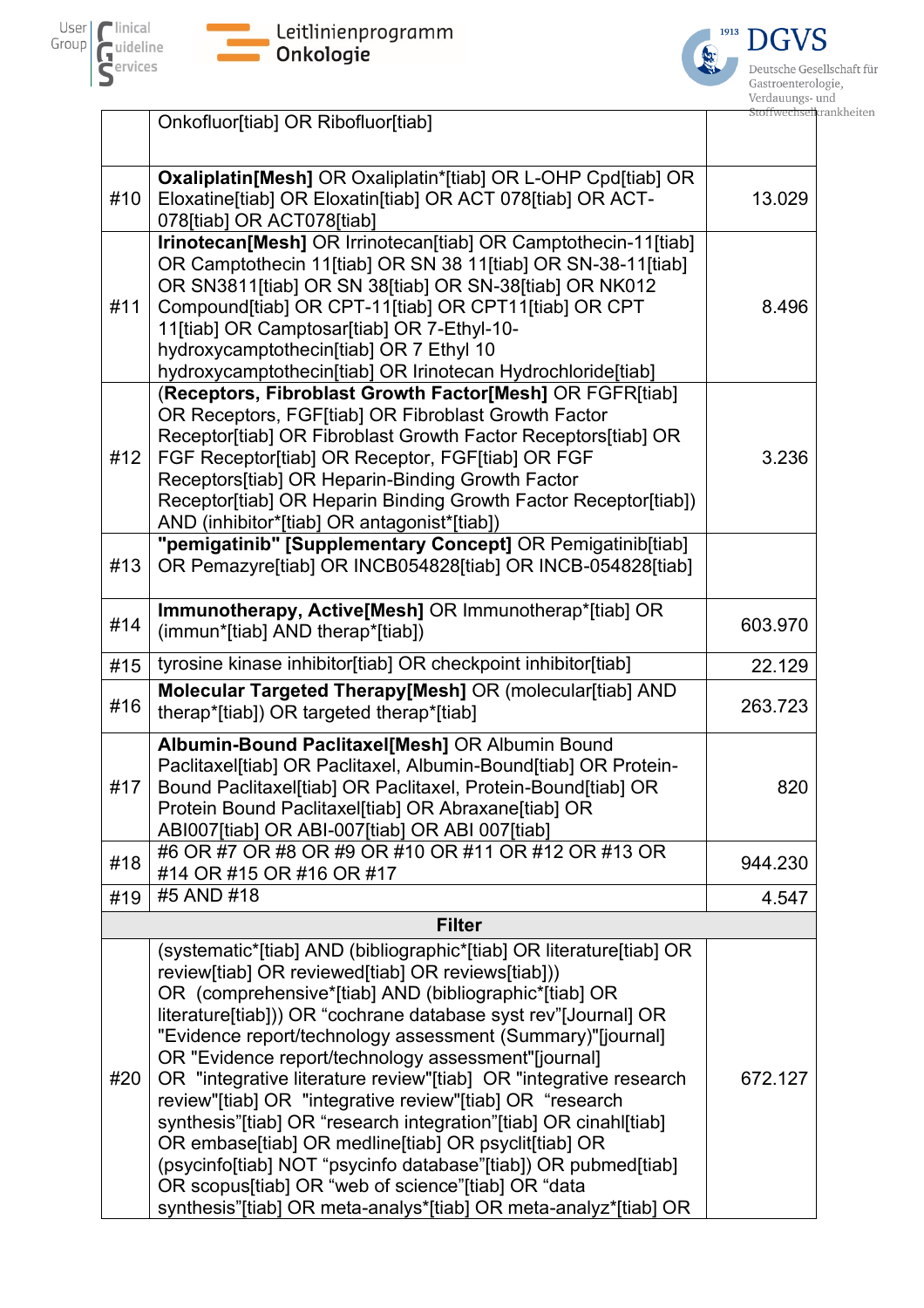![](_page_13_Picture_0.jpeg)

![](_page_13_Picture_1.jpeg)

| Deutsche Gesellschaft für |
|---------------------------|
| Gastroenterologie,        |
| Verdauungs- und           |
| Stoffwechselkrankheiten   |

|     |                                                                                                                                                                                                                                                                                                                                                                                                                                                                                                                                                                                                                                                                                                                                                                                                                                                                                                                                                                                                                                                                                                                                                                                                                                                                                                                                                                                                         | vciuauuiigs- u             |
|-----|---------------------------------------------------------------------------------------------------------------------------------------------------------------------------------------------------------------------------------------------------------------------------------------------------------------------------------------------------------------------------------------------------------------------------------------------------------------------------------------------------------------------------------------------------------------------------------------------------------------------------------------------------------------------------------------------------------------------------------------------------------------------------------------------------------------------------------------------------------------------------------------------------------------------------------------------------------------------------------------------------------------------------------------------------------------------------------------------------------------------------------------------------------------------------------------------------------------------------------------------------------------------------------------------------------------------------------------------------------------------------------------------------------|----------------------------|
| #21 | meta-analyt*[tiab] OR metaanalys*[tiab] OR metaanalyz*[tiab]<br>OR metaanalyt*[tiab] OR "meta-analysis as topic"[MeSH:noexp]<br>OR Meta-Analysis[ptyp] OR ((review[tiab] AND (rationale[tiab]<br>OR evidence[tiab])) AND review[pt])<br>"Clinical Trial" [PT:NoExp] OR "clinical trial, phase i"[pt] OR<br>"clinical trial, phase ii"[pt] OR "clinical trial, phase iii"[pt] OR<br>"clinical trial, phase iv"[pt] OR "controlled clinical trial"[pt] OR<br>"multicenter study"[pt] OR "randomized controlled trial"[pt] OR<br>"Clinical Trials as Topic"[mesh:noexp] OR "clinical trials, phase i<br>as topic"[MeSH Terms:noexp] OR "clinical trials, phase ii as<br>topic"[MeSH Terms:noexp] OR "clinical trials, phase iii as<br>topic"[MeSH Terms:noexp] OR "clinical trials, phase iv as<br>topic"[MeSH Terms:noexp] OR "controlled clinical trials as<br>topic"[MeSH Terms:noexp] OR "randomized controlled trials as<br>topic"[MeSH Terms:noexp] OR "early termination of clinical<br>trials"[MeSH Terms:noexp] OR "multicenter studies as<br>topic"[MeSH Terms:noexp] OR "Double-Blind Method"[Mesh] OR<br>((randomised[tiab] OR randomized[tiab]) AND (trial[tiab] OR<br>trials[tiab])) OR ((single[tiab] OR double[tiab] OR doubled[tiab]<br>OR triple[tiab] OR tripled[tiab] OR treble[tiab] OR treble[tiab])<br>AND (blind*[tiab] OR mask*[tiab])) OR ("4 arm"[tiab] OR "four<br>arm"[tiab]) | Stoffwechsell<br>1.555.322 |
| #22 | #20 OR #21                                                                                                                                                                                                                                                                                                                                                                                                                                                                                                                                                                                                                                                                                                                                                                                                                                                                                                                                                                                                                                                                                                                                                                                                                                                                                                                                                                                              | 2.082.595                  |
| #23 | animals[mh] NOT humans[mh]                                                                                                                                                                                                                                                                                                                                                                                                                                                                                                                                                                                                                                                                                                                                                                                                                                                                                                                                                                                                                                                                                                                                                                                                                                                                                                                                                                              | 4.551.701                  |
| #24 | #22 NOT #23                                                                                                                                                                                                                                                                                                                                                                                                                                                                                                                                                                                                                                                                                                                                                                                                                                                                                                                                                                                                                                                                                                                                                                                                                                                                                                                                                                                             | 2.044.856                  |
| #25 | #19 AND #24                                                                                                                                                                                                                                                                                                                                                                                                                                                                                                                                                                                                                                                                                                                                                                                                                                                                                                                                                                                                                                                                                                                                                                                                                                                                                                                                                                                             | 842                        |
| #26 | #25, Publication date 01/01/2019 - 30/06/2021, English and<br><b>German articles</b>                                                                                                                                                                                                                                                                                                                                                                                                                                                                                                                                                                                                                                                                                                                                                                                                                                                                                                                                                                                                                                                                                                                                                                                                                                                                                                                    | 196                        |

### **Recherche in der Cochrane Library (06.07.2021)**

| ID  | <b>Search</b>                                                                                                                                                        | <b>Hits</b> |
|-----|----------------------------------------------------------------------------------------------------------------------------------------------------------------------|-------------|
| #1  | MeSH descriptor: [Cholangiocarcinoma] explode all trees                                                                                                              | 229         |
| #2  | (Cholangiocarcinoma* OR Cholangiocellular Carcinoma OR<br>Carcinoma, Cholangiocellular OR Carcinomas, Cholangiocellular<br>OR Cholangiocellular Carcinoma*):ti,ab,kw | 762         |
| #3  | MeSH descriptor: [Neoplasms] explode all trees                                                                                                                       | 82548       |
| #4  | (Neoplas* OR Tumor OR Tumors OR Cancer* OR Malignanc*<br>OR carcinom*):ti,ab,kw                                                                                      | 224010      |
| #5  | (bile duct* OR biliary tract OR bile canaliculi OR<br>cholangio*):ti,ab,kw                                                                                           | 5853        |
| #6  | (#3 OR #4) AND #5                                                                                                                                                    | 2180        |
| #7  | #1 OR #2 OR #6                                                                                                                                                       | 2233        |
| #8  | (gallbladder carcinoma OR gall-bladder carcinoma):ti,ab,kw                                                                                                           | 281         |
| #9  | #7 OR #8                                                                                                                                                             | 2303        |
| #10 | (gemcitabin* OR dFdCyd OR LY 188011 OR LY-188011 OR<br>Gemzar):ti,ab,kw                                                                                              | 6148        |
| #11 | MeSH descriptor: [Cisplatin] explode all trees                                                                                                                       | 5106        |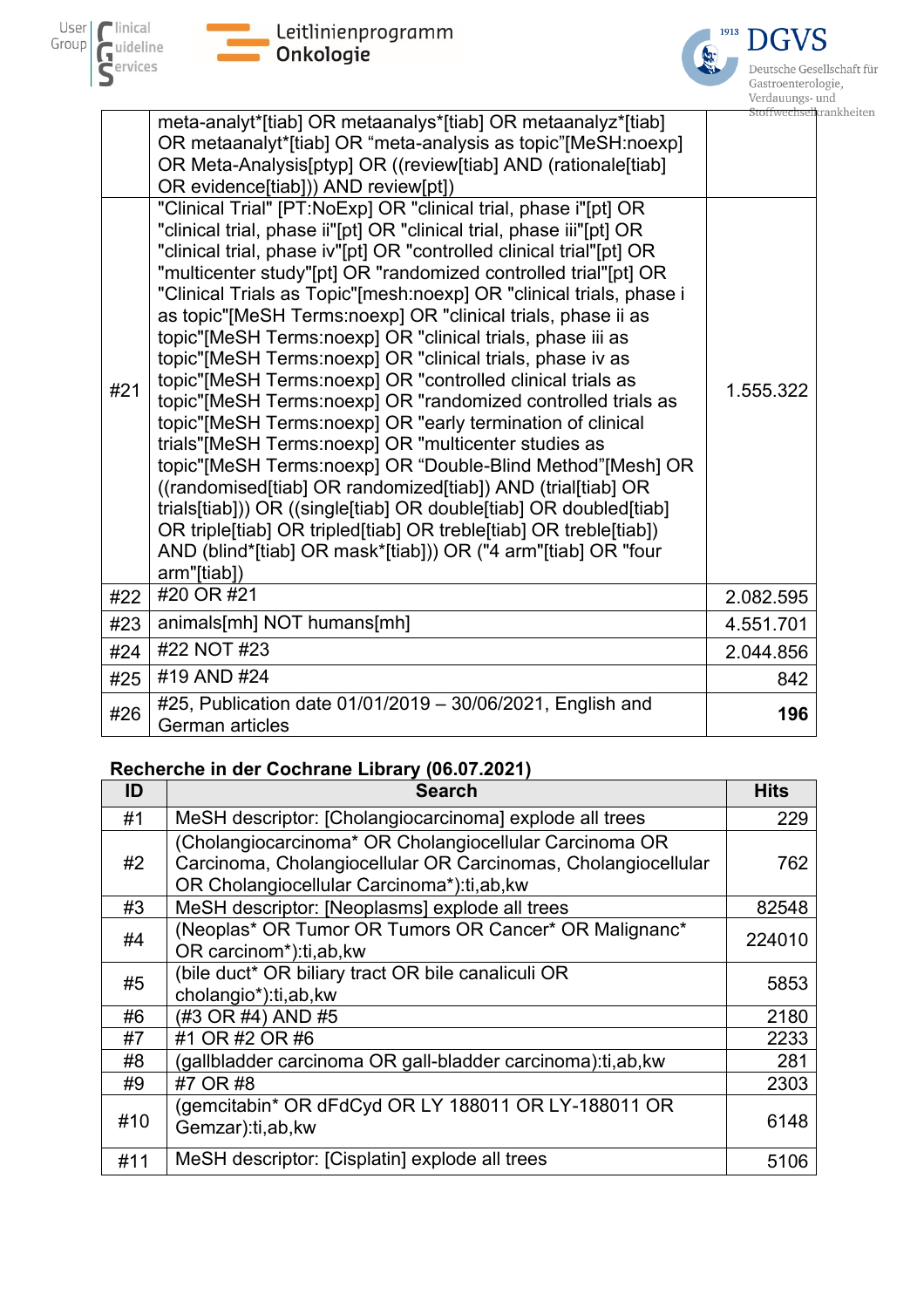![](_page_14_Picture_0.jpeg)

 $\blacksquare$ 

![](_page_14_Picture_1.jpeg)

![](_page_14_Picture_2.jpeg)

|     |                                                                                                                      | Ətüli wecils |
|-----|----------------------------------------------------------------------------------------------------------------------|--------------|
|     | (Cisplatin OR cis-plat* OR cis plat* OR Platinum                                                                     |              |
|     | Diamminodichloride OR Diamminodichloride, Platinum OR                                                                |              |
| #12 | Dichlorodiammineplatinum OR cis-Diamminedichloroplatinum<br>OR cis Diamminedichloroplatinum OR NSC-119875 OR Platino | 15142        |
|     | OR Platinol OR Biocisplatinum OR Platidiam):ti,ab, kw                                                                |              |
| #13 | MeSH descriptor: [Capecitabine] explode all trees                                                                    | 1297         |
| #14 | (capecitabine):ti,ab,kw                                                                                              | 4042         |
| #15 | MeSH descriptor: [Fluorouracil] explode all trees                                                                    | 6210         |
|     | (Fluorouracil OR Adrucil OR Carac OR Efudix OR Fluoro-                                                               |              |
|     | Uracile* OR Fluoro Uracile* OR Efudex OR Fluoroplex OR                                                               |              |
| #16 | Flurodex OR Fluracedyl OR Haemato-FU OR Haemato FU OR                                                                | 4934         |
|     | Neofluor OR Onkofluor OR Ribofluor):ti,ab, kw<br>10644                                                               |              |
|     | (Oxaliplatin* OR L-OHP Cpd OR Eloxatine OR Eloxatin<br>#20                                                           |              |
|     | OR ACT 078 OR ACT-078 OR ACT078):ti,ab,kw                                                                            |              |
| #17 | Oxaliplatin* OR L-OHP Cpd OR Eloxatine OR Eloxatin OR<br>ACT 078 OR ACT-078 OR ACT078;ti,ab,kw                       | 3293         |
|     | (Iriononectan OR Irrinotecan OR Iriononectan OR Irrinotecan                                                          |              |
| #18 | OR Camptothecin OR Camptothecin OR Irinotecan Hydrochloride                                                          | 965          |
|     | Hydrochloride):ti,ab,kw                                                                                              |              |
| #19 | MeSH descriptor: [Receptors, Fibroblast Growth Factor] explode                                                       | 30           |
|     | all trees                                                                                                            |              |
|     | (FGFR OR Receptors, FGF OR Fibroblast Growth Factor<br>Receptor OR Fibroblast Growth Factor Receptors OR FGF         |              |
| #20 | Receptor OR Receptor, FGF OR FGF Receptors OR Heparin-                                                               | 582          |
|     | Binding Growth Factor Receptor OR Heparin Binding Growth                                                             |              |
|     | Factor Receptor): ti, ab, kw                                                                                         |              |
| #21 | (inhibitor* OR antagonist*):ti,ab,kw                                                                                 | 133488       |
| #22 | (#19 OR #20) AND #21                                                                                                 | 321          |
| #23 | (Pemigatinib OR Pemazyre): ti, ab, kw                                                                                | 8            |
| #24 | MeSH descriptor: [Immunotherapy] explode all trees                                                                   | 8214         |
| #25 | (Immunotherap* OR (immun* AND therap*)):ti,ab,kw                                                                     | 79736        |
| #26 | (tyrosine kinase inhibitor OR checkpoint inhibitor): ti, ab, kw                                                      | 3030         |
| #27 | MeSH descriptor: [Molecular Targeted Therapy] explode all trees                                                      | 145          |
| #28 | ((molecular AND therap*) OR targeted therap*):ti,ab, kw                                                              | 21852        |
| #29 | MeSH descriptor: [Albumin-Bound Paclitaxel] explode all trees                                                        | 1328         |
|     | (Albumin Bound Paclitaxel OR Paclitaxel, Albumin-Bound OR                                                            |              |
| #30 | Protein-Bound Paclitaxel OR Paclitaxel, Protein-Bound OR                                                             | 1653         |
|     | Protein Bound Paclitaxel OR Abraxane OR ABI007 OR ABI-007                                                            |              |
|     | OR ABI 007):ti,ab, kw                                                                                                |              |
|     | #10 OR #11 OR #12 OR #13 OR #14 OR #15 OR #16 OR #17                                                                 |              |
| #31 | OR #18 OR #22 OR #23 OR #24 #25 OR #26 OR #27 OR #28<br>OR #29 OR #30                                                | 131668       |
|     | #9 AND #31 with Cochrane Library publication date Between Jan                                                        |              |
| #32 | 2019 and Jun 2021, in Cochrane Reviews, Trials                                                                       | 435          |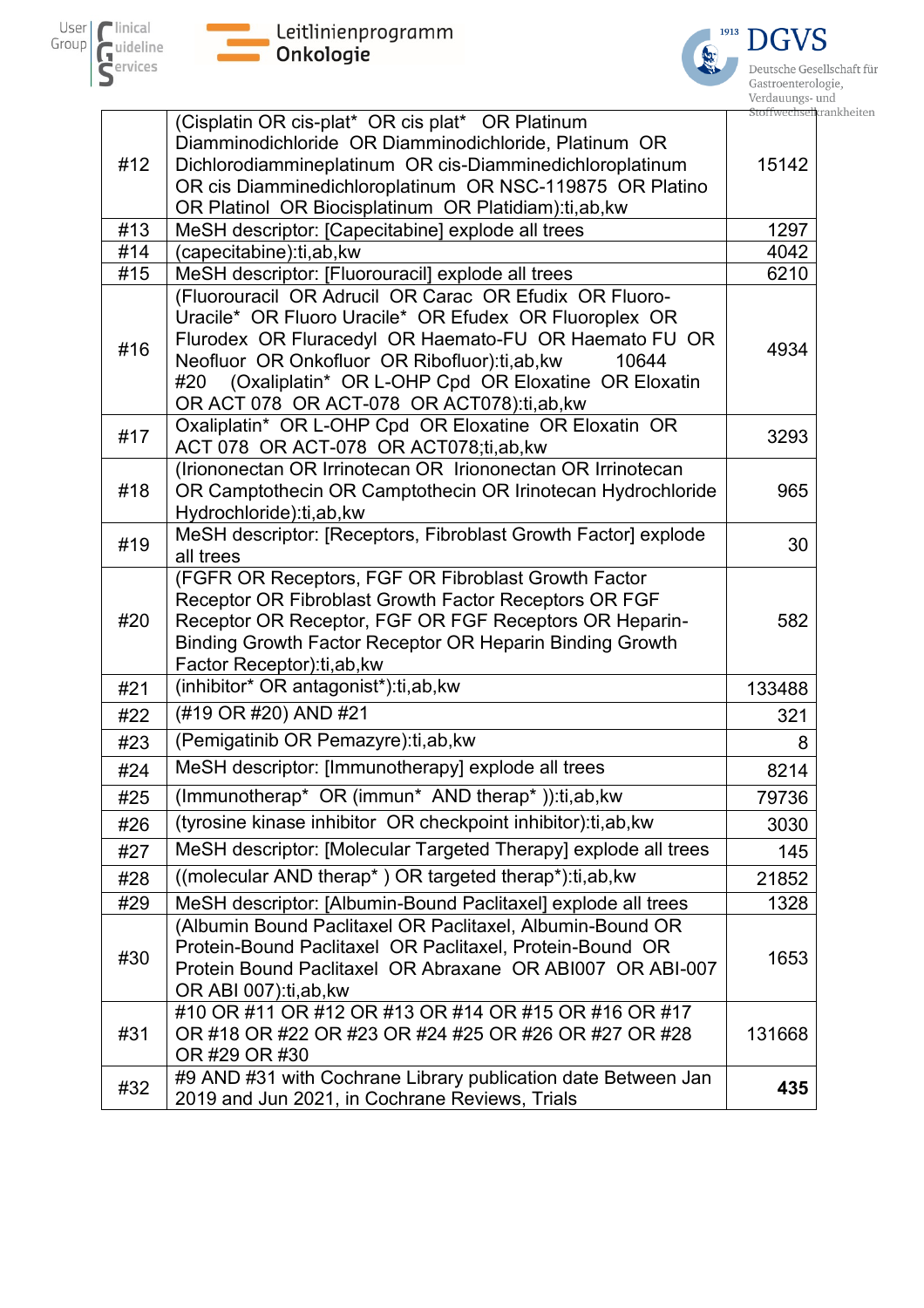![](_page_15_Picture_0.jpeg)

![](_page_15_Picture_1.jpeg)

### CCA 15 Systemtherapie

<span id="page-15-0"></span>![](_page_15_Figure_3.jpeg)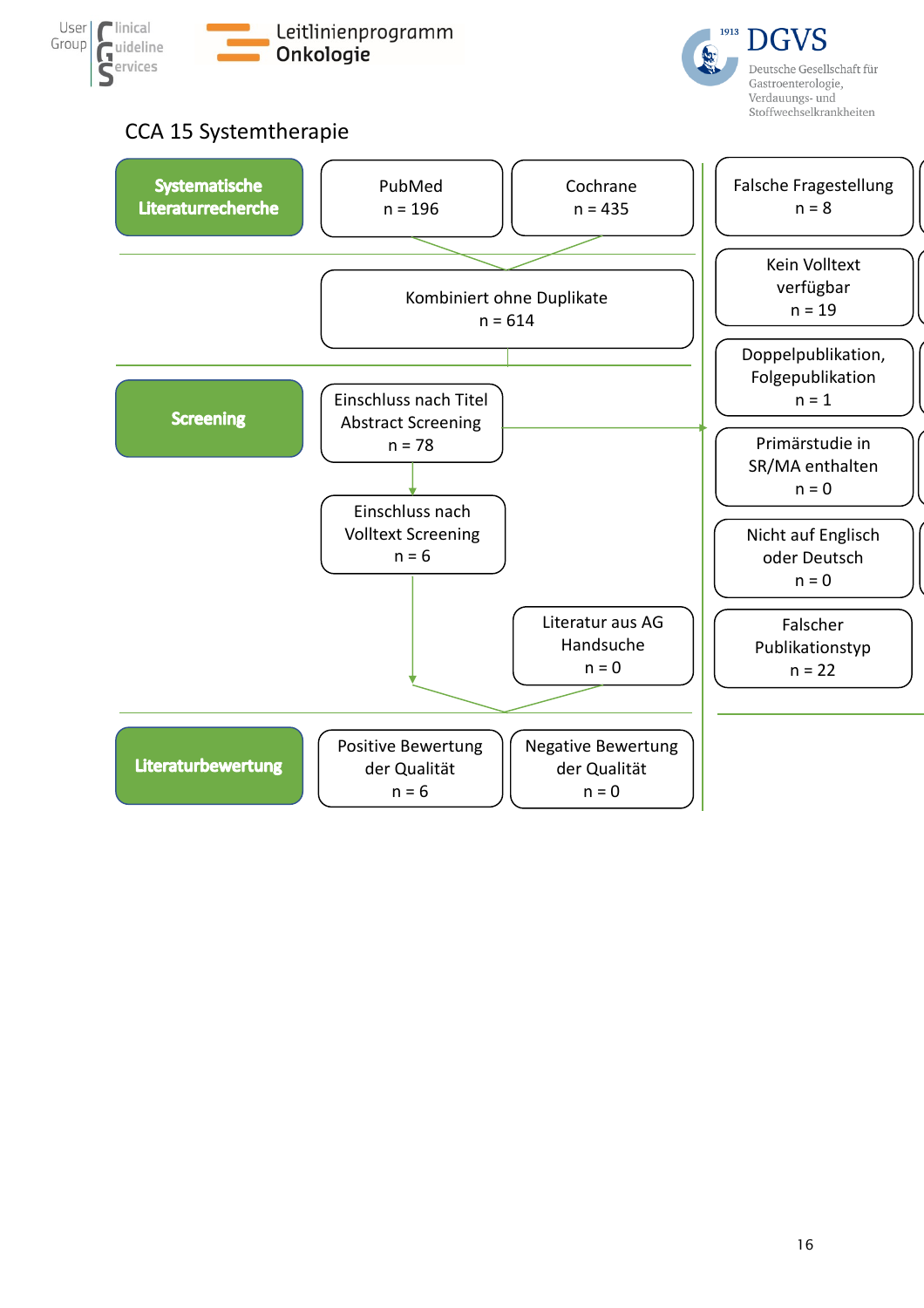![](_page_16_Picture_0.jpeg)

![](_page_16_Picture_1.jpeg)

# 3. Evidenztabellen

### 3.1. 2021 Update HCC: Systemtherapie

#### *Inhalt: 7 Literaturstellen*

| Literaturstelle              | Evidenzlevel   | <b>Studientyp</b>                                                                                      |
|------------------------------|----------------|--------------------------------------------------------------------------------------------------------|
| Facciorusso,<br>A. I<br>2021 | l 2            | Systematic review and meta-analysis (4 observational studies)                                          |
| Finn, R. S. 2020             | $\mathbf{2}$   | Randomized controlled trial, open label, phase 3.                                                      |
| Finn, R. S. 2020             | $\mathbf{2}$   | Randomized controlled trial, double blind                                                              |
| He, S. 2021                  | 3              | Systematic review and meta-analysis (8 single arm studies, 2 RCTs, 2<br>retrospective cohort studies). |
| Parikh, N. D. 2021           | $\overline{2}$ | Network meta-analysis (3 RCTs)                                                                         |
| Rao, Q. 2020                 | $\mathbf{2}$   | Systematic review and meta-analysis (20 early phase studies and 3<br>RCTs)                             |
| Zhu, A. X. 2019              | $\mathbf{2}$   | Randomized controlled trial, double blind and placebo controlled<br>(REACH-2)                          |

*OXFORD (2011) Appraisal Sheet: Systematic Reviews: 4 Bewertung(en)*

**Facciorusso, A. et al. Lenvatinib versus sorafenib as first-line therapy of advanced hepatocellular carcinoma: a systematic review and meta-analysis. Am J Transl Res. 13. 2379-2387. 2021**

| <b>Evidence level/Study</b><br><b>Types</b>                                                                                                                                                                                                                                                                                                                  | $P - I - C$                                                                                                                                                                                                                | <b>Outcomes/Results</b>                                                                                                                                                                                                                                                                                                                                                                                                                                                                                                                                                                                               | Literature<br><b>References</b>                                                                                                   |
|--------------------------------------------------------------------------------------------------------------------------------------------------------------------------------------------------------------------------------------------------------------------------------------------------------------------------------------------------------------|----------------------------------------------------------------------------------------------------------------------------------------------------------------------------------------------------------------------------|-----------------------------------------------------------------------------------------------------------------------------------------------------------------------------------------------------------------------------------------------------------------------------------------------------------------------------------------------------------------------------------------------------------------------------------------------------------------------------------------------------------------------------------------------------------------------------------------------------------------------|-----------------------------------------------------------------------------------------------------------------------------------|
| Evidence level: 2<br><b>Study</b><br>type:<br><b>Systematic</b><br>review I<br>and meta-analysis (4<br>observational studies)<br>Databases: MEDLINE,<br>Cochrane<br>Embase,<br>Register of<br>Central<br><b>Controlled</b><br>Trials. I<br>Scopus, and Web of<br><b>Science</b><br><b>Search</b><br>period:<br><b>Inception</b><br>through<br>$\blacksquare$ | <b>Population:</b><br><b>HCC</b><br><b>Adults</b><br>patients<br>not<br>previously<br>treated<br>with<br>systemic<br>therapies (first-<br>line setting).<br>Intervention:<br>Lenvatinib<br>Comparison:<br><b>Sorafenib</b> | <b>Primary: Overall survival</b><br>Secondary: Survival rate (at 1-, and 2-year),<br>progression-free survival<br>$(PFS)$ ,<br>tumor<br>response, and severe adverse event rate.<br>Results: Five studies enrolling 1481 patients<br>were included. No difference in terms of<br>(HR<br>0.81,<br>overall survival was detected<br>0.58-1.11) and median survival was 13.4<br>months (9.38-17.48) in lenvatinib and 11.4<br>months (8.46-14.47) in sorafenib patients.<br>Lenvatinib led to a significant improvement of<br>PFS (HR 0.67, 0.48-0.94) and median PFS was<br>5.88 months (3.68-8) in lenvatinib and 4.17 | 4<br>observational<br>studies<br>included:<br>2018,<br>Kudo<br><b>Kim</b><br>2020,<br><b>Nakano</b><br>2020,<br>Tomonari<br>2020. |
|                                                                                                                                                                                                                                                                                                                                                              |                                                                                                                                                                                                                            |                                                                                                                                                                                                                                                                                                                                                                                                                                                                                                                                                                                                                       |                                                                                                                                   |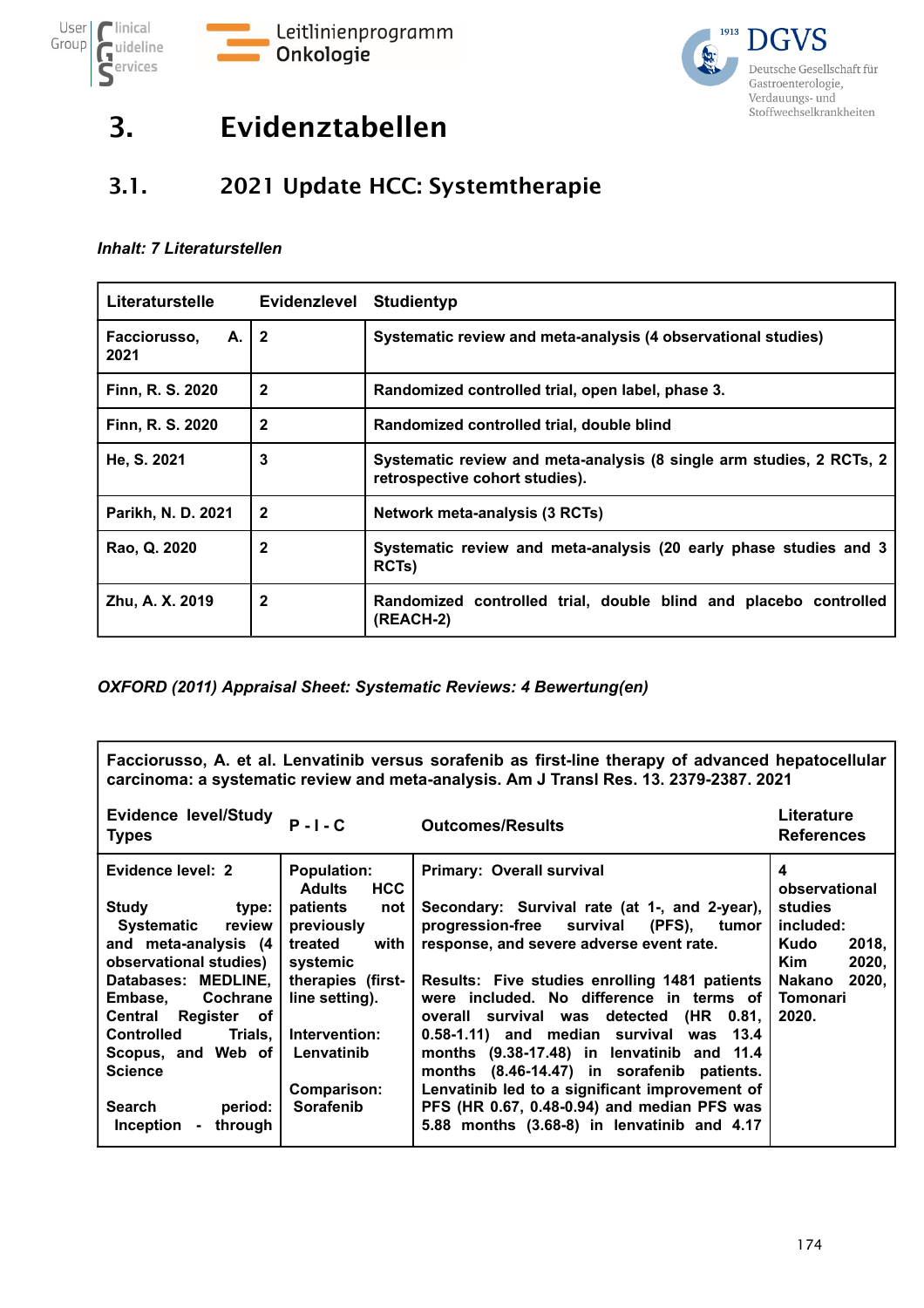| November 2020.            | months (3.08-5.25) in sorafenib patients.       |  |
|---------------------------|-------------------------------------------------|--|
|                           | Lenvatinib determined a considerably higher     |  |
| Inclusion Criteria: (a)   | rate of objective response (33.3%, 23.6%-43%    |  |
| Patients: adults HCC      | versus 6.5%, 3.5%-9.5%; OR 7.70, 2.99-19.82),   |  |
| patients not previously   | (76.9%,<br>and<br>of disease control rate       |  |
| treated with systemic     | 70.4%-83.5% versus 52.7%, 40.7%-64.6%; OR       |  |
| therapies (first-line     | 2.41, 1.55-3.77). No difference<br>between      |  |
| setting); (b) Inter-      | lenvatinib and sorafenib in terms of severe     |  |
| ventions: lenvatinib;     | adverse event rate was observed (OR 1.31,       |  |
| <b>Comparator:</b><br>(c) | $0.82 - 2.09$ .                                 |  |
| sorafenib;<br>(d)         |                                                 |  |
| Outcome:<br>overall       | Author's Conclusion: Lenvatinib prolongs        |  |
| survival, progression-    | progression-free survival as compared to        |  |
| free survival, tumor      | sorafenib in HCC patients, although this result |  |
| response,<br>severe       | does not translate to a significant survival    |  |
| adverse event rate.       | benefit.                                        |  |
|                           |                                                 |  |
| Exclusion Criteria: (a)   |                                                 |  |
| single cohort<br>non-     |                                                 |  |
| comparative studies,      |                                                 |  |
| (b) post-hoc or sub-      |                                                 |  |
| analyses of trials        |                                                 |  |
| already included, (c)     |                                                 |  |
| studies conducted in a    |                                                 |  |
| second-line<br>setting    |                                                 |  |
| (i.e. after<br>sorafenib  |                                                 |  |
| progression).             |                                                 |  |
|                           |                                                 |  |

**Funding Sources: None declared.**

**COI: None.**

**Study Quality: The risk of bias of individual studies was assessed independently by two authors in the context of the primary outcome, based on the Cochrane Collaboration's tool for assessing the risk of bias for RCTs and the Newcastle Ottawa scale [12] for non-rando- mized studies. Quality of included studies was judged as high(2), medium(1) and low(1).**

**Heterogeneity: Presence of heterogeneity was measured in terms of I2 tests with I2<20% interpreted as lowlevel heterogeneity and I2 between 20% and 50% as moderate heterogeneity. Heterogeneity was low to moderate in all analyses.**

**Publication Bias: Any po- tential publication bias was verified through visual assessment of funnel plots. No significant publication bias was found by means of visual examination of funnel plot.**

**Notes:**

**Oxford level of evidence: 2 Systematic review and meta-analysis of non-randomized controlled cohort / follow-up study.**

**He, S. et al. The Efficacy and Safety of Programmed Death-1 and Programmed Death Ligand 1 Inhibitors for the Treatment of Hepatocellular Carcinoma: A Systematic Review and Meta-Analysis. Front Oncol. 11. 626984. 2021**

| <b>Evidence</b> | level/Study <sub>P-I-C</sub> |                         | Literature        |
|-----------------|------------------------------|-------------------------|-------------------|
| <b>Types</b>    |                              | <b>Outcomes/Results</b> | <b>References</b> |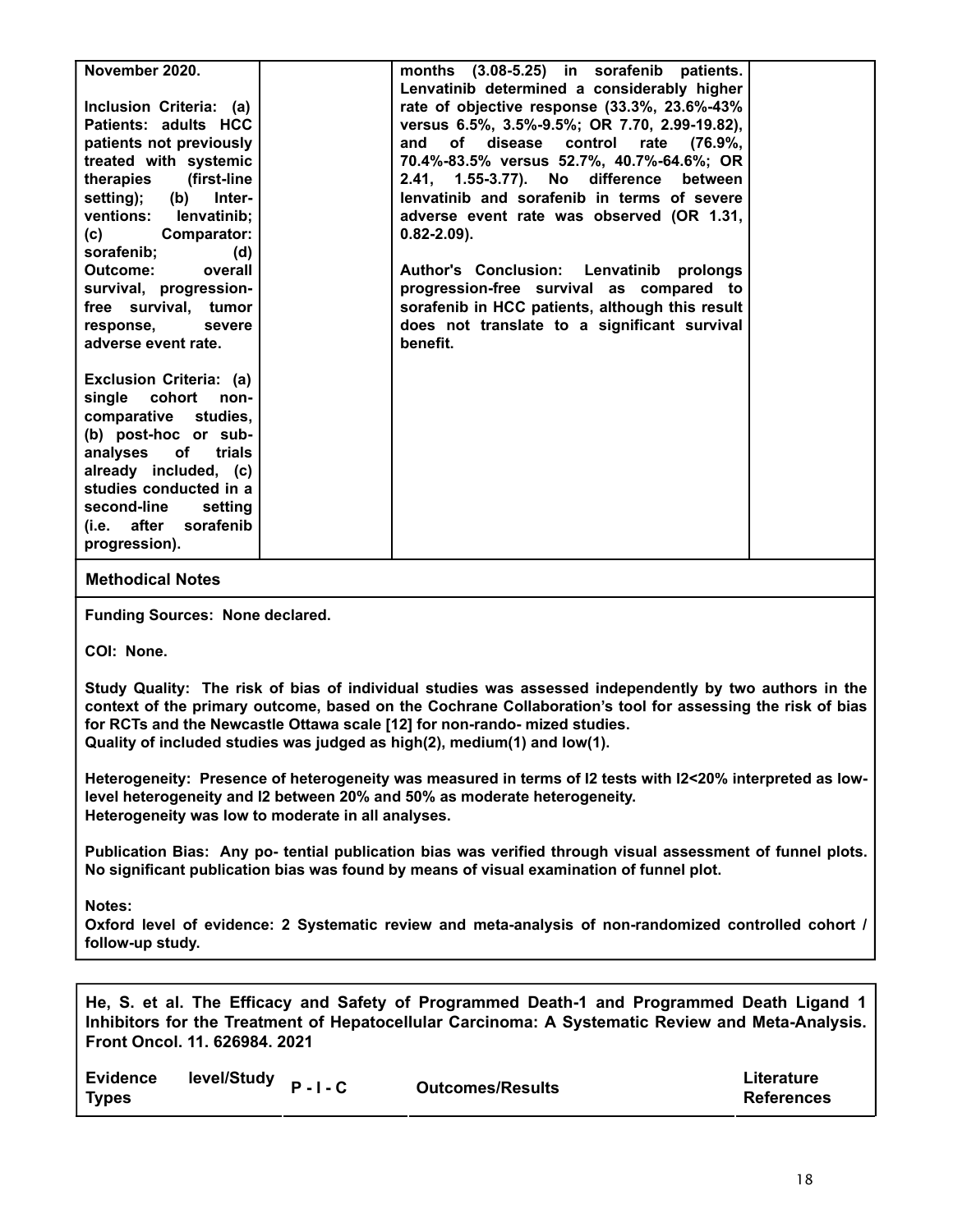| Evidence level: 3<br>Study type: Systematic                                                                                                                                                                                                                                                                                                                                                                                                                                                                                                                                                                                                                                                                                                               | <b>Population:</b><br>Patients with<br><b>HCC</b>                                                                                                                     | Primary: Response rate, disease control<br>rate, progression-free survival and overall<br>survival                                                                                                                                                                                                                                                                                                                                                                                                                                                                                                                                                                                                                                                                                                                                                                                                                                                                                                                                                                                                           | 12<br>studies<br>included:<br><b>El-Khoueiry</b>                                                                                                                                                |
|-----------------------------------------------------------------------------------------------------------------------------------------------------------------------------------------------------------------------------------------------------------------------------------------------------------------------------------------------------------------------------------------------------------------------------------------------------------------------------------------------------------------------------------------------------------------------------------------------------------------------------------------------------------------------------------------------------------------------------------------------------------|-----------------------------------------------------------------------------------------------------------------------------------------------------------------------|--------------------------------------------------------------------------------------------------------------------------------------------------------------------------------------------------------------------------------------------------------------------------------------------------------------------------------------------------------------------------------------------------------------------------------------------------------------------------------------------------------------------------------------------------------------------------------------------------------------------------------------------------------------------------------------------------------------------------------------------------------------------------------------------------------------------------------------------------------------------------------------------------------------------------------------------------------------------------------------------------------------------------------------------------------------------------------------------------------------|-------------------------------------------------------------------------------------------------------------------------------------------------------------------------------------------------|
| review and meta-analysis<br>(8 single arm studies, 2<br>RCTs, 2 retrospective<br>cohort studies).<br>Databases:<br>Embase,<br>Cochrane<br>PubMed,<br>Library<br>and<br>ClinicalTrials.gov.<br>Search period: Inception<br>- October 2020.<br>Inclusion Criteria:<br>(1)<br><b>Study</b><br>design:<br>Randomized<br>controlled<br>trials<br>$(RCTs)$ ,<br>cohort<br>single-arm<br>studies<br>or<br>about<br>the<br>studies<br>treatment of HCC with<br>PD-1 or PD-L1 inhibitors.<br>(2) Population: patients<br>with HCC.<br>Intervention<br>(3)<br>and<br>comparison: PD-1 or PD-<br>inhibitors<br>L1<br>were<br>compared with placebo or<br>other non-ICI drugs for<br>HCC, such as sorafenib.<br>(4) Outcomes: response<br>rate, disease control rate, | Intervention:<br>PD-1 or PD-L1<br>inhibitors<br><b>Comparison:</b><br><b>Placebo</b><br>or <sub>1</sub><br>other non-ICI<br>drugs for HCC,<br>such<br>as<br>sorafenib | Secondary: -<br>Results: Finally, twelve studies were<br>included in this meta-analysis. When the<br>corresponding outcome indicators and<br>their 95% confidence intervals (Cls) were<br>pooled directly, the overall RR, DCR, PFS<br>and OS were 0.17 (0.15-0.19, I2 = 56.2%,<br>$P=0.009$ , 0.58 (0.55-0.61, $12 = 75.9\%$ ,<br>P<0.001), 3.27 months $(2.99-3.55, 12 =$<br>73.0%,<br>$P=0.001$ ),<br>11.73<br>months<br>$(10.79-12.67, 12 =$<br>$90.3\%$<br>$P < 0.001$ ).<br>Compared to the control group, treatment<br>with ICIs significantly improved RR, PFS<br>and OS, the OR and HRs were 3.11<br>$(2.17-4.44, P<0.001), 0.852 (0.745-0.974,$<br>P=0.019) and 0.790 (0.685-0.911, P=0.001),<br>respectively. However, no significant<br>improvement in DCR was found in ICIs<br>treatment in this meta-analysis.<br>Author's Conclusion: HCC patients would<br>benefit from ICIs treatment, however, more<br>studies are needed in the future to provide<br>more useful evidence for the treatment of<br>HCC by programmed death-1 (PD-1) or<br>programmed death ligand 1 (PD-L1)<br>inhibitors. | 2017, Feng 2017,<br>Zhu<br>2018,<br>Pishvaian 2018,<br>2018,<br>Deva<br><b>Finkelmeier</b><br>2019, Finn 2019,<br>Yau<br>2019,<br><b>Scheiner</b><br>2019,<br>Qin 2020, Choi<br>2020, Lee 2020. |
| progression-free survival<br>and overall survival<br><b>Exclusion</b><br>Criteria:<br>1)<br>(2)<br><b>Duplicated</b><br>articles.<br>Articles with too small<br>sample size to extract<br>data. (3) Articles that did<br>provide<br>outcomes<br>not<br>needed. (4) Articles about<br>the combination of ICIs<br>with other treatments for<br>HCC. (5) Articles in other<br>languages than English.                                                                                                                                                                                                                                                                                                                                                        |                                                                                                                                                                       |                                                                                                                                                                                                                                                                                                                                                                                                                                                                                                                                                                                                                                                                                                                                                                                                                                                                                                                                                                                                                                                                                                              |                                                                                                                                                                                                 |

**Funding Sources: see COI section.**

**COI: The authors declare that the research was conducted in the absence of any commercial or financial relationships that could be construed as a potential conflict of interest.**

**Study Quality: No investigation of study quality.**

**Heterogeneity: I2 statistic was used to evaluate the heterogeneity among studies. If I2<50% or P>0.10, then the heterogeneity was considered to be low and fixed-effects model was applied. Otherwise, the random effects model was applied.**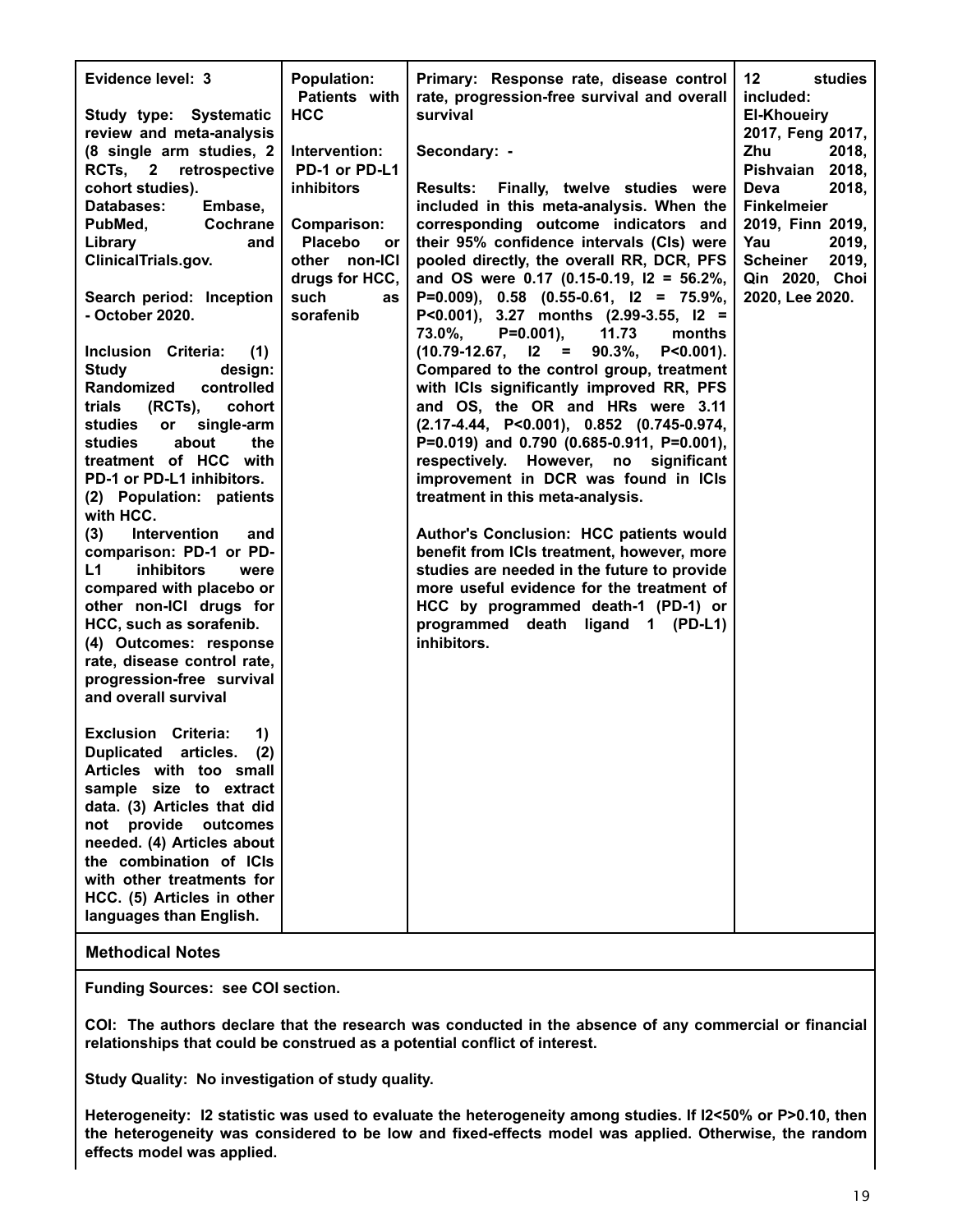High heterogeneity was observed in the analysis for OS ( $I^2$  = 90%), DCR ( $I^2$  = 76%) and PFS ( $I^2$  = 73%). The **source was not discussed or explored.**

**Publication Bias: Not investigated.**

**Notes:**

**Oxford level of evidence: 2 Systematic review of non-randomized controlled cohort / follow-up study. Downgrade to evidence level 3:**

**Missing evaluation of study quality or publication bias. Significant heterogeneity that is not explored or explained.**

**Significant overlap of included studies with Rao et al 2020, but not enough to warrant exclusion (7/12 articles appear in Rao 2020).**

**Parikh, N. D. et al. Network meta-analysis of nivolumab plus ipilimumab in the second-line setting for advanced hepatocellular carcinoma. J Comp Eff Res. 10. 343-352. 2021**

| <b>Evidence</b><br>level/Study Types                        | $P - I - C$                                | <b>Outcomes/Results</b>                                                                                  | Literature<br><b>References</b>           |
|-------------------------------------------------------------|--------------------------------------------|----------------------------------------------------------------------------------------------------------|-------------------------------------------|
| Evidence level: 2                                           | <b>Population:</b><br><b>Patients</b> with | Primary: Not defined.                                                                                    | <b>Three</b><br>trials<br>included in the |
| <b>Study type: Network</b><br>meta-analysis<br>$\mathbf{r}$ | advanced HCC<br>who have been              | Secondary: Not defined.                                                                                  | article:<br><b>MAIC</b>                   |
| RCTs)                                                       | previously                                 | Results: Nivolumab 1 mg/kg + ipilimumab 3                                                                | (CheckMate                                |
| Databases: -                                                | treated<br>with<br>sorafenib.              | significantly higher objective<br>mg/kg had<br>response rate (median 31.2% [95% credible                 | 040<br><b>VS</b><br>CELESTIAL),           |
| Search period: -                                            | Intervention:                              | interval: 19.6-44.5%]) than cabozantinib (4.2%<br>$[2.0-6.5\%]$ and regorafenib $(4.8\%$ $[1.1-8.3\%]$ , | CELESTIAL,<br><b>RESORCE</b>              |
| <b>Inclusion</b><br>Criteria:<br><b>Patients</b><br>with    | Not defined.                               | significantly<br>longer<br>overall<br>survival<br>and<br>(cabozantinib: hazard ratio: 0.46 [95% credible |                                           |
| advanced HCC who                                            | <b>Comparison:</b>                         | interval:<br>$0.27 - 0.79$ ];<br>regorafenib:<br>0.56                                                    |                                           |
| have<br>been                                                | <b>Not defined</b>                         | $[0.32-0.97]$ ). Nivolumab 1 mg/kg + ipilimumab 3                                                        |                                           |
| treated<br>previously                                       |                                            | mg/kg had significantly better objective response                                                        |                                           |
| with sorafenib.                                             |                                            | rate (difference 21.0% [4.5-37.5%]) and overall                                                          |                                           |
| <b>Exclusion</b><br>Criteria:                               |                                            | survival (hazard ratio: 0.58 [0.35-0.96]) than<br>nivolumab monotherapy. Conclusion: Nivolumab           |                                           |
| Clinical trials for                                         |                                            | 1 mg/kg + ipilimumab 3 mg/kg had a superior                                                              |                                           |
| treatments indicated                                        |                                            | efficacy versus cabozantinib 60 mg, regorafenib                                                          |                                           |
| specific<br>in                                              |                                            | 160 mg and nivolumab 3 mg/kg monotherapy as                                                              |                                           |
| subgroups<br>οf                                             |                                            | second-line therapy for advanced hepatocellular                                                          |                                           |
| patients<br>with                                            |                                            | carcinoma.                                                                                               |                                           |
| advanced HCC (e.g.,                                         |                                            |                                                                                                          |                                           |
| ramucirumab,                                                |                                            | <b>Author's Conclusion:</b><br>Nivolumab 1 mg/kg +<br>ipilimumab 3 mg/kg had a superior efficacy         |                                           |
| indicated only for<br>patients with AFP                     |                                            | versus cabozantinib 60 mg, regorafenib 160 mg                                                            |                                           |
| $\geq 400$ ng/ml )<br>were                                  |                                            | and nivolumab 3 mg/kg monotherapy as second-                                                             |                                           |
| not included.                                               |                                            | for advanced<br>therapy<br>hepatocellular<br>line<br>carcinoma.                                          |                                           |
|                                                             |                                            |                                                                                                          |                                           |
|                                                             |                                            |                                                                                                          |                                           |

#### **Methodical Notes**

**Funding Sources: Financial support for the study was provided by Bristol Myers Squibb.**

**COI: Declared, see article for sponsor list.**

**Study Quality: Not assesed**

**Heterogeneity: Not provided.**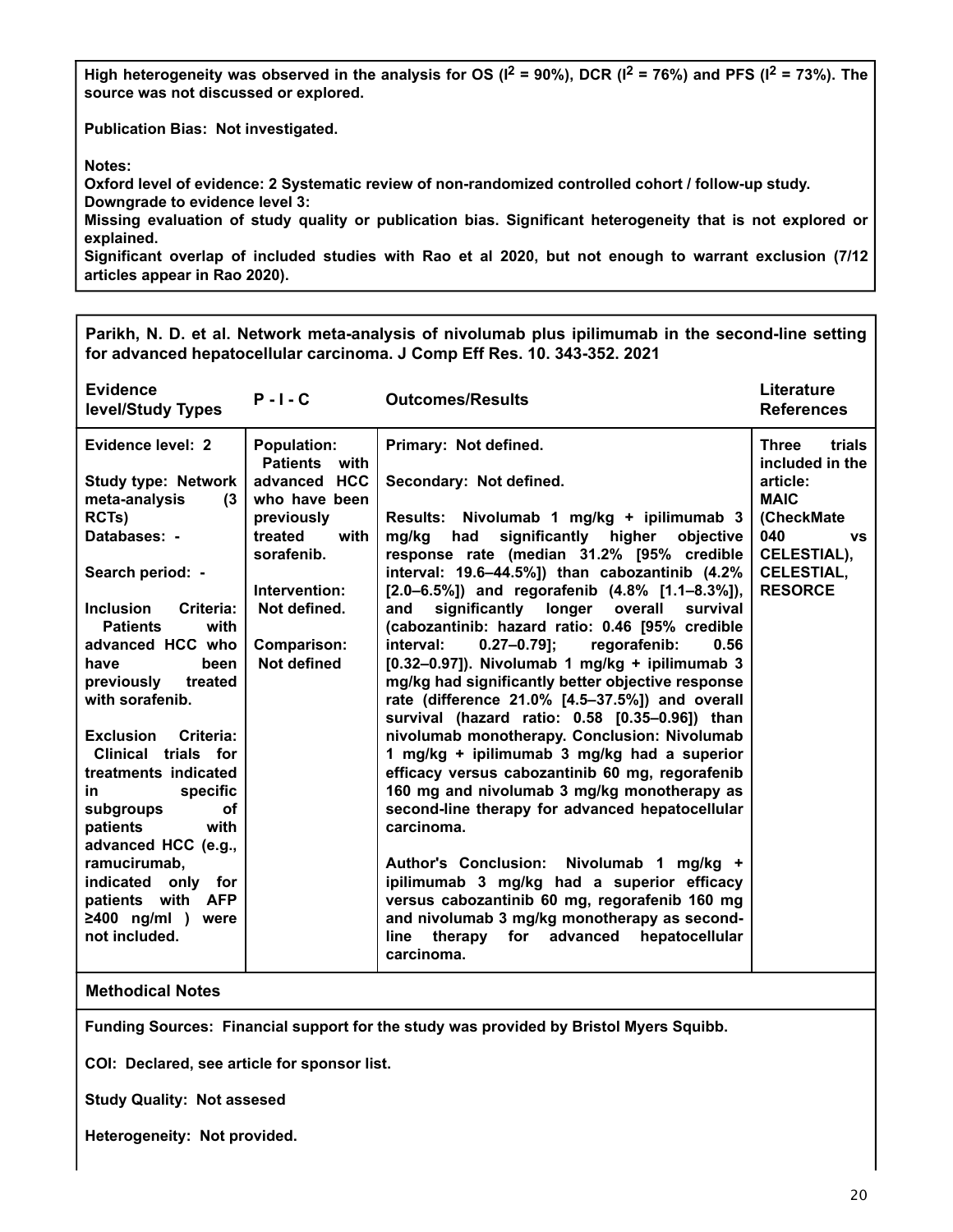#### **Publication Bias: Not investigated.**

**Notes:**

п

**Oxford level of evidence: 1 Systematic review of randomized controlled trials.**

**Downgrade to evidence level 2:**

**Not a systematic review, therfor no systematic search was conducted; nor a definition of the reasearch question was provided. No assesment of study quality was performed.**

| Rao, Q. et al. Clinical benefits of PD-1/PD-L1 inhibitors in advanced hepatocellular carcinoma: a<br>systematic review and meta-analysis. Hepatol Int. 14. 765-775. 2020                                                                                                                                                                                                                                                                                                                                                                                                                                                                                                                                                                                                                                                                                                                                                                                                                                                                                                                                                                                         |                                                                                                                                                                                                                                                                                                                                               |                                                                                                                                                                                                                                                                                                                                                                                                                                                                                                                                                                                                                                                                                                                                                                                                                                                                                                                                                                                                                                 |                                                         |  |  |
|------------------------------------------------------------------------------------------------------------------------------------------------------------------------------------------------------------------------------------------------------------------------------------------------------------------------------------------------------------------------------------------------------------------------------------------------------------------------------------------------------------------------------------------------------------------------------------------------------------------------------------------------------------------------------------------------------------------------------------------------------------------------------------------------------------------------------------------------------------------------------------------------------------------------------------------------------------------------------------------------------------------------------------------------------------------------------------------------------------------------------------------------------------------|-----------------------------------------------------------------------------------------------------------------------------------------------------------------------------------------------------------------------------------------------------------------------------------------------------------------------------------------------|---------------------------------------------------------------------------------------------------------------------------------------------------------------------------------------------------------------------------------------------------------------------------------------------------------------------------------------------------------------------------------------------------------------------------------------------------------------------------------------------------------------------------------------------------------------------------------------------------------------------------------------------------------------------------------------------------------------------------------------------------------------------------------------------------------------------------------------------------------------------------------------------------------------------------------------------------------------------------------------------------------------------------------|---------------------------------------------------------|--|--|
| <b>Evidence level/Study Types</b>                                                                                                                                                                                                                                                                                                                                                                                                                                                                                                                                                                                                                                                                                                                                                                                                                                                                                                                                                                                                                                                                                                                                | $P - I - C$                                                                                                                                                                                                                                                                                                                                   | <b>Outcomes/Results</b>                                                                                                                                                                                                                                                                                                                                                                                                                                                                                                                                                                                                                                                                                                                                                                                                                                                                                                                                                                                                         | Literature<br><b>References</b>                         |  |  |
| Evidence level: 2<br>Study type: Systematic review and<br>meta-analysis<br>(20<br>early phase<br>studies and 3 RCTs)<br>Medline,<br>Databases:<br>Embase,<br>Cochrane Library,<br>Web<br>and<br>of I<br><b>Science</b>                                                                                                                                                                                                                                                                                                                                                                                                                                                                                                                                                                                                                                                                                                                                                                                                                                                                                                                                           | <b>Population:</b><br><b>Patients</b><br>with<br>HCC,<br>advanced<br>which<br>be<br>can<br>described<br>as<br>"unresectable",<br>"metastasis",<br>"first-line treatment                                                                                                                                                                       | <b>Primary:</b><br>complete response<br>(CR), partial response (PR),<br>disease<br>stable<br>$(SD)$ ,<br>progression of disease (PD),<br>objective response rate (ORR),<br>disease control rate (DCR),<br>survival<br>(OS),<br>overall<br>progression-free survival (PFS)                                                                                                                                                                                                                                                                                                                                                                                                                                                                                                                                                                                                                                                                                                                                                       | 23<br>trials<br>included,<br>article<br>see<br>for list |  |  |
| Search period: Inception - January<br>31, 2020.<br>Inclusion Criteria: 1) published in<br>English; (2) study type being clinical<br>trials, retrospective studies, and<br>case series; (3) study including<br>patients with advanced HCC, which<br>can be described as "unresectable",<br>"metastasis", "first-line treatment<br>failure", etc.; (4) study focusing on<br>the efficacy of checkpoint inhibitors<br>of PD-L1 or PD-1 (but not CTLA4)<br>such as nivolumab, pembrolizumab,<br>sintilimab,<br>atezolizumab,<br>camrelizumab,<br>durvalumab,<br>avelumab, toripalimab, tislelizumab,<br>or cemiplimab. PD-1/PD-L1 used in<br>monotherapy or combination therapy<br>all<br>included.<br>Combination<br>was<br>therapy refers to PD-1 or PD-L1<br>inhibitor<br>combined<br>with<br>non-<br>checkpointinhibitor agents, while<br>monotherapy refers to only receive<br>PD-1 or PD-L1 inhibitor therapy; (5)<br>data for complete response (CR),<br>partial response (PR), stable disease<br>(SD), progression of disease (PD),<br>objective<br>response<br>rate<br>$(ORR)$ ,<br>disease control rate (DCR), overall<br>survival (OS), progression- free | failure<br>Intervention:<br><b>Checkpoint</b><br>inhibitors of PD-L1<br>or PD-1 (but not<br>CTLA4) such<br>as<br>nivolumab,<br>pembrolizumab,<br>atezolizumab,<br>sintilimab,<br>durvalumab,<br>camrelizumab,<br>avelumab,<br>toripalimab,<br>tislelizumab,<br>or<br>cemiplimab.<br><b>Comparison:</b><br>Not<br>described,<br>likely<br>any. | and rate of adverse events (AE)<br>Subgroup<br>Secondary:<br>analyses:<br><b>PD-1</b><br>inhibitor<br>PD-L1<br><b>or</b><br>inhibitor<br>combination<br>and<br>therapy<br>ormonotherapy.<br><b>In</b><br>addition, pooled results of<br>PD-1/PD-L1<br>monoclonal<br>antibodies (mAb) combining<br>with anti-VEGF agents were<br>calculated separately.<br>Results: A total of 20 studies<br>1232<br>with<br>patients<br>were<br>included. The overall CR, PR<br>and SD rate were 0.01 (95% CI<br>$0.01 - 0.03$ ), $0.17$ (95% CI<br>$0.14 - 0.22$ and $0.39$ (95% CI<br>0.34-0.43), respectively. The<br>overall ORR and DCR were 0.20<br>(95% CI 0.16-0.24) and 0.60<br>(95%<br>СI<br>$0.54 - 0.67$ ,<br>respectively. The overall PFS<br>and OS were 3.58 months (95%<br>CI 2.65-4.50) and 12.24 months<br>(95%<br><b>CI</b><br>$10.48 - 14.00$ ,<br>respectively.<br>For<br>patients<br>treated with PD-1/PD-L1 mAb<br>combing with anti-VEGF agent,<br>29%<br><b>ORR</b><br>was<br>(95%<br>CI<br>0.15-0.43) and DCR was 77% |                                                         |  |  |
| survival (PFS), or median time to<br>progression (TTP) were reported or<br>calculable<br><b>Studies</b><br><b>Exclusion Criteria:</b><br>with                                                                                                                                                                                                                                                                                                                                                                                                                                                                                                                                                                                                                                                                                                                                                                                                                                                                                                                                                                                                                    |                                                                                                                                                                                                                                                                                                                                               | (95% CI 0.70-0.84). For all<br>included studies, the overall<br>rate of AE was 0.63 (95% CI<br>0.45-0.78) and serious adverse<br>events (SAE) was 0.11 (95% CI                                                                                                                                                                                                                                                                                                                                                                                                                                                                                                                                                                                                                                                                                                                                                                                                                                                                  |                                                         |  |  |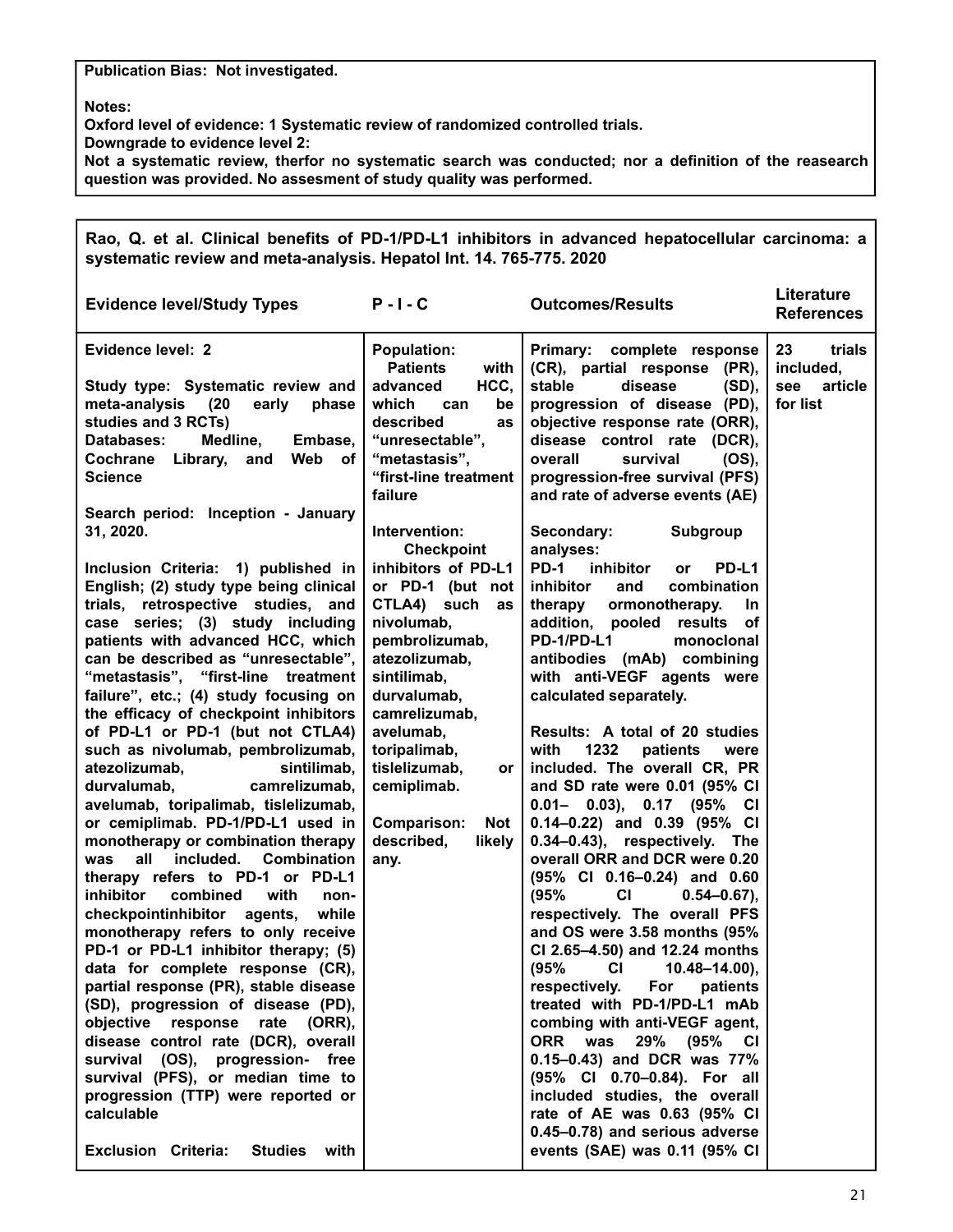| sample size less than 10 patients<br>were excluded. For the repetitive | $0.06 - 0.22$ ).                     |  |
|------------------------------------------------------------------------|--------------------------------------|--|
| studies based on the same study                                        | <b>Author's Conclusion: PD-1/PD-</b> |  |
| patients, the latest or most                                           | L1 inhibitors showed favorable       |  |
| comprehensive data were included.                                      | outcomes concerning response         |  |
|                                                                        | rates and survival periods in        |  |
|                                                                        | advanced HCC. Updated                |  |
|                                                                        | results from high-quality            |  |
|                                                                        | clinical trials are expected to      |  |
|                                                                        | validate these findings.             |  |
|                                                                        |                                      |  |

**Funding Sources: None declared.**

**COI: Authors declare that they have no conflicts of interest.**

**Study Quality: "Quality of the included studies was assessed as reported in the literature, which consists of 20 items. The checklist examines the main domains including study design, population, intervention, outcome measures, statistical analysis, results/conclusions, competing interest, and sources of financial support."**

**No overall assesment of study quality was provided.**

**Heterogeneity: "Randomeffect models were adopted for all meta-analyses because of the clinical heterogeneity inherent to the data. Heterogeneity among studies was quantified by I2 test, and I2 > 50% was considered substantial heterogeneity. To reveal the high heterogeneity, subgroup analyses were performed on the basis of clinical consideration. Stratification factors included type of therapy (monotherapy vs. combination therapy), target of drug (PD-1 vs. PD-L1), evaluation criteria (RECIST vs. mRECIST), region of study (Global vs. Local), primary disease of HCC (HBV/HCV etiology ≤ 50% vs. > 50%), and CTP class (Mixture of CTP A/B/C vs. CTP A only)."**

**High heterogeneity was present in some analyses (DCR I2 = 80.6%)**

**Publication Bias: Egger's test was performed to evaluate publication bias [17]. Stata Software, version 15.0 (StataCorp, College Station, TX) was used for meta-analysis. p value < 0.05 was considered statistically significant.**

**No evidence of publication bias was observed via Egger's tests in the pooled analysis of ORR, DCR, PR, SD, OS, PFS, and MTP, whereas significant publication bias was observed in the meta-analysis of CR and PD.**

**Notes:**

**Oxford level of evidence: 2 Systematic review and meta-analysis of non-randomized controlled cohort / follow up study.**

*OXFORD (2011) Appraisal Sheet: RCT: 3 Bewertung(en)*

**Finn, R. S. et al. Atezolizumab plus Bevacizumab in Unresectable Hepatocellular Carcinoma. New England journal of medicine. 382. 1894?1905. 2020**

|                   | Intervention - | <b>Outcomes/Results</b> |
|-------------------|----------------|-------------------------|
| <b>Population</b> | Comparison     |                         |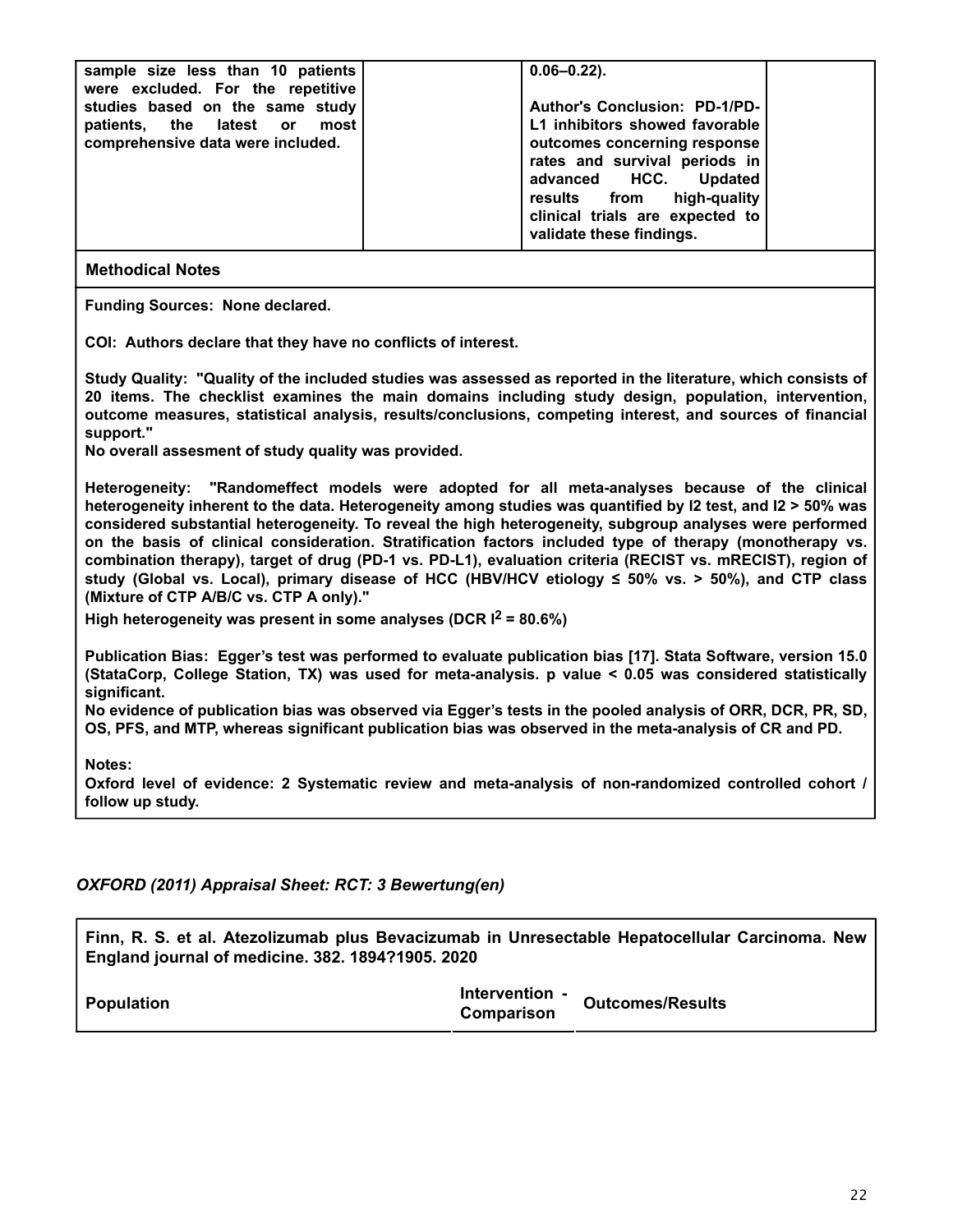| Evidence level: 2<br>Study type: Randomized controlled trial, open                                                                                                                                                                                                                                                                                                                                                                                                                                                                                                                                                                                                                                                                                                                                                                                                                                                                                                                                                                                                                                                                                                                                                                                                                                                                                                                                                                                                                                      | Intervention:<br>Atezolizumab<br>plus          | Primary: The coprimary end points<br>were overall survival (the time from<br>randomization to death from any                                                                                                                                                                                                                                                                                                                                                                                                                                                                                                                                                                                                                                                                                                                                                                                                                                                                                                                                                                                                                                                                                                                                                                                                                                                                                                                                                                                                                                                                                                  |
|---------------------------------------------------------------------------------------------------------------------------------------------------------------------------------------------------------------------------------------------------------------------------------------------------------------------------------------------------------------------------------------------------------------------------------------------------------------------------------------------------------------------------------------------------------------------------------------------------------------------------------------------------------------------------------------------------------------------------------------------------------------------------------------------------------------------------------------------------------------------------------------------------------------------------------------------------------------------------------------------------------------------------------------------------------------------------------------------------------------------------------------------------------------------------------------------------------------------------------------------------------------------------------------------------------------------------------------------------------------------------------------------------------------------------------------------------------------------------------------------------------|------------------------------------------------|---------------------------------------------------------------------------------------------------------------------------------------------------------------------------------------------------------------------------------------------------------------------------------------------------------------------------------------------------------------------------------------------------------------------------------------------------------------------------------------------------------------------------------------------------------------------------------------------------------------------------------------------------------------------------------------------------------------------------------------------------------------------------------------------------------------------------------------------------------------------------------------------------------------------------------------------------------------------------------------------------------------------------------------------------------------------------------------------------------------------------------------------------------------------------------------------------------------------------------------------------------------------------------------------------------------------------------------------------------------------------------------------------------------------------------------------------------------------------------------------------------------------------------------------------------------------------------------------------------------|
| label, phase 3.<br>Number of Patient: 501 total, randomized to 336<br>in the atezolizumab-bevacizumab group and 165<br>patients in the sorafenib group.<br>Recruitung Phase: March 15, 2018, and January                                                                                                                                                                                                                                                                                                                                                                                                                                                                                                                                                                                                                                                                                                                                                                                                                                                                                                                                                                                                                                                                                                                                                                                                                                                                                                | <b>Bevacizumab</b><br>Comparison:<br>Sorafenib | cause) and progression-free survival<br>(the time from randomization<br>to<br>disease progression according<br>to<br>RECIST 1.1, as assessed at an<br>independent review facility, or death<br>from any cause, whichever occurred<br>first)                                                                                                                                                                                                                                                                                                                                                                                                                                                                                                                                                                                                                                                                                                                                                                                                                                                                                                                                                                                                                                                                                                                                                                                                                                                                                                                                                                   |
| 30, 2019.<br>Inclusion Criteria: Eligible patients were 18 years<br>of age or older and had locally advanced<br>metastatic<br>or<br>unresectable<br>hepatocellular<br>both), with the<br>diagnosis<br>carcinoma<br>(or<br>confirmed by histologic or cytologic analysis or<br>clinical features according to the American<br>Association for the Study of Liver Diseases<br>criteria for patients with cirrhosis. Eligible<br>patients had not previously received systemic<br>therapy for liver cancer and had measurable<br>disease, as defined by Response Evaluation<br>Criteria in Solid Tumors, version 1.1 (RECIST 1.1),<br>that was not amenable to curative or locoregional<br>therapies or that had progressed thereafter; a<br>performance status score of 0 or 1 on the Eastern<br>Cooperative Oncology Group (ECOG) scale<br>(scores range from 0 to 5, with higher numbers<br>reflecting greater disability); an A classification<br>on the Child-Pugh liver function scale (a<br>threecategory scale [A, B, or C], with C indicating<br>the most severe compromise of liver function);<br>and adequate hematologic and organ function.<br><b>Exclusion Criteria:</b><br>History of autoimmune<br>disease, coinfection with hepatitis B or hepatitis<br>C virus, and untreated or incompletely treated<br>esophageal or gastric varices (assessed with<br>esophagogastroduodenoscopy<br>and<br>treated<br>according to local clinical practice) with bleeding<br>or high risk of bleeding |                                                | Secondary: Secondary end points<br>included the objective response rate<br>duration<br>the<br>of<br>response<br>and<br>to investigator-assessed<br>according<br>and independently- assessed RECIST<br>and hepatocellular carcinoma-<br>1.1<br>specific modified RECIST (mRECIST)<br>criteria; and the time to deterioration of<br>quality of life, physical functioning,<br>and role functioning, as reported by<br>the patient, with deterioration defined<br>as a decrease from baseline of 10<br>points or more on the EORTC QLQ-<br>C30 maintained for two consecutive<br>assessments or a decrease of 10<br>points or more in one assessment<br>followed by death from any cause<br>within 3 weeks. Safety and side-effect<br>profiles were assessed on the basis of<br>the nature, frequency, and severity of<br>adverse events, according to NCI<br>Common Terminology Criteria for<br>Adverse Events, version 4.0.<br><b>Results:</b><br>The<br>intention-to-treat<br>population included 336 patients in the<br>atezolizumab-bevacizumab group and<br>165 patients in the sorafenib group. At<br>the time of the primary analysis<br>(August 29, 2019), the hazard ratio for<br>death with atezolizumab- bevacizumab<br>as compared with sorafenib was 0.58<br>(95% confidence interval [CI], 0.42 to<br>0.79; P<0.001). Overall survival at 12<br>months was 67.2% (95% CI, 61.3 to<br>73.1) with atezolizumab-bevacizumab<br>and 54.6% (95% CI, 45.2 to 64.0) with<br>sorafenib.<br>Median progression-free<br>survival was 6.8 months (95% CI, 5.7 to<br>8.3) and 4.3 months (95% CI, 4.0 to 5.6) |
|                                                                                                                                                                                                                                                                                                                                                                                                                                                                                                                                                                                                                                                                                                                                                                                                                                                                                                                                                                                                                                                                                                                                                                                                                                                                                                                                                                                                                                                                                                         |                                                | in the respective groups (hazard ratio<br>for disease progression or death, 0.59;<br>95% CI, 0.47 to 0.76; P<0.001). Grade 3<br>or 4 adverse events occurred in 56.5%<br>of 329 patients who received at least<br>dose<br>atezolizumab-<br>оf<br>one<br>bevacizumab and in 55.1% of 156<br>patients who received at least one<br>dose of sorafenib. Grade 3 or 4                                                                                                                                                                                                                                                                                                                                                                                                                                                                                                                                                                                                                                                                                                                                                                                                                                                                                                                                                                                                                                                                                                                                                                                                                                              |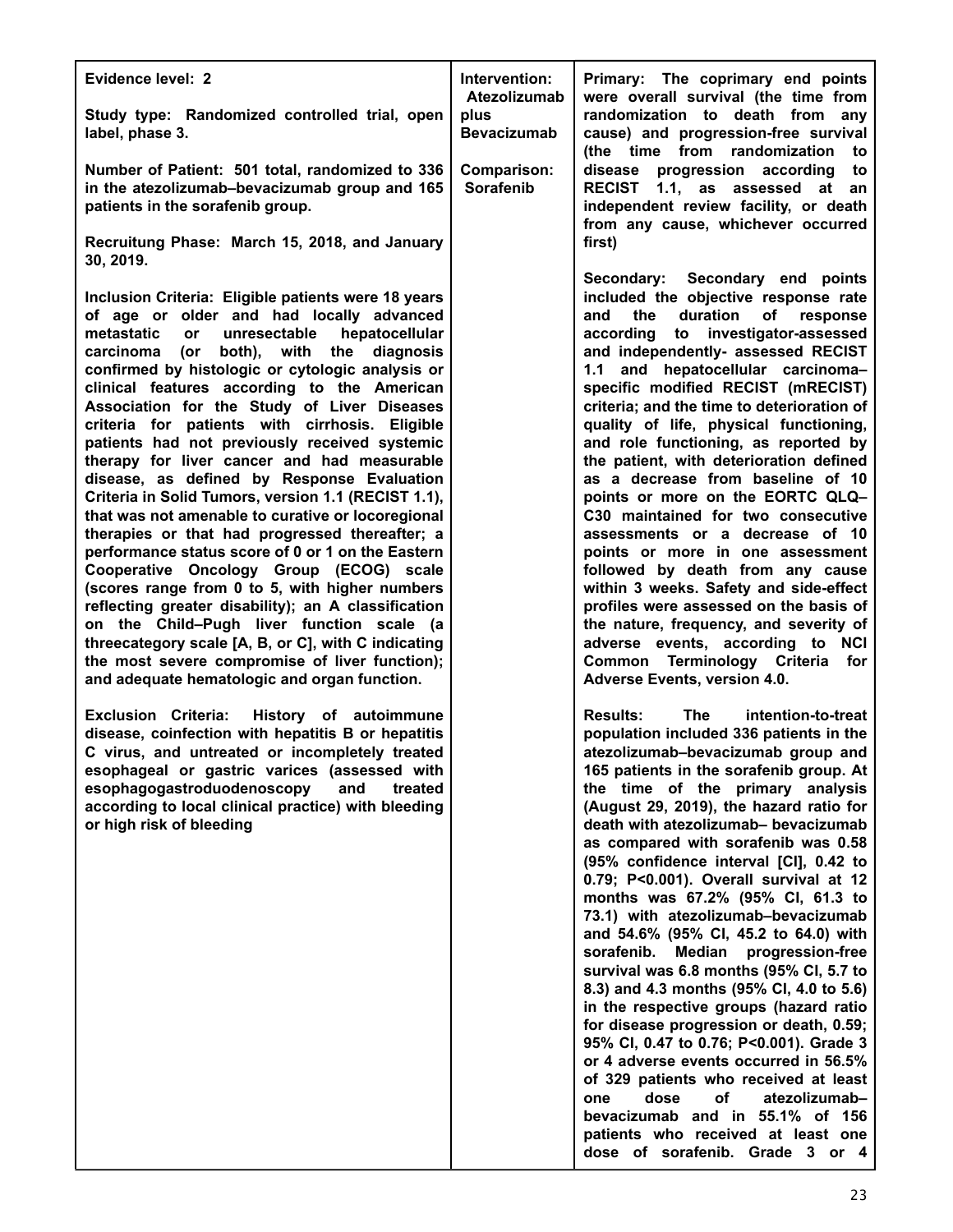| hypertension occurred in 15.2% of<br>patients in the<br>atezolizumab-<br>bevacizumab group; however,<br>other<br>high-grade toxic<br>effects<br>were<br>infrequent.                                                              |
|----------------------------------------------------------------------------------------------------------------------------------------------------------------------------------------------------------------------------------|
| Author's Conclusion: In patients with<br>unresectable hepatocellular carcinoma,<br>atezolizumab<br>combined<br>with<br>bevacizumab resulted in better overall<br>progression-free<br>survival<br>and<br>outcomes than sorafenib. |

**Funding Sources: (Funded by F. Hoffmann–La Roche/Genentech.**

**COI: Declared, see article for list.**

**Randomization: 2: 1 randomization was performed through an interactive voice-response or Web-response system in permuted blocks, stratified by geographic region (Asia excluding Japan vs. the rest of the world), macrovascular invasion or extrahepatic spread of disease (presence vs. absence), baseline alphafetoprotein level (<400 vs. ≥400 ng per milliliter), and ECOG performance status (0 vs. 1).**

**Blinding: Open label study but blinded independent review of imaging for progressionfree survival was selected for the coprimary end point.**

**Dropout Rate/ITT-Analysis: Intention-to-treat analysis was performed for efficacy outcomes**

**Notes:**

**Oxford level of evidence: 2 Randomized controlled trial**

**Finn, R. S. et al. Pembrolizumab As Second-Line Therapy in Patients With Advanced Hepatocellular Carcinoma in KEYNOTE-240: A Randomized, Double-Blind, Phase III Trial. J Clin Oncol. 38. 193-202. 2020**

| <b>Population</b>                      | Intervention<br>Comparison              | <b>Outcomes/Results</b>                                                                       |
|----------------------------------------|-----------------------------------------|-----------------------------------------------------------------------------------------------|
| Evidence level: 2                      | 200<br>Intervention:<br>οf<br>mg        | Primary: Overall survival (OS) and progression-free<br>survival (PFS).                        |
| Randomized<br>Study type:              | pembrolizumab                           |                                                                                               |
| controlled trial, double blind         | every 3 weeks for<br>at least 35 cycles | Objective response rate, partial<br>Secondary:<br>response, disease control rate, duration of |
| 413<br>Number<br>of Patient:           | (approximately 2                        | response, time to progression, and safety and                                                 |
| patients randomized 2:1 (278)          | years) plus<br>best                     | tolerability.                                                                                 |
| pembrolizumab, 135 placebo).           | supportive<br>care                      |                                                                                               |
|                                        | (BSC).                                  | Results: Between May 31, 2016, and November 23,                                               |
| Recruitung Phase: Between              |                                         | 2017, 413 patients were randomly assigned. As of                                              |
| May 31, 2016, and November             | Comparison:                             | January 2, 2019, median follow-up was 13.8 months                                             |
| 23, 2017.                              | <b>Saline</b><br>placebo                | for pembrolizumab and 10.6 months for placebo.                                                |
|                                        | intravenously                           | Median OS was 13.9 months (95% CI, 11.6 to 16.0                                               |
| Inclusion Criteria:<br><b>Eligible</b> | every 3 weeks for                       | months) for pembrolizumab versus 10.6 months                                                  |
| patients were age 18 years or          | at least 35 cycles                      | (95% CI, 8.3 to 13.5 months) for placebo (hazard                                              |
| older with a radiographic or           | (approximately 2                        | ratio [HR], 0.781; 95% CI, 0.611 to 0.998; P = .0238).                                        |
| pathologic diagnosis of HCC,           | years) plus<br>best                     | Median PFS for pembrolizumab was 3.0 months                                                   |
| radiographic<br>progression            | supportive<br>care                      | (95% Cl, 2.8 to 4.1 months) versus 2.8 months (95%                                            |
| intolerance<br>during or<br>to         | (BSC).                                  | CI, 2.5 to 4.1 months) for placebo at the first interim                                       |
| sorafenib<br>treatment,<br>and         |                                         | analysis (HR, 0.775; 95% CI, 0.609 to 0.987; P =                                              |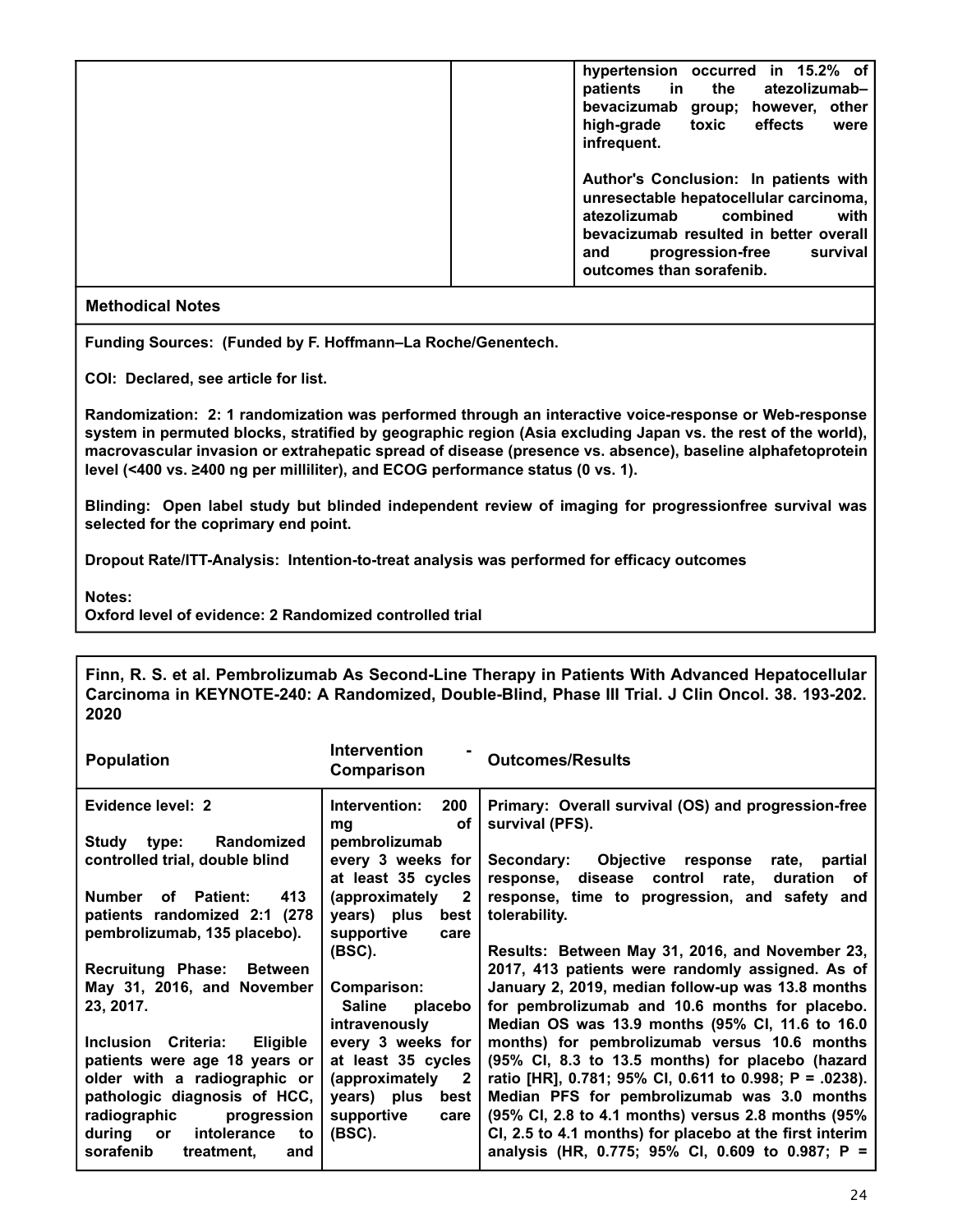| Barcelona Clinic Liver Cancer<br>stage C disease or stage B<br>disease11 not amenable to or<br>refractory to locoregional<br>therapy. Patients had Child-<br>Pugh liver class A disease, 12<br>Cooperative<br><b>Eastern</b><br>an<br>Oncology Group performance<br>score of 0 or 1, and otherwise<br>adequate organ function.                                                                                                                                                                                                                                                         | 17 | .0186) and 3.0 months (95% CI, 2.8 to 4.1 months)<br>versus 2.8 months (95% CI, 1.6 to 3.0 months) at<br>final analysis (HR, 0.718; 95% CI, 0.570 to 0.904; P =<br>.0022). Grade 3 or higher adverse events occurred in<br>(52.7%) and 62 patients (46.3%)<br>147<br>for<br>pembrolizumab versus placebo; those that were<br>treatment related occurred in 52 (18.6%) and 10<br>patients (7.5%), respectively. No hepatitis C or B<br>flares were identified.<br>Author's Conclusion: In this study, OS and PFS did |
|----------------------------------------------------------------------------------------------------------------------------------------------------------------------------------------------------------------------------------------------------------------------------------------------------------------------------------------------------------------------------------------------------------------------------------------------------------------------------------------------------------------------------------------------------------------------------------------|----|---------------------------------------------------------------------------------------------------------------------------------------------------------------------------------------------------------------------------------------------------------------------------------------------------------------------------------------------------------------------------------------------------------------------------------------------------------------------------------------------------------------------|
| <b>Exclusion Criteria:</b><br>Patients<br>received<br>prior<br>who<br>had<br>immunotherapy, including anti-<br>PD-1, anti-PD-1 ligand (PD-L1),<br>anti-PD-L2 agents, or<br>or<br>previous systemic therapy for<br>HCC in the advanced setting<br>other than sorafenib were<br>excluded, as were those with<br>clinically apparent ascites on<br>physical examination, main<br>portal vein invasion or inferior<br>cardiac<br>vena<br>cava<br>or<br>involvement of HCC on the<br>basis of imaging, or clinically<br>diagnosed<br>hepatic<br>encephalopathy within the past<br>6 months. |    | not reach statistical significance per specified<br>criteria. The results are consistent with those of<br>KEYNOTE-224, supporting a favorable risk-to-<br>benefit ratio for pembrolizumab in this population.                                                                                                                                                                                                                                                                                                       |

**Funding Sources: Supported by Merck Sharp & Dohme, a subsidiary of Merck, Kenilworth, NJ.**

**COI: Declared, see article for list.**

**Randomization: Randomization was performed using an interactive voice-response/integrated Webresponse system, with stratification by geographic region (Asia excluding Japan v non-Asia including Japan), macrovascular invasion (MVI; yes v no), and a-fetoprotein level (, 200 v \$ 200 ng/mL).**

**Blinding: Double-blind study.**

**Dropout Rate/ITT-Analysis: Efficacy was assessed in the intention-to-treat population.**

**Notes:**

**Oxford level of evidence: 2 Randomized controlled trial.**

**Zhu, A. X. et al. Ramucirumab after sorafenib in patients with advanced hepatocellular carcinoma and increased ?-fetoprotein concentrations (REACH-2): a randomised, double-blind, placebocontrolled, phase 3 trial. Lancet Oncol. 20. 282-296. 2019**

| <b>Population</b>                                                                                         | Intervention -<br>Comparison  | <b>Outcomes/Results</b>                                                                                                                                    |
|-----------------------------------------------------------------------------------------------------------|-------------------------------|------------------------------------------------------------------------------------------------------------------------------------------------------------|
| Evidence level: 2                                                                                         | Intervention:<br>Ramucirumab  | Primary: Overall survival.                                                                                                                                 |
| <b>Randomized</b><br>Study<br>type:<br>controlled trial, double blind and<br>placebo controlled (REACH-2) | Comparison:<br><b>Placebo</b> | Secondary: were investigator-assessed progression-<br>free survival, which was defined as time from<br>randomisation to radiographic progression or death, |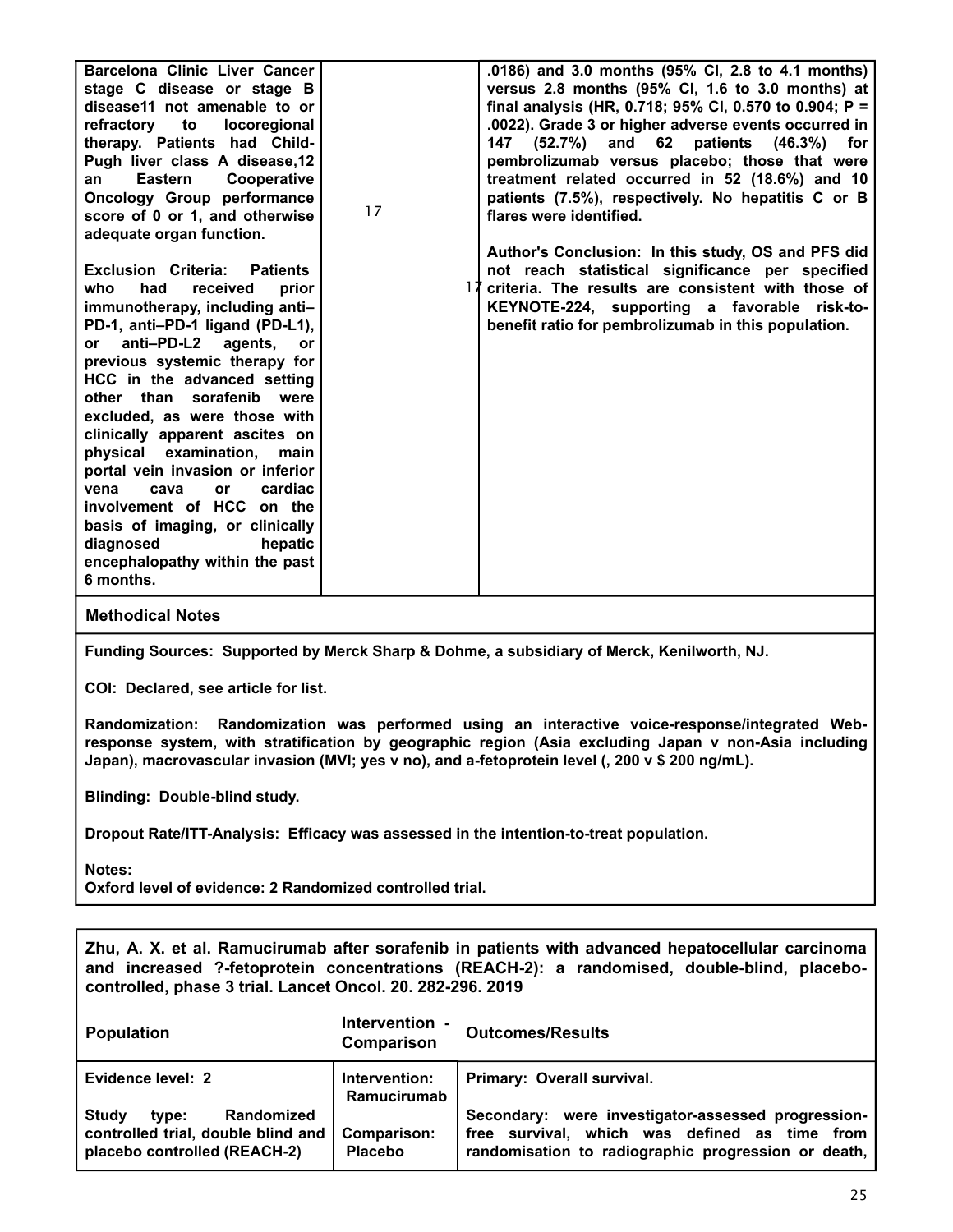**Number of Patient: 292 randomized 2:1 (197 intervention, 95 placebo group).**

**Recruitung Phase: Between July 26, 2015, and Aug 30, 2017,**

**Inclusion Criteria: Eligible patients had a diagnosis of hepatocellular carcinoma based on either histopathological or cytological findings or, in the absence of histological confirmation, a diagnosis of cirrhosis and hepatocellular carcinoma with classical imaging characteristics. Eligible patients also had Barcelona Clinic Liver Cancer (BCLC) stage B or C disease that was refractory or not amenable to locoregional therapy, Child-Pugh class A liver disease, Eastern Cooperative Oncology Group (ECOG) performance status of 0 or 1, serum α-fetoprotein concentrations of 400 ng/mL or higher (as measured by a local laboratory), adequate haematological and biochemical parameters, and were aged 18 years or older.**

**Sorafenib was the only previous** systemic treatment for **hepatocellular carcinoma that was allowed, and it had to have been discontinued at least 14 days before randomisation because of intolerance or disease progression. Eligible patients also had at least one measurable lesion as per the Response Evaluation Criteria in Solid Tumors (RECIST; version 1.1) and adequate organ function.**

**Exclusion Criteria: Patients were excluded if they had hepatic locoregional therapy after sorafenib, major surgery in the 28 days before randomisation, a history of or current hepatic encephalopathy, previous liver transplantation, oesophageal or gastric varices requiring endoscopic treatment, and uncontrolled arterial hypertension. We also excluded**

**time from randomisation to radiographic progression, the proportion of patients who achieved an objective response, patient-reported disease-related symptoms (assessed with FHSI-8), time to deterioration of FHSI-8 score, time to deterioration in ECOG performance status, and safety**

**Results: Between July 26, 2015, and Aug 30, 2017, 292 patients were randomly assigned, 197 to the ramucirumab group and 95 to the placebo group. At a median follow-up of 7·6 months (IQR 4·0–12·5), median overall survival (8·5 months [95% CI 7·0–10·6] vs 7·3 months [5·4–9·1]; hazard ratio [HR] 0·710 [95% CI 0·531–0·949]; p=0·0199) and progression-free survival (2·8 months [2·8–4·1] vs 1·6 months [1·5–2·7]; 0·452 [0·339–0·603]; p<0·0001) were significantly improved in the ramucirumab group compared with the placebo group. The proportion of patients with an objective response did not differ significantly between groups (nine [5%] of 197 vs one [1%] of 95; p=0·1697). Median time to deterioration in FHSI-8 total scores (3·7 months [95% CI 2·8–4·4] vs 2·8 months [1·6–2·9]; HR 0·799 [95% CI 0·545–1·171]; p=0·238) and ECOG performance statuses (HR 1·082 [95% CI 0·639–1·832]; p=0·77) did not differ between groups. Grade 3 or worse treatmentemergent adverse events that occurred in at least 5% of patients in either group were hypertension (25 [13%] in the ramucirumab group vs five [5%] in the placebo group), hyponatraemia (11 [6%] vs 0) and increased aspartate aminotransferase (six [3%] vs five [5%]). Serious adverse events of any grade and cause occurred in 68 (35%) patients in the ramucirumab group and 28 (29%) patients in the placebo group. Three patients in the ramucirumab group died from treatment-emergent adverse events that were judged to be related to study treatment (one had acute kidney injury, one had hepatorenal syndrome, and one had renal failure).**

**Author's Conclusion: REACH-2 met its primary endpoint, showing improved overall survival for ramucirumab compared with placebo in patients with hepatocellular carcinoma and α-fetoprotein concentrations of at least 400 ng/mL who had previously received sorafenib. Ramucirumab was well tolerated, with a manageable safety profile. To our knowledge, REACH-2 is the first positive phase 3 trial done in a biomarker-selected patient population with hepatocellular carcinoma.**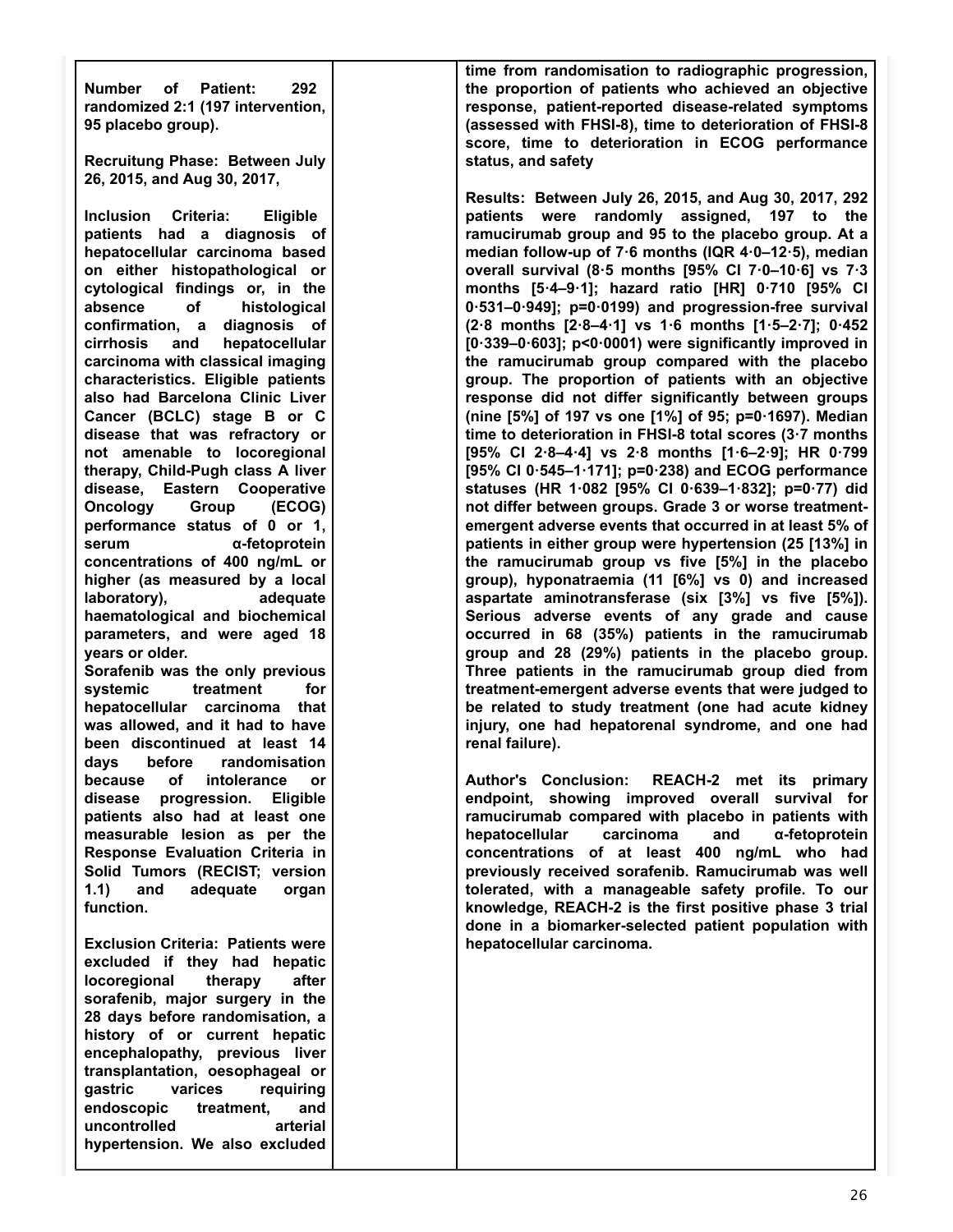|--|

**Funding Sources: This study was funded by Eli Lilly. The study funder had roles in study design of REACH and REACH-2, and was involved in data collection, analysis, and interpretation, and writing of the report**

**COI: Declared, see article for extensive list.**

**Randomization: Interactive web response system with a computergenerated random sequence. Randomisation was stratified by geographical region (region 1 [Americas, Europe, Australia, Israel] vs region 2 [Asia, excluding Japan] vs region 3 [Japan]), macrovascular invasion (yes vs no), and ECOG performance status (0 vs 1).**

**Blinding: Double blind study.**

**Dropout Rate/ITT-Analysis: Efficacy outcomes were assessed with intention-to-treat, safety analysis was performed in participants who received one dose of the study drug.**

**Notes:**

**Oxford level of evidence: 2 Randomized controlled trial.**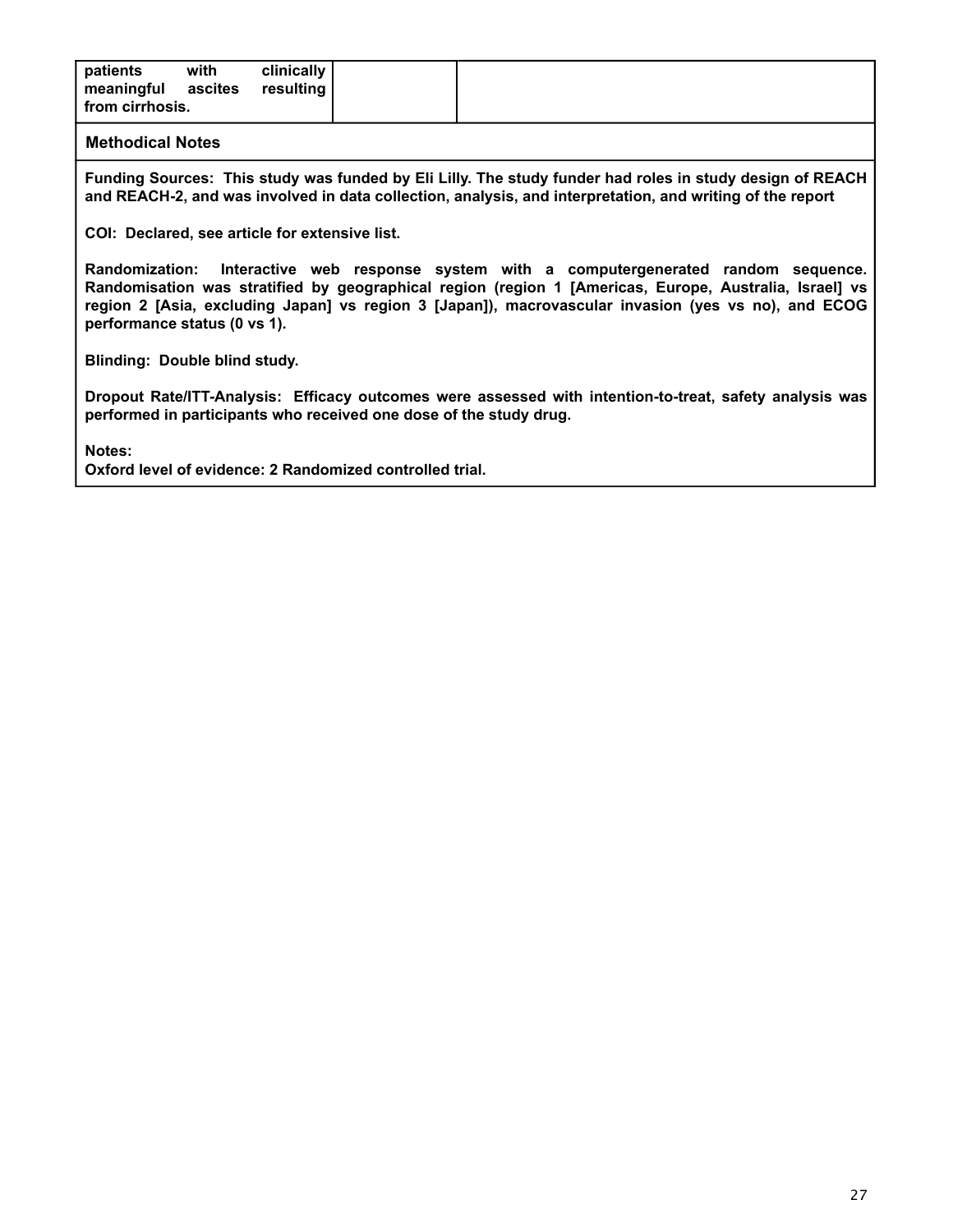![](_page_27_Picture_0.jpeg)

![](_page_27_Picture_1.jpeg)

![](_page_27_Picture_2.jpeg)

### 3.2. 2021 Update CCA: Systemtherapie

#### *Inhalt: 6 Literaturstellen*

| Literaturstelle            | <b>Evidenzlevel</b> | <b>Studientyp</b>                                                          |
|----------------------------|---------------------|----------------------------------------------------------------------------|
| Abou-Alfa, G. K. 2<br>2020 |                     | Randomized controlled trial, phase 3, placebo controlled, double<br>blind. |
| Abou-Alfa, G. K.<br>2020   | $\overline{3}$      | Phase 2 study, single arm, open label, (FIGHT-202)                         |
| <b>Javle, M. 2021</b>      | 3                   | Phase 2 trial, non-randomized, open label (BGJ398).                        |
| <b>Lamarca, A. 2021</b>    | $\mathbf 2$         | Randomized controlled trial, phase 3, open label.                          |
| Markussen, A. 2020         | 2                   | Randomized phase 2 trial                                                   |
| <b>Subbiah, V. 2020</b>    | 3                   | Phase 2 open label, single arm study.                                      |

#### *OXFORD (2011) Appraisal Sheet: RCT: 6 Bewertung(en)*

**Abou-Alfa, G. K. et al. Ivosidenib in IDH1-mutant, chemotherapy-refractory cholangiocarcinoma (ClarIDHy): a multicentre, randomised, double-blind, placebo-controlled, phase 3 study. The lancet. Oncology. 21. 796?807. 2020**

| <b>Population</b>                                                                  | Intervention<br>Comparison            | <b>Outcomes/Results</b>                                                                                 |
|------------------------------------------------------------------------------------|---------------------------------------|---------------------------------------------------------------------------------------------------------|
| Evidence level: 2                                                                  | Intervention:<br>Ivosidenib 500       | <b>Primary:</b><br>progression-free survival<br><b>as</b><br>by the central IRC based<br>assessed<br>on |
| Study type: Randomized controlled trial,                                           | mg was given                          | <b>RECIST</b><br>1.1<br>version<br>assessment.                                                          |
| phase 3, placebo controlled, double<br>blind.                                      | orally once daily<br>continuous<br>in | Progression-free survival was defined as the<br>time from the date of randomisation to the              |
|                                                                                    | 28-day<br>cycles                      | date of first docu mentation of disease                                                                 |
| Number of Patient: 185 randomized 2:1                                              | (plus or minus 2)                     | progression or death owing to any cause,                                                                |
| to ivosidenib (124) and placebo (61).                                              | days), starting                       | whichever occurred first.                                                                               |
| IDH1-mutant, chemotherapy-refractory<br>cholangiocarcinoma (ClarIDHy) patients.    | on cycle 1 day 1.                     | Secondary: objective response rate by                                                                   |
|                                                                                    | Comparison:                           | RECIST version 1.1; duration of response                                                                |
| Recruitung Phase: Between Feb 20,                                                  | Placebo orally                        | and time to response (assessed by the                                                                   |
| 2017, and Jan 31, 2019.                                                            | once daily in                         | investigator and IRC); progression-free                                                                 |
| Inclusion Criteria: Eligible patients were                                         | continuous<br>-28<br>day cycles (plus | (by<br>investigator<br>review);<br>survival<br>pharmacokinetics and pharma codynamics;                  |
| aged 18 years or older with histologically                                         | minus<br>$\mathbf{2}$<br><b>or</b>    | QOL assessed by EORTC QLQ-C30 and                                                                       |
| IDH1-mutant<br>confirmed. advanced.                                                | days), starting                       | EORTC QLQ-BIL21 change from baseline and                                                                |
| cholangiocarcinoma. Up to two previous<br>for<br>treatment<br>regimens<br>advanced | on cycle 1 day 1.                     | PGI-C anchor questions; and EQ-5D-5L for<br>health economic modelling.                                  |
|                                                                                    |                                       |                                                                                                         |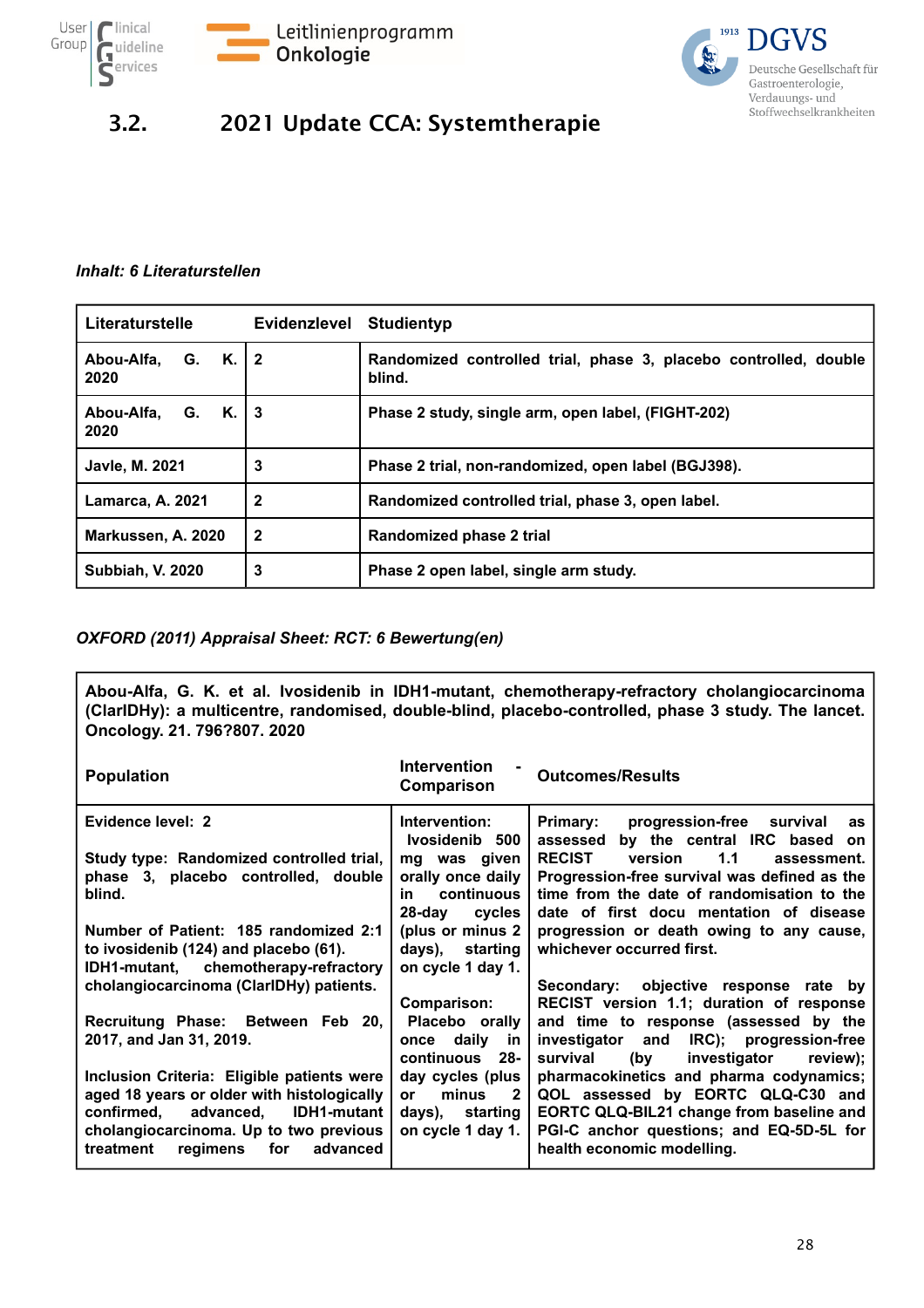| disease (unresectable or metastatic),                 |                                                           |
|-------------------------------------------------------|-----------------------------------------------------------|
| with<br>gemcitabine-based<br>one<br><b>or</b>         | Results: Between Feb 20, 2017, and Jan 31,                |
| fluorouracil-based chemotherapy and no                | 2019, 230 patients were assessed for                      |
| previous mutant IDH inhibitor therapy,                | eligibility, and as of the Jan 31, 2019 data              |
| were required. Progression at inclusion               | cutoff date, 185 patients were randomly                   |
|                                                       |                                                           |
| was determined and confirmed by the                   | assigned to ivosidenib (n=124) or placebo                 |
| investigator on the basis of available                | (n=61). Median follow-up for progression-free             |
| medical history or imaging report.                    | survival was 6.9 months (IQR 2.8-10.9).                   |
| Life expectancy of at least 3 months; an              | Progression-free survival was significantly               |
| Eastern Cooperative Oncology Group                    | improved with ivosidenib compared with                    |
| (ECOG) performance status score of 0 or               | placebo (median $2.7$ months [95% Cl 1.6-4.2]             |
| 1;10 a measurable lesion as defined by                | vs 1.4 months $[1.4-1.6]$ ; hazard ratio 0.37;            |
| Response Evaluation Criteria in Solid                 | 95% CI 0.25-0.54; one-sided p<0.0001). The                |
| Tumors (RECIST) version<br>1.1:<br>and                | most common grade 3 or worse adverse                      |
| adequate haematological, hepatic, and                 | event in both treatment groups was ascites                |
| renal function. IDH1 mutation status was              | (four [7%] of 59 patients receiving placebo               |
| confirmed centrally by next-generation                | and nine [7%] of 121 patients receiving                   |
| sequencing on formalin-fixed, paraffin-               | ivosidenib). Serious adverse events were                  |
| embedded tumour tissue (from a banked                 | reported in 36 (30%) of 121 patients receiving            |
| tumour sample collected preferably                    | ivosidenib and 13 (22%) of 59 patients                    |
| within the last 3 years or a fresh tumour             | receiving placebo. There were no treatment-               |
| biopsy) by means of the Oncomine                      | related deaths.                                           |
| <b>Focus Assay.</b>                                   |                                                           |
|                                                       | <b>Conclusion:</b><br>Author's<br><b>Progression-free</b> |
| <b>Exclusion Criteria:</b><br><b>Patients</b><br>were | survival was significantly improved with                  |
| excluded if they had received systemic                | ivosidenib compared with placebo, and                     |
| anticancer therapy or an investigational              | ivosidenib was well tolerated. This study                 |
|                                                       |                                                           |
| agent less than 2 weeks before day 1                  | shows the clinical benefit of targeting IDH1              |
| (washout from previous immune-based                   | mutations<br>advanced,<br><b>IDH1-mutant</b><br>in.       |
| anticancer therapy being 4 weeks); had                | cholangiocarcinoma.                                       |
| received radiotherapy to metastatic sites             |                                                           |
| of disease less than 2 weeks before day               |                                                           |
| 1; or had undergone hepatic irradiation,              |                                                           |
| chemo embolisation, and radio frequency               |                                                           |
| ablation less than 4 weeks before day 1.              |                                                           |
| Patients with the following comorbidities             |                                                           |
| were not permitted: active cardiac                    |                                                           |
| disease within 6 months before the start              |                                                           |
| of study treatment; myocardial infarction;            |                                                           |
| unstable<br>angina<br>or stroke:<br>active            |                                                           |
| hepatitis B or C viral infections; known              |                                                           |
|                                                       |                                                           |
| positive HIV antibody results, or AIDS-               |                                                           |
| related illness                                       |                                                           |

**Funding Sources: Agios Pharmaceuticals: The funder had a role in study design, data collection, data analysis, and data interpretation. Medical writing support was provided by the funder. The first and last authors had full access to all of the data in the study and had final responsibility for the decision to submit for publication.**

**COI: Declared, see article for list.**

**Randomization: Patients were randomly assigned (2:1) to ivosidenib or matched placebo, with a block size of 6, and stratified by number of previous systemic treatment regimens for advanced disease (one vs two). Randomisation into the two treatment groups was implemented by an interactive web-based response system and generated by an independent statistical group.**

**Blinding: Double-blinded study.**

**Dropout Rate/ITT-Analysis: The intention-to-treat population was used for the primary efficacy analyses.**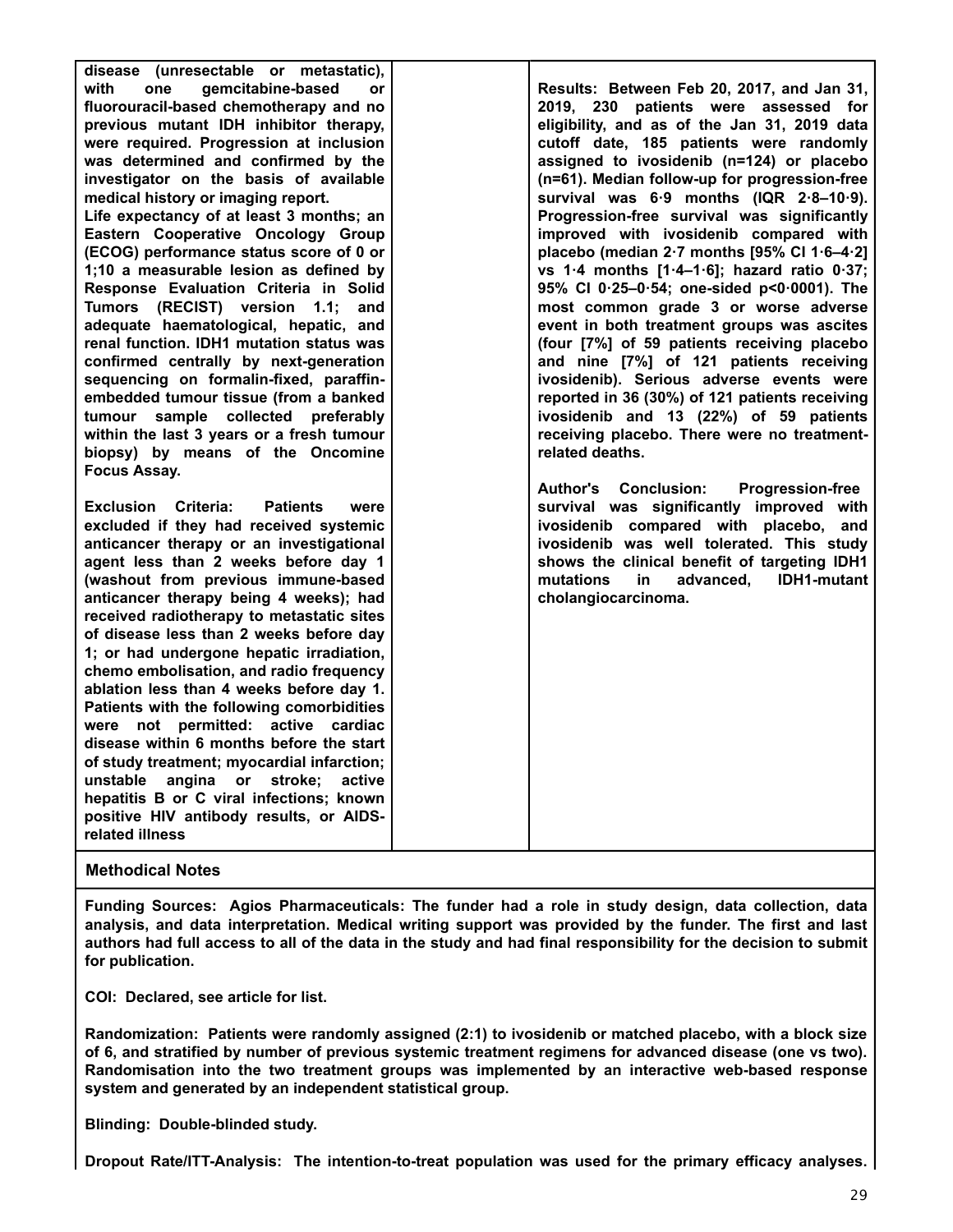**Safety was assessed in all patients who had received at least one dose of ivosidenib or placebo.**

**Notes:**

**Oxford level of evidence: 2 Randomized controlled trial.**

| <b>Intervention</b><br><b>Population</b><br><b>Outcomes/Results</b><br>Comparison<br>Evidence level: 3<br>Primary: The proportion of patients with<br>Intervention:<br>Assignment to one<br>FGFR2 fusions or rearrangements who<br>of three cohorts:<br>achieved an objective response (best<br>Study type: Phase 2 study, single arm,<br>open label, (FIGHT-202)<br>overall response of confirmed complete<br>patients with FGFR2<br>fusions<br>response or confirmed partial response),<br><b>or</b><br>assessed by independent central review.<br><b>Number</b> of Patient:<br>146<br>patients<br>rearrangements,<br>assigned to one cohorts patients with<br>patients with other<br><b>FGF/FGFR</b><br>FGFR2<br>fusions<br>rearrangements,<br>Secondary: The proportion of patients<br>or<br>with<br>other<br><b>FGF/FGFR</b><br>with an objective response in patients<br>patients<br>alterations,<br>or<br>with other FGF/FGFR alterations, in all<br>alterations,<br>with<br>patients with<br>patients<br>or<br>no<br>no<br><b>FGF/FGFR alterations.</b><br><b>FGF/FGFR</b><br>patients with FGF/FGFR alterations, and<br>alterations.<br>in patients with no FGF/FGFR alterations,<br>All<br>Recruitung Phase: Between Jan 17,<br>enrolled<br>patients<br>and duration of response, the proportion<br>2017, and March 22, 2019.<br>with<br>disease<br>received a starting<br>οf<br>patients<br>control,<br>dose of 13.5 mg oral<br>progression-free<br>survival.<br>overall<br>pemigatinib<br>survival, safety in all cohorts, and<br>Inclusion Criteria: patients were aged 18<br>once<br>years or older, had a histological or<br>daily (21-day cycle;<br>population pharmacokinetics<br>2 weeks on, 1 week<br>cytological<br>diagnosis<br>of<br>locally<br>advanced<br>off)<br>metastatic<br>Between Jan 17, 2017, and<br>or<br>Results:<br>March 22, 2019, 146 patients were<br>cholangiocarcinoma with documented<br>enrolled: 107 with FGFR2 fusions or<br>disease progression following at least<br>Comparison: -<br>one previous systemic cancer therapy<br>rearrangements, 20 with other FGF/FGFR<br>(previous treatment with selective FGFR<br>alterations,<br>18<br>with<br><b>FGF/FGFR</b><br>no<br>inhibitors<br>permitted),<br>alterations,<br>with<br>was<br>not<br>and<br>one<br>an<br>disease<br>undetermined FGF/FGFR alteration. The<br>radiologically<br>measurable<br>according<br><b>Evaluation</b><br>median follow-up was 17.8 months (IQR<br>to<br><b>Response</b><br>Criteria in Solid Tumors version 1.1<br>$11.6 - 21.3$ ). 38 (35.5% [95% CI 26.5-45.4])<br>patients<br>FGFR <sub>2</sub><br>fusions<br>(RECIST<br>(1.1),<br><b>Eastern</b><br>Cooperative<br>with<br>or<br>rearrangements achieved an objective<br>Oncology Group (ECOG) performance<br>status of 2 or less, life expectancy of at<br>response (three complete responses and<br>least 12 weeks, and previously treated<br>responses).<br>35<br>partial<br>Overall,<br>and clinically stable brain or CNS<br>hyperphosphataemia<br>the<br>was<br>most<br>metastases without corticosteroids for at<br>all-grade<br>adverse<br>common<br>event<br>least 4 weeks (corticosteroids were<br>irrespective of cause (88 [60%] of 146<br>patients). 93 (64%) patients had a grade 3<br>otherwise allowed without restriction).<br>Patients were also required to have<br>or worse adverse event (irrespective of<br>adequate hepatic and renal function<br>frequent<br>cause);<br>the<br>most<br>were<br>(total bilirubin <1.5 x upper limit of<br>hypophosphataemia (18 [12%]), arthralgia<br>normal [ULN], or $\geq 2.5$ × ULN for Gilbert<br>(nine [6%]), stomatitis (eight [5%]),<br>syndrome or a disease involving the<br>hyponatraemia (eight [5%]), abdominal<br>liver; aspartate aminotransferase and<br>pain (seven [5%]), and fatigue (seven<br>alanine aminotransferase ≤2.5 × ULN;<br>$[5\%]$ ). 65 $(45\%)$ patients had serious<br>and creatinine clearance >30 mL/min<br>adverse events; the most frequent were<br>calculated<br>with the Cockcroft-Gault<br>abdominal pain (seven [5%]), pyrexia<br>formula), serum phosphate less than or<br>(seven [5%]), cholangitis (five [3%]), and<br>equal to the institutional ULN, and serum<br>pleural effusion (five [3%]). Overall, 71 | cholangiocarcinoma: a multicentre, open-label, phase 2 study. Lancet Oncol. 21. 671-684. 2020 | Abou-Alfa, G. K. et al. Pemigatinib for previously treated, locally advanced or metastatic |
|---------------------------------------------------------------------------------------------------------------------------------------------------------------------------------------------------------------------------------------------------------------------------------------------------------------------------------------------------------------------------------------------------------------------------------------------------------------------------------------------------------------------------------------------------------------------------------------------------------------------------------------------------------------------------------------------------------------------------------------------------------------------------------------------------------------------------------------------------------------------------------------------------------------------------------------------------------------------------------------------------------------------------------------------------------------------------------------------------------------------------------------------------------------------------------------------------------------------------------------------------------------------------------------------------------------------------------------------------------------------------------------------------------------------------------------------------------------------------------------------------------------------------------------------------------------------------------------------------------------------------------------------------------------------------------------------------------------------------------------------------------------------------------------------------------------------------------------------------------------------------------------------------------------------------------------------------------------------------------------------------------------------------------------------------------------------------------------------------------------------------------------------------------------------------------------------------------------------------------------------------------------------------------------------------------------------------------------------------------------------------------------------------------------------------------------------------------------------------------------------------------------------------------------------------------------------------------------------------------------------------------------------------------------------------------------------------------------------------------------------------------------------------------------------------------------------------------------------------------------------------------------------------------------------------------------------------------------------------------------------------------------------------------------------------------------------------------------------------------------------------------------------------------------------------------------------------------------------------------------------------------------------------------------------------------------------------------------------------------------------------------------------------------------------------------------------------------------------------------------------------------------------------------------------------------------------------------------------------------------------------------------------------------------------------------------------------------------------------------------------------------------------------------------------------------------------------------------------------------------------------------------------------------------------------------------------------------------------------------------------------------------------------------------------------------------------------------------------------------------------------------------------------------------------------------------------------------------------------------------------------------------------------------------------------|-----------------------------------------------------------------------------------------------|--------------------------------------------------------------------------------------------|
|                                                                                                                                                                                                                                                                                                                                                                                                                                                                                                                                                                                                                                                                                                                                                                                                                                                                                                                                                                                                                                                                                                                                                                                                                                                                                                                                                                                                                                                                                                                                                                                                                                                                                                                                                                                                                                                                                                                                                                                                                                                                                                                                                                                                                                                                                                                                                                                                                                                                                                                                                                                                                                                                                                                                                                                                                                                                                                                                                                                                                                                                                                                                                                                                                                                                                                                                                                                                                                                                                                                                                                                                                                                                                                                                                                                                                                                                                                                                                                                                                                                                                                                                                                                                                                                                                                   |                                                                                               |                                                                                            |
| most frequently because of disease<br>range                                                                                                                                                                                                                                                                                                                                                                                                                                                                                                                                                                                                                                                                                                                                                                                                                                                                                                                                                                                                                                                                                                                                                                                                                                                                                                                                                                                                                                                                                                                                                                                                                                                                                                                                                                                                                                                                                                                                                                                                                                                                                                                                                                                                                                                                                                                                                                                                                                                                                                                                                                                                                                                                                                                                                                                                                                                                                                                                                                                                                                                                                                                                                                                                                                                                                                                                                                                                                                                                                                                                                                                                                                                                                                                                                                                                                                                                                                                                                                                                                                                                                                                                                                                                                                                       | calcium within the institutional normal                                                       | (49%) patients died during the study,                                                      |

30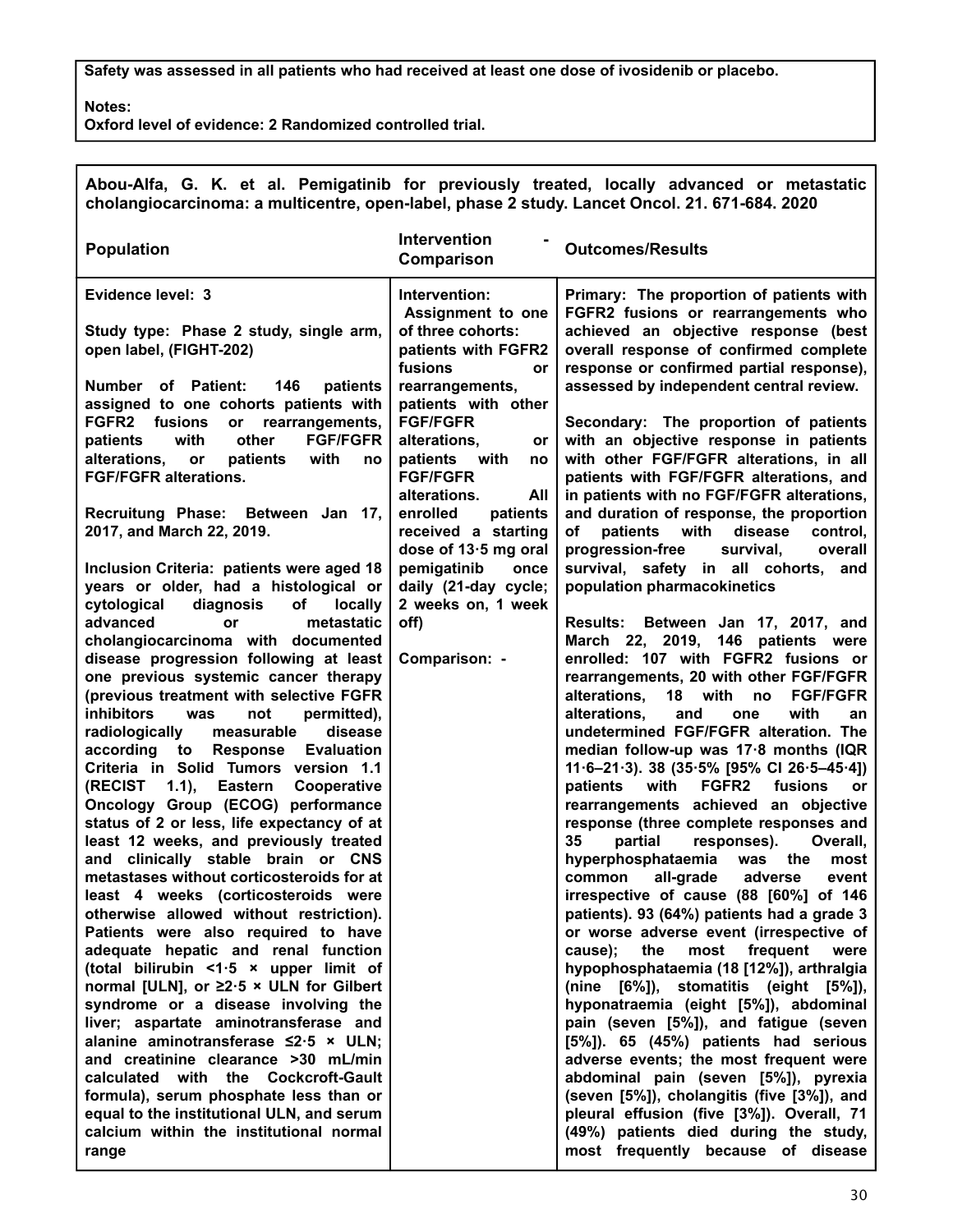| progression (61 [42%]); no deaths were<br>deemed to be treatment related.<br>Exclusion Criteria: Eligible patients had<br>no history of HIV infection, did not have<br>active hepatitis B or C virus infection, did<br>Author's Conclusion: These data support<br>the therapeutic potential of pemigatinib in<br>not have an abnormal echocardiogram or<br>uncontrolled cardiac disease, had no<br>previously treated<br>patients<br>with<br>history or current evidence of ectopic<br>cholangiocarcinoma who have FGFR2<br>mineralisation or calcification, and had<br>fusions or rearrangements.<br>no clinically significant corneal or retinal<br>disorders confirmed by ophthalmological<br>examination. |  |  |  |
|---------------------------------------------------------------------------------------------------------------------------------------------------------------------------------------------------------------------------------------------------------------------------------------------------------------------------------------------------------------------------------------------------------------------------------------------------------------------------------------------------------------------------------------------------------------------------------------------------------------------------------------------------------------------------------------------------------------|--|--|--|
| <b>Methodical Notes</b>                                                                                                                                                                                                                                                                                                                                                                                                                                                                                                                                                                                                                                                                                       |  |  |  |
| <b>Funding Sources: Incyte Corporation.</b>                                                                                                                                                                                                                                                                                                                                                                                                                                                                                                                                                                                                                                                                   |  |  |  |
| COI: Declared, see article for list.                                                                                                                                                                                                                                                                                                                                                                                                                                                                                                                                                                                                                                                                          |  |  |  |
| Randomization: Non randomized study.                                                                                                                                                                                                                                                                                                                                                                                                                                                                                                                                                                                                                                                                          |  |  |  |
| <b>Blinding: Open-label study.</b>                                                                                                                                                                                                                                                                                                                                                                                                                                                                                                                                                                                                                                                                            |  |  |  |
| Dropout Rate/ITT-Analysis: All enrolled patients were analyzed,                                                                                                                                                                                                                                                                                                                                                                                                                                                                                                                                                                                                                                               |  |  |  |
| Notes:                                                                                                                                                                                                                                                                                                                                                                                                                                                                                                                                                                                                                                                                                                        |  |  |  |

**Oxford level of evidence: 3 Non-randomized controlled cohort.**

**Javle, M. et al. Infigratinib (BGJ398) in previously treated patients with advanced or metastatic cholangiocarcinoma with FGFR2 fusions or rearrangements: mature results from a multicentre, open-label, single-arm, phase 2 study. Lancet Gastroenterol Hepatol. . . 2021**

| <b>Population</b>                                                                                                                                                                                                                                                                                                                                                                                                                                                                                                                                                                      | <b>Intervention</b><br>Comparison            | <b>Outcomes/Results</b>                                                                                                                                                                                                                                                                                                                                                                                                                                                                           |
|----------------------------------------------------------------------------------------------------------------------------------------------------------------------------------------------------------------------------------------------------------------------------------------------------------------------------------------------------------------------------------------------------------------------------------------------------------------------------------------------------------------------------------------------------------------------------------------|----------------------------------------------|---------------------------------------------------------------------------------------------------------------------------------------------------------------------------------------------------------------------------------------------------------------------------------------------------------------------------------------------------------------------------------------------------------------------------------------------------------------------------------------------------|
| Evidence level: 3<br>Study type: Phase 2 trial, non-randomized, open<br>label (BGJ398).<br>Number of Patient: 122 previously treated<br>patients<br>with<br>advanced<br>metastatic<br><b>or</b><br>cholangiocarcinomapatients, of whom 108 with<br>FGFR2 fusions or rearrangements.                                                                                                                                                                                                                                                                                                    | Intervention:<br>Infigratinib<br>Comparison: | Primary: objective response rate,<br>defined as the proportion of patients<br>with a best overall response of a<br>confirmed complete or partial response,<br>as assessed by blinded independent<br>central review (BICR) according to<br>Response Evaluation Criteria in Solid<br>Tumors, version 1.1<br>Secondary: Secondary endpoints were                                                                                                                                                     |
| Recruitung Phase: Between June 23, 2014, and<br>March 31, 2020.<br>Inclusion Criteria: Eligible patients in cohort 1<br>aged 18 years or older<br>and had<br>were<br>cytologically<br>histologically or<br>confirmed<br>cholangiocarcinoma. Patients with cancer of the<br>gallbladder or ampulla of Vater were not eligible.<br>Patients were required to have local or central<br>laboratory determination of FGFR2 fusions or<br>rearrangements by a validated test done by an<br>accredited laboratory, previous treatment with at<br>least one regimen containing gemcitabine for |                                              | investigatorassessed<br>objective<br>response rate, BICR-assessed and<br>investigator-assessed<br>best<br>overall<br>response, BICRassessed<br>and<br>investigator-assessed disease control<br>rate, time to response, BICR-assessed<br>and investigator-assessed progression-<br>free survival per RECIST (version 1.1),<br>overall survival (defined as the time<br>from the start of treatment to death due<br>to any cause), safety, and tolerability.<br>Results: Between June 23, 2014, and |
| advanced or metastatic disease, documented                                                                                                                                                                                                                                                                                                                                                                                                                                                                                                                                             |                                              | March 31, 2020, 122 patients were                                                                                                                                                                                                                                                                                                                                                                                                                                                                 |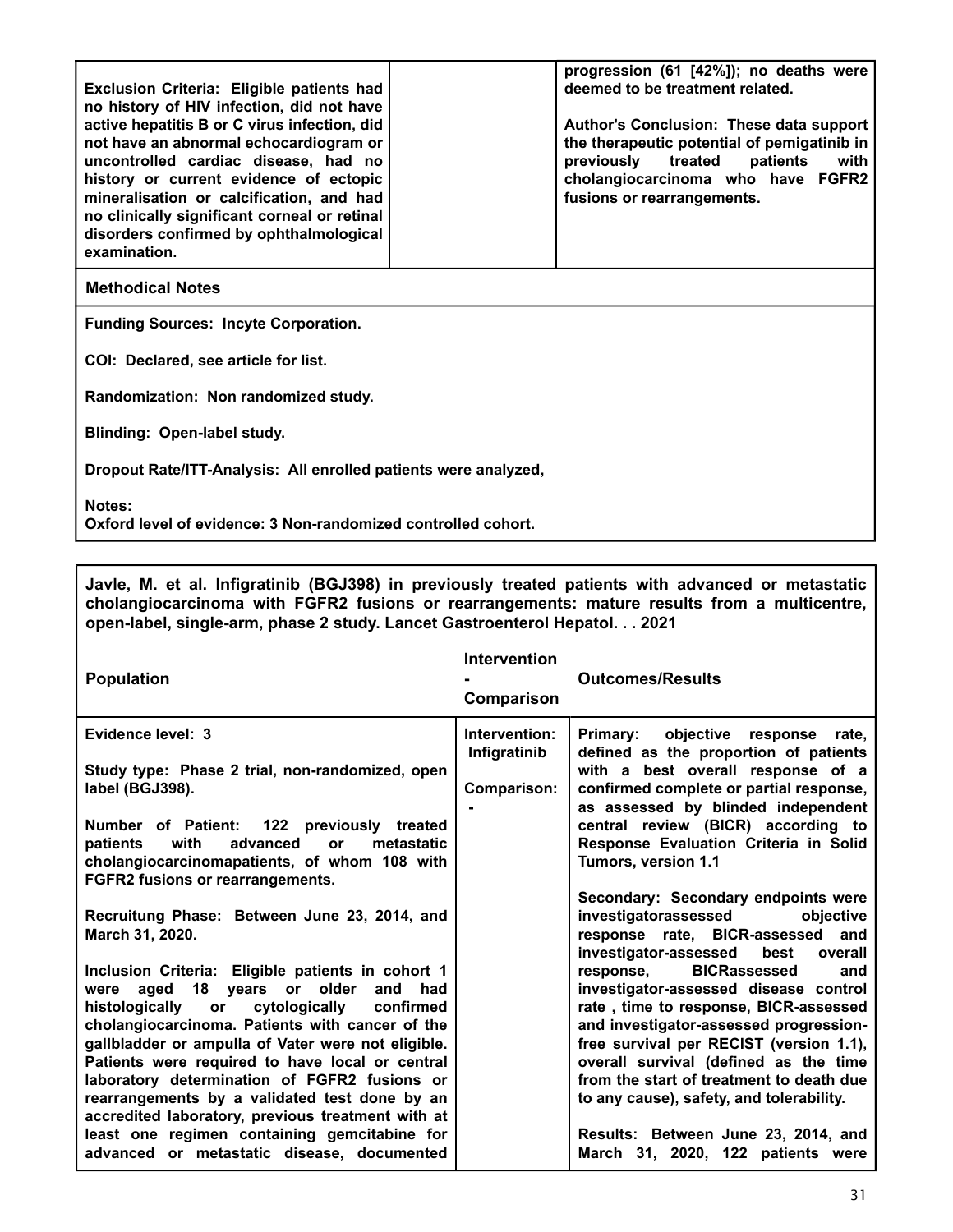**progression following that previous regimen or discontinuation from the previous regimen because of toxicity, an Eastern Cooperative Oncology Group (ECOG) performance status of 1 or less (with an ECOG performance status of 2 considered on a case-bycase basis), and evidence of measurable disease according to RECIST, version 1.1.**

**Exclusion Criteria: Patients were not eligible if they had been previously treated, or were currently being treated, with a mitogen-activated protein kinase kinase inhibitor, infigratinib, or another selective FGFR inhibitor. Patients were also excluded if they had neurological symptoms related to an underlying disease that required increasing doses of corticosteroids, current evidence of corneal or retinal disorders (confirmed by ophthalmic examination), or a history or current evidence of extensive tissue calcification. Patients with an absolute neutrophil count of less than 1000 cells per #L, a platelet count of less than 75 000 platelets per #L, a haemoglobin concentration of less than 9·0 g/dL, a total bilirubin concentration of more than 1·5 times the upper limit of normal (ULN), aspartate aminotransferase and alanine aminotransferase concentrations of more than 2·5 × the ULN (>5 × the ULN in the presence of liver metastases), a serum creatinine concentration of more than 1·5 times the ULN, and a calculated or measured creatinine clearance of less than 45 mL/min, were excluded.**

**enrolled into our study, of whom 108 with FGFR2 fusions or rearrangements received at least one dose of infigratinib and comprised the full analysis set. After a median follow-up of 10·6 months (IQR 6·2–15·6), the BICR-assessed objective response rate was 23·1% (95% CI 15·6–32·2; 25 of 108 patients), with one confirmed complete response in a patient who only had non-target lesions identified at baseline and 24 partial responses. The most common treatment-emergent adverse events of any grade were hyperphosphataemia (n=83), stomatitis (n=59), fatigue (n=43), and alopecia (n=41). The most common ocular toxicity was dry eyes (n=37). Central serous retinopathy-like and retinal pigment epithelial detachmentlike events occurred in 18 (17%) patients, of which ten (9%) were grade 1, seven (6%) were grade 2, and one (1%) was grade 3. There were no treatment-related deaths.**

**Author's Conclusion: Infigratinib has promising clinical activity and a manageable adverse event profile in previously treated patients with locally advanced or metastatic cholangiocarcinoma harbouring FGFR2 gene fusions or rearrangements, and so represents a potential new therapeutic option in this setting.**

#### **Methodical Notes**

**Funding Sources: QED Therapeutics and Novartis.**

**COI: Declared, see article for list.**

**Randomization: Non-randomized study.**

**Blinding: Open-label study.**

**Dropout Rate/ITT-Analysis: Intention to treat principle not applicable, 14 patients were excluded due to missing FGFR2 fusions or rearrangement**

**Notes:**

**Oxford level of evidence: 3 Non-randomized controlled cohort.**

**Lamarca, A. et al. Second-line FOLFOX chemotherapy versus active symptom control for advanced biliary tract cancer (ABC-06): a phase 3, open-label, randomised, controlled trial. Lancet Oncol. 22. 690-701. 2021**

| <b>Population</b> | <b>Intervention</b><br>Comparison | <b>Outcomes/Results</b> |
|-------------------|-----------------------------------|-------------------------|
|                   |                                   |                         |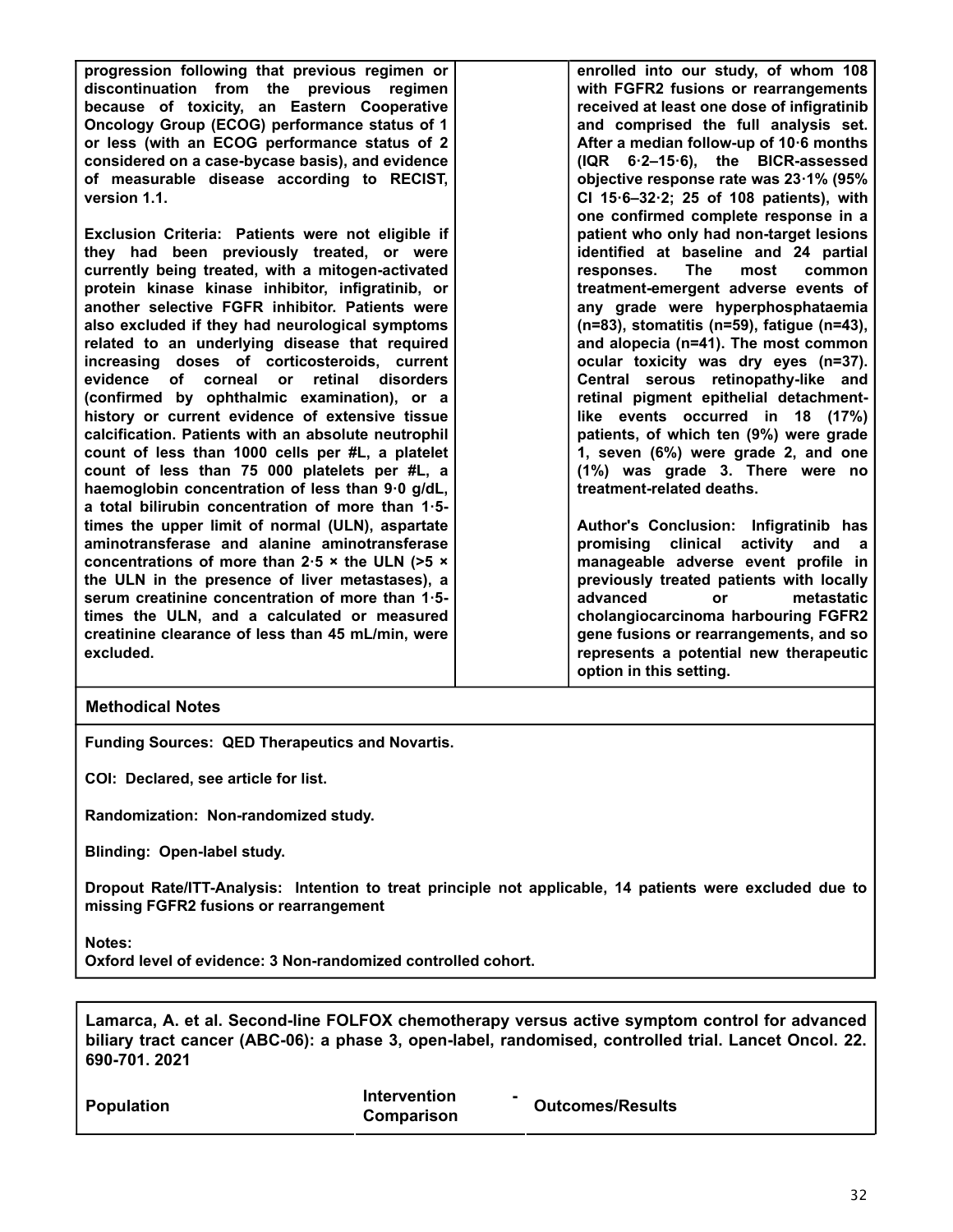| Evidence level: 2                                                                                                                                                                                                                                                                                                                                                                                                                                                                                                                                                                                                                                                                                                                                                                                                                                                                                                                                                                                                                                                     | Intervention: Active<br>symptom<br>control                                                                                                                                                                                                                                                                                                                                                                                                                                                                                                                                                                                     | Primary: Overall survival, defined as the time<br>from randomisation to death from any cause.                                                                                                                                                                                                                                                                                                                                                                                                                                                                                                                                                                                                                                                                                                                                                                                                                                                                                                                                                                                                                                                                                                                                                                                                                                      |
|-----------------------------------------------------------------------------------------------------------------------------------------------------------------------------------------------------------------------------------------------------------------------------------------------------------------------------------------------------------------------------------------------------------------------------------------------------------------------------------------------------------------------------------------------------------------------------------------------------------------------------------------------------------------------------------------------------------------------------------------------------------------------------------------------------------------------------------------------------------------------------------------------------------------------------------------------------------------------------------------------------------------------------------------------------------------------|--------------------------------------------------------------------------------------------------------------------------------------------------------------------------------------------------------------------------------------------------------------------------------------------------------------------------------------------------------------------------------------------------------------------------------------------------------------------------------------------------------------------------------------------------------------------------------------------------------------------------------|------------------------------------------------------------------------------------------------------------------------------------------------------------------------------------------------------------------------------------------------------------------------------------------------------------------------------------------------------------------------------------------------------------------------------------------------------------------------------------------------------------------------------------------------------------------------------------------------------------------------------------------------------------------------------------------------------------------------------------------------------------------------------------------------------------------------------------------------------------------------------------------------------------------------------------------------------------------------------------------------------------------------------------------------------------------------------------------------------------------------------------------------------------------------------------------------------------------------------------------------------------------------------------------------------------------------------------|
| Study type: Randomized controlled<br>trial, phase 3, open label.<br>Number of Patient: 162 randomized                                                                                                                                                                                                                                                                                                                                                                                                                                                                                                                                                                                                                                                                                                                                                                                                                                                                                                                                                                 | (ASC) and FOLFOX.<br><b>FOLFOX</b><br>chemotherapy<br>was<br>administered                                                                                                                                                                                                                                                                                                                                                                                                                                                                                                                                                      | Secondary: progression-free survival (time<br>randomisation and<br>radiological<br>between<br>disease progression or death of any cause.                                                                                                                                                                                                                                                                                                                                                                                                                                                                                                                                                                                                                                                                                                                                                                                                                                                                                                                                                                                                                                                                                                                                                                                           |
| 1:1 to FOLFOX (n=81) or ASC alone<br>$(n=81)$ .                                                                                                                                                                                                                                                                                                                                                                                                                                                                                                                                                                                                                                                                                                                                                                                                                                                                                                                                                                                                                       | intravenously<br>every<br>weeks<br>2<br>for<br>a<br>οf<br>12<br>maximum                                                                                                                                                                                                                                                                                                                                                                                                                                                                                                                                                        | whichever occurred first) and radiological<br>response as per RECIST version 1.1 for the<br><b>ASC</b><br>plus FOLFOX group<br>only;<br>and                                                                                                                                                                                                                                                                                                                                                                                                                                                                                                                                                                                                                                                                                                                                                                                                                                                                                                                                                                                                                                                                                                                                                                                        |
| Recruitung Phase: Between March<br>27, 2014, and Jan 4, 2018                                                                                                                                                                                                                                                                                                                                                                                                                                                                                                                                                                                                                                                                                                                                                                                                                                                                                                                                                                                                          | cycles (oxaliplatin 85<br>mg/m <sup>2</sup> , L-folinic acid<br>175 mg [or folinic                                                                                                                                                                                                                                                                                                                                                                                                                                                                                                                                             | assessment of adverse events, quality of life,<br>and health economics in both groups.                                                                                                                                                                                                                                                                                                                                                                                                                                                                                                                                                                                                                                                                                                                                                                                                                                                                                                                                                                                                                                                                                                                                                                                                                                             |
| Inclusion Criteria: Patients were<br>eligible if they were aged 18 years<br>or older and had histologically or<br>verified<br>cytologically<br>locally<br>advanced or metastatic biliary tract<br>(including<br>cancer<br>gallbladder<br>cholangiocarcinoma,<br>carcinoma,<br>and<br>ampullary<br>with<br>documented<br>carcinoma)<br>radiological disease progression to<br>previous first-line cisplatin<br>and<br>gemcitabine chemotherapy.<br>Any<br>other form of first-line systemic<br>chemotherapy or additional line of<br>first-line chemotherapy (including<br>with<br>cisplatin<br>rechallenge<br>and<br>gemcitabine) was<br>not<br>allowed.<br>Patients who had been started on<br>firstline cisplatin and gemcitabine<br>for whom the cisplatin was stopped<br>due to toxicity (with continuation of<br>gemcitabine) were eligible.<br><b>Exclusion Criteria:</b><br><b>Patients</b> with<br>evidence<br><b>of</b><br>clinical<br>metastatic<br>disease to the brain and those with<br>clinically significant cardiovascular  <br>disease were excluded | 350<br>acid<br>mg],<br>400<br>fluorouracil<br>$mg/m2$ [bolus],<br>and<br>fluorouracil<br>2400<br>46-h<br>$mg/m2$ as<br>a<br>continuous<br>intravenous<br>infusion).<br><b>ASC</b><br><b>Comparison:</b><br><b>FOLFOX</b><br>alone.<br>chemotherapy<br>was<br>administered<br>intravenously<br>every<br>weeks<br>for<br>2<br>a<br>οf<br>12<br>maximum<br>cycles (oxaliplatin 85<br>mg/m <sup>2</sup> , L-folinic acid<br>175 mg [or folinic<br>350<br>acid<br>mg],<br>400<br>fluorouracil<br>$mg/m2$ [bolus],<br>and<br>fluorouracil<br>2400<br>mg/m <sup>2</sup><br>46-h<br>as<br>a<br>continuous<br>intravenous<br>infusion). | Results: Between March 27, 2014, and Jan 4,<br>2018, 162 patients were enrolled and<br>randomly assigned to ASC plus FOLFOX<br>(n=81) or ASC alone (n=81). Median follow-up<br>was 21.7 months (IQR 17.2-30.8). Overall<br>survival was significantly longer in the ASC<br>plus FOLFOX group than in the ASC alone<br>group, with a median overall survival of 6.2<br>months $(95\% \text{ CI } 5.4-7.6)$ in the ASC plus<br>FOLFOX group versus 5.3 months (4.1-5.8) in<br>the ASC alone group (adjusted hazard ratio<br>0.69 [95% CI 0.50-0.97]; p=0.031). The overall<br>survival rate in the ASC alone group was<br>35.5% (95% CI 25.2-46.0) at 6 months and<br>11.4% (5.6–19.5) at 12 months, compared with<br>$50.6\%$ (39.3–60.9) at 6 months and 25.9%<br>$(17.0-35.8)$ at 12 months in the ASC plus<br>FOLFOX group. Grade 3-5 adverse events<br>were reported in 42 (52%) of 81 patients in the<br>ASC alone group and 56 (69%) of 81 patients<br>in the ASC plus FOLFOX group, including<br>three chemotherapy-related deaths (one each<br>due to infection, acute kidney injury, and<br>febrile neutropenia). The most frequently<br>reported grade 3-5 FOLFOX-related adverse<br>events were neutropenia (ten [12%] patients),<br>fatigue or lethargy (nine [11%] patients), and<br>infection (eight [10%] patients). |
|                                                                                                                                                                                                                                                                                                                                                                                                                                                                                                                                                                                                                                                                                                                                                                                                                                                                                                                                                                                                                                                                       |                                                                                                                                                                                                                                                                                                                                                                                                                                                                                                                                                                                                                                | Author's Conclusion:<br>The<br>addition<br>оf<br>FOLFOX to ASC improved median overall<br>survival in patients with advanced biliary tract<br>cancer after progression on cisplatin and<br>gemcitabine, with a clinically meaningful<br>increase in 6-month and 12-month overall<br>survival rates. To our knowledge, this trial is<br>the first prospective, randomised study<br>providing reliable, high-quality evidence to<br>allow an informed discussion with patients of<br>the potential benefits and risks from second-<br>line FOLFOX chemotherapy in advanced<br>biliary tract cancer. Based on these findings,<br>FOLFOX should become standard-of-care<br>chemotherapy in second-line treatment for<br>advanced biliary tract cancer and the<br>reference regimen for further clinical trials.                                                                                                                                                                                                                                                                                                                                                                                                                                                                                                                        |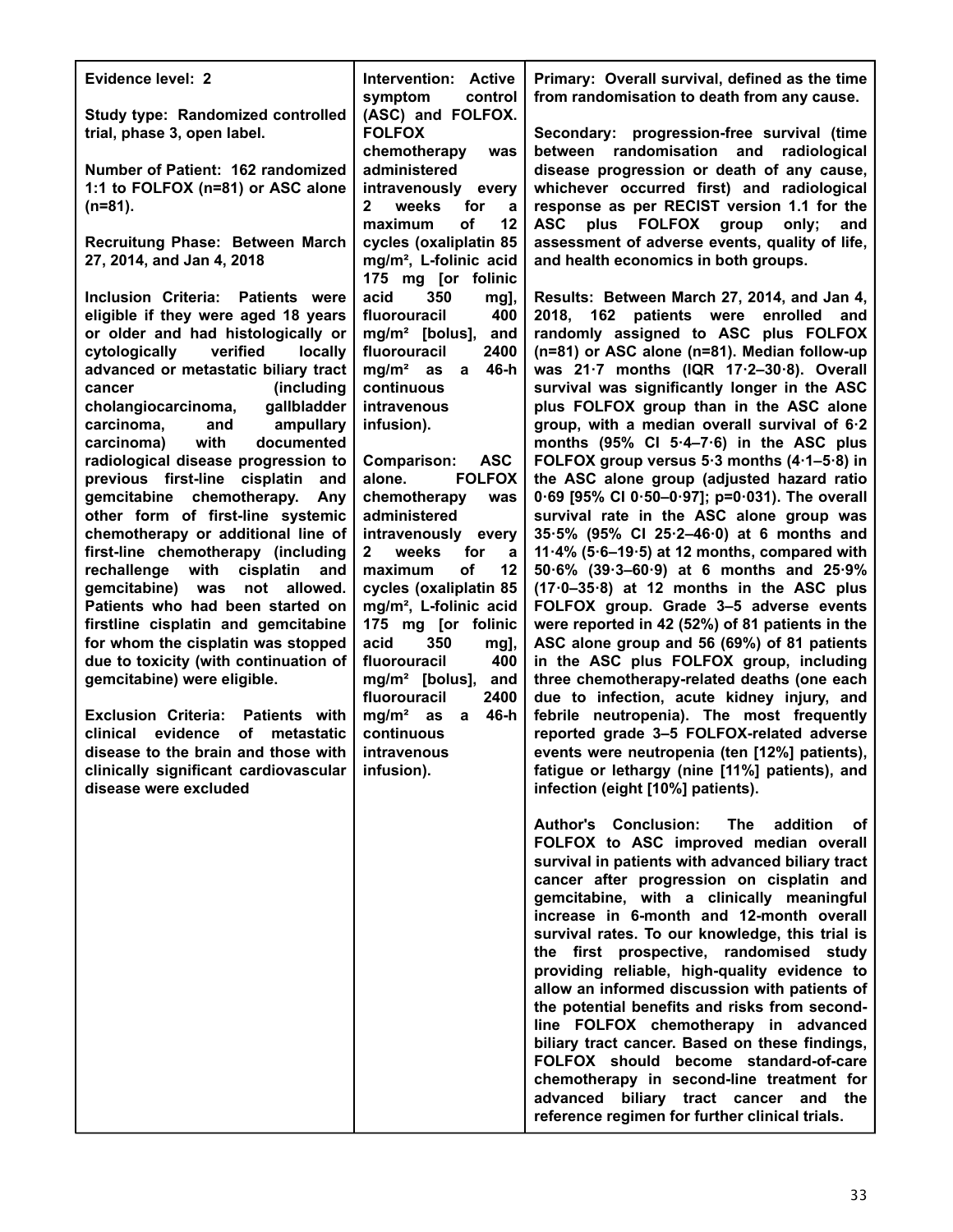**Funding Sources: Cancer Research UK, StandUpToCancer, AMMF (The UK Cholangiocarcinoma Charity), and The Christie Charity, with additional funding from The Cholangiocarcinoma Foundation and the Conquer Cancer Foundation Young Investigator Award for translational research**

**COI: Declared, see article for list.**

**Randomization: Randomisation was done following a minimisation algorithm using platinum sensitivity, serum albumin concentration, and stage as stratification factors.**

**Blinding: open-label study.**

**Dropout Rate/ITT-Analysis: All analyses were carried out as intention to treat. Similar number of losses to follow-up in each group.**

**Notes:**

**Oxford level of evidence: 2 Randomized controlled trial.**

**Markussen, A. et al. Treatment of Patients with Advanced Biliary Tract Cancer with Either Oxaliplatin, Gemcitabine, and Capecitabine or Cisplatin and Gemcitabine-A Randomized Phase II Trial. Cancers (Basel). 12. . 2020**

| <b>Population</b>                                                                                                                                                                                                                                                                  | <b>Intervention</b><br><b>Comparison</b>                                                                                                                                                                                                                    | <b>Outcomes/Results</b>                                                                                                                                                                                                                                                                                                                                                                                                                                                                                           |
|------------------------------------------------------------------------------------------------------------------------------------------------------------------------------------------------------------------------------------------------------------------------------------|-------------------------------------------------------------------------------------------------------------------------------------------------------------------------------------------------------------------------------------------------------------|-------------------------------------------------------------------------------------------------------------------------------------------------------------------------------------------------------------------------------------------------------------------------------------------------------------------------------------------------------------------------------------------------------------------------------------------------------------------------------------------------------------------|
| Evidence level: 2                                                                                                                                                                                                                                                                  | Intervention:<br>Oxaliplatin 50 mg/m2                                                                                                                                                                                                                       | <b>Primary: PFS</b>                                                                                                                                                                                                                                                                                                                                                                                                                                                                                               |
| Randomized<br>Study type:<br>phase 2 trial                                                                                                                                                                                                                                         | every second<br>week,<br>with an infusion time of                                                                                                                                                                                                           | Secondary: OS, response rate, and toxicity.                                                                                                                                                                                                                                                                                                                                                                                                                                                                       |
| 100<br>Number of Patient:<br>patients were included. 50<br>patients received oxaliplatin,<br>gemcitabine,<br>and<br>capecitabine.<br>50<br>received<br>cisplatin and gemcitabine.<br>Recruitung Phase: July 2014 -<br>November 2017.                                               | 30<br>min, gemcitabine<br>1000<br>mg/m2<br>every<br>second week, with an<br>infusion time of 30 min,<br>and capecitabine 650<br>mg/m2 twice-daily and<br>continually in a 2-week<br>cycle. The combined<br>treatment time in the<br>outpatient clinic was 2 | Results: One-hundred patients were included.<br>Forty-seven<br>patients<br>received<br>oxaliplatin,<br>gemcitabine, and capecitabine with a median<br>progression-free survival (mPFS) of 5.7 months<br>(95% Cl 3.0-7.8) and a median overall survival<br>(mOS) of 8.7 months (95% CI 6.5-11.2). Forty-<br>nine patients received cisplatin and gemcitabine<br>with a mPFS of 7.3 months (95% CI 6.0-8.7) and<br>a mOS of 12.0 months (95% CI 8.3-16.7). This<br>trial confirms a mOS of 12 months with cisplatin |
| <b>Inclusion Criteria:</b><br><b>Patients</b><br>were eligible for the study if<br>they were ≥18 years and had a<br>histopathological diagnosis of<br>nonresectable, recurrent, or<br>metastatic BTC or a cytologic<br>diagnosis of carcinoma, in<br>combination with radiological | h.<br><b>Comparison: Cisplatin</b><br>and gemcitabine, each<br>cycle lasted 3 weeks<br>and<br>comprised<br>cisplatin<br>25<br>mg/m2,<br>with an infusion time of<br>60<br>min,<br>and                                                                       | and gemcitabine, as found in earlier trials. With a<br>superior tumor control rate of 79% vs. 60% (p =<br>0.045), a difference in the mPFS of 1.6 months<br>$(HR = 0.721, p = 0.1)$ , and a difference in the mOS<br>of 3.3 months (HR = $0.731$ , $p = 0.1$ ), cisplatin and<br>gemcitabine should still be considered the<br>standard first-line treatment for advanced biliary<br>tract cancer.                                                                                                                |
| confirming<br>findings<br>the<br>diagnosis.<br>Intrahepatic,<br>perihilar, extrahepatic, and<br>gallbladder cancers could be<br>included-but not ampullary<br>cancer.                                                                                                              | gemcitabine<br>1000<br>$mg/m2$ ,<br>with<br>an<br>infusion time of 30 min.<br>on day 1 and day 8.                                                                                                                                                           | Author's Conclusion: Our conclusion is that,<br>even though the triple combination was more<br>convenient in terms of the infusion time and<br>number of visits, cisplatin and gemcitabine<br>should still be considered the standard first-line<br>treatment for BTC.                                                                                                                                                                                                                                            |
| <b>Exclusion</b><br>Criteria:<br><b>The</b><br>exclusion<br>criteria<br>were                                                                                                                                                                                                       |                                                                                                                                                                                                                                                             |                                                                                                                                                                                                                                                                                                                                                                                                                                                                                                                   |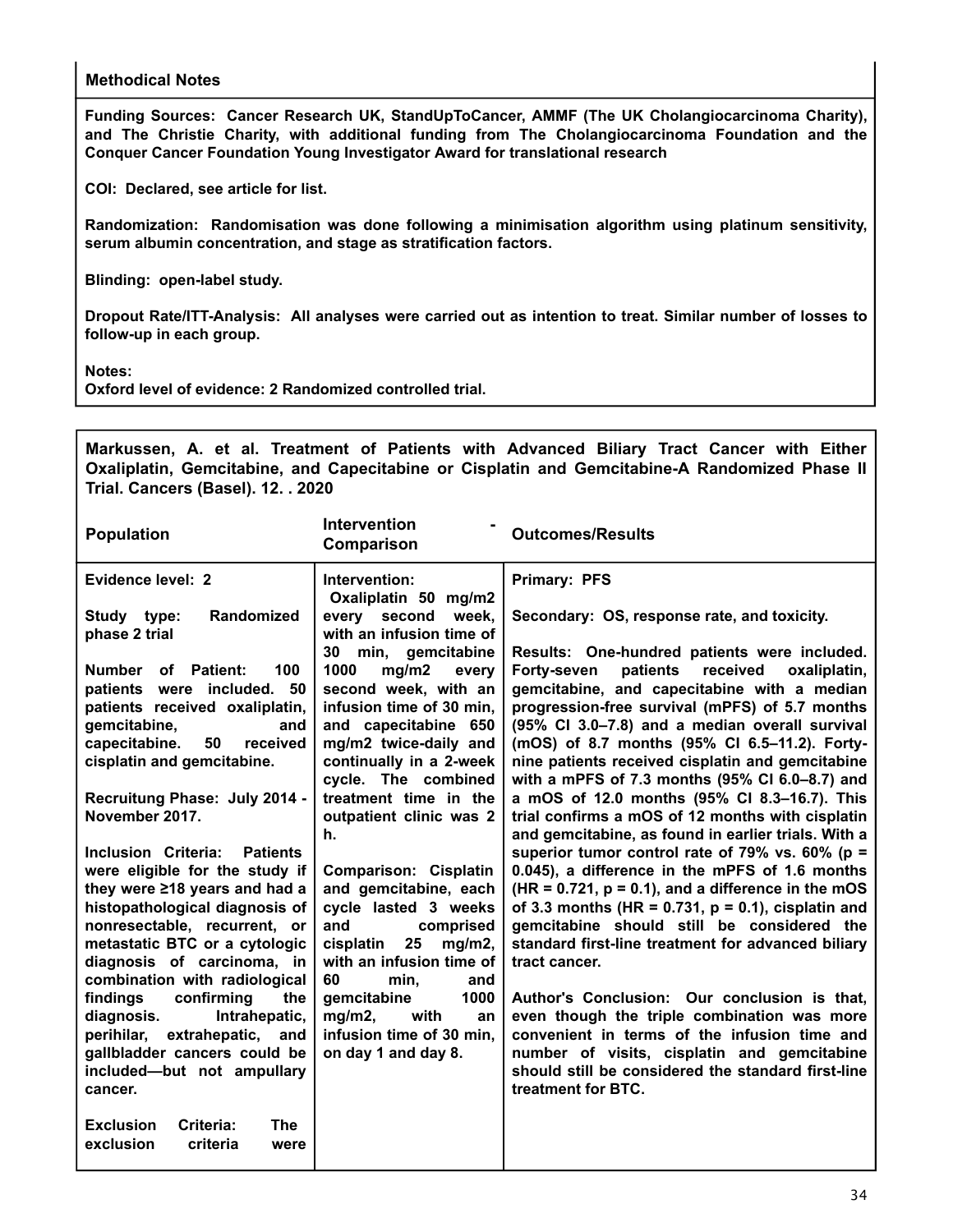| clinically<br>comorbidity,<br>cancer,<br>breastfeeding, | significant<br>concurrent<br>pregnancy,      |
|---------------------------------------------------------|----------------------------------------------|
|                                                         | known<br>or<br>intolerance to one or more of |
| the study drugs.                                        |                                              |

**Funding Sources: This investigation has received no external funding.**

**COI: The authors have declared no conflict of interest.**

**Randomization: The randomization was done by permutated block randomization, stratified by performance status.**

**Blinding: Not blinded.**

**Dropout Rate/ITT-Analysis: Similar dropout rates when comparing groups. No intention to treat analysis was performed.**

**Notes:**

**Oxford level of evidence: 2 Randomized controlled trial No intention to treat analysis was performed. Partial blinding could have been achieved.**

**Subbiah, V. et al. Dabrafenib plus trametinib in patients with BRAF(V600E)-mutated biliary tract cancer (ROAR): a phase 2, open-label, single-arm, multicentre basket trial. Lancet Oncol. 21. 1234-1243. 2020**

| <b>Population</b>                                                               | <b>Intervention</b><br>Comparison                                             | <b>Outcomes/Results</b>                                                                              |
|---------------------------------------------------------------------------------|-------------------------------------------------------------------------------|------------------------------------------------------------------------------------------------------|
| Evidence level: 3                                                               | Intervention: +Patients<br>with<br>treated<br>were                            | Primary: overall response rate, defined as<br>either a complete or partial response                  |
| Study type: Phase 2 open label,<br>single arm study.                            | dabrafenib 150 mg twice<br>daily and trametinib 2<br>mg once daily (both oral | using RECIST version 1.1, assessed both<br>by the investigator and by independent<br>central review. |
| Number of Patient: 43 patients with                                             | administration)<br>until                                                      |                                                                                                      |
| BRAFV600E-mutated biliary tract<br>cancer.                                      | unacceptable<br>toxicity,<br>disease<br>progression,<br>death,<br>or          | Secondary: Progression-free survival,<br>duration of response, overall survival, and<br>safety       |
| Recruitung Phase: March 12, 2014,                                               | discontinuation for any                                                       |                                                                                                      |
| and July 18, 2018.                                                              | other reason. Treatment<br>beyond progression was                             | Results: Between March 12, 2014, and<br>July 18, 2018,<br>43<br>patients<br>with                     |
| Inclusion Criteria: Patients were                                               | allowed if the patient                                                        | BRAFV600E-mutated biliary tract cancer                                                               |
| eligible for inclusion in the biliary                                           | was expected to receive                                                       | were enrolled to the study and were                                                                  |
| tract cancer cohort if they were                                                | clinical benefit.                                                             | evaluable. Median follow-up was 10                                                                   |
| aged 18 years or older; had                                                     |                                                                               | months (IQR 6-15). An investigator-                                                                  |
| BRAFV600E-mutated histologically                                                | Comparison: -                                                                 | assessed overall response was achieved<br>by 22 (51%, 95% CI 36-67) of 43 patients.                  |
| cytologically<br>confirmed<br><b>or</b><br>unresectable, metastatic,<br>locally |                                                                               | An independent reviewer-assessed overall                                                             |
| advanced.<br>recurrent<br>or                                                    |                                                                               | response was achieved by 20 (47%, 95%                                                                |
| adenocarcinoma of the biliary tract                                             |                                                                               | CI 31-62) of 43 patients. The most                                                                   |
| or gallbladder with no other                                                    |                                                                               | common grade 3 or worse adverse event                                                                |
| standard<br>treatment<br>options                                                |                                                                               | was increased y-glutamyltransferase in                                                               |
| available; measurable<br>disease,                                               |                                                                               | five (12%) patients. 17 (40%) patients had                                                           |
| based on Response Evaluation                                                    |                                                                               | serious adverse events and nine (21%)                                                                |
| Criteria in Solid Tumors (RECIST)<br>1.1;19<br>version<br><b>Eastern</b><br>an  |                                                                               | had treatment-related serious adverse<br>events, the most frequent of which was                      |
|                                                                                 |                                                                               |                                                                                                      |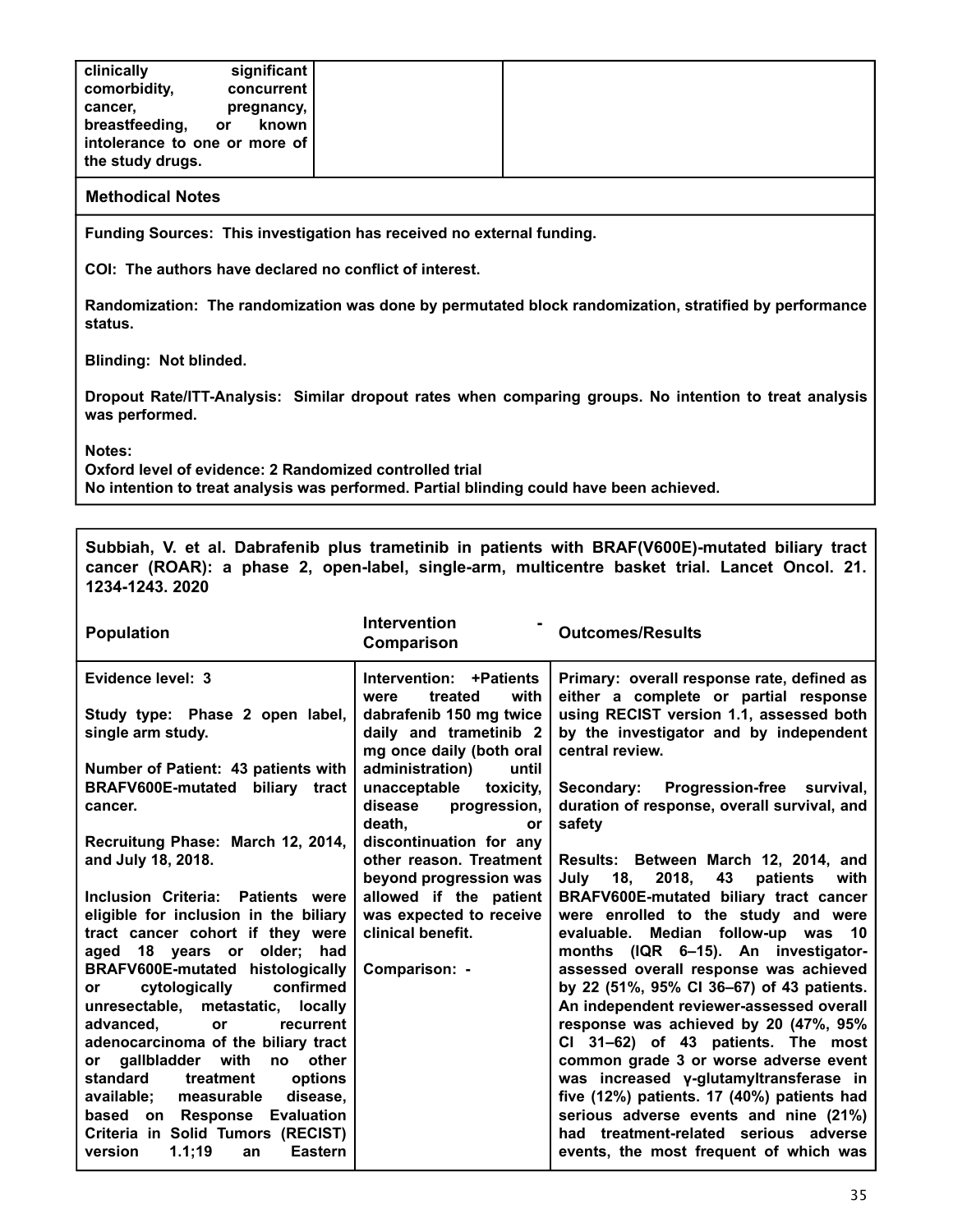| Cooperative Oncology<br>Group<br>performance status of 0-2; and<br>adequate baseline organ function.                                                                                                                                                                                                                                                                                         | pyrexia (eight [19%]). No treatment-related<br>deaths were reported.                                                                                                                                              |
|----------------------------------------------------------------------------------------------------------------------------------------------------------------------------------------------------------------------------------------------------------------------------------------------------------------------------------------------------------------------------------------------|-------------------------------------------------------------------------------------------------------------------------------------------------------------------------------------------------------------------|
| Patients must have progressed on<br>or shown intolerance to treatment<br>with a gemcitabine-based<br>chemotherapy regimen                                                                                                                                                                                                                                                                    | Author's Conclusion: Dabrafenib plus<br>trametinib combination treatment showed<br>promising activity in patients<br>with<br>BRAFV600E-mutated biliary tract cancer,<br>with a manageable safety profile. Routine |
| <b>Exclusion Criteria: Since the safety</b><br>dabrafenib and<br>trametinib<br>оf<br>combination treatment has not been<br>studied in biliary obstruction, we<br>excluded patients with biliary tract<br>cancer who had more than three<br>times the upper limit of normal<br>bilirubin levels or untreatable biliary<br>obstruction. Therefore, patients with<br>jaundice were not treated. | testing for BRAFV600E mutations should<br>be considered in patients with biliary tract<br>cancer.                                                                                                                 |

**Funding Sources: sponsored by GlaxoSmithKline, with input from a steering committee; the current sponsor of the trial is Novartis Pharmaceuticals. Data collection and data analysis were initially done by GlaxoSmithKline before responsibility was assumed by Novartis. Data interpretation was done by all authors, including employees of Novartis. Medical writing support was funded by Novartis. All authors had full access to study data and share final responsibility for the content of the report and the decision to submit for publication.**

**COI: Declared, see article for list.**

**Randomization: Single arm, not randomized.**

**Blinding: Open-label**

**Dropout Rate/ITT-Analysis: Not applicable.**

**Notes:**

**Oxford level of evidence: 3 non-randomized controlled cohort.**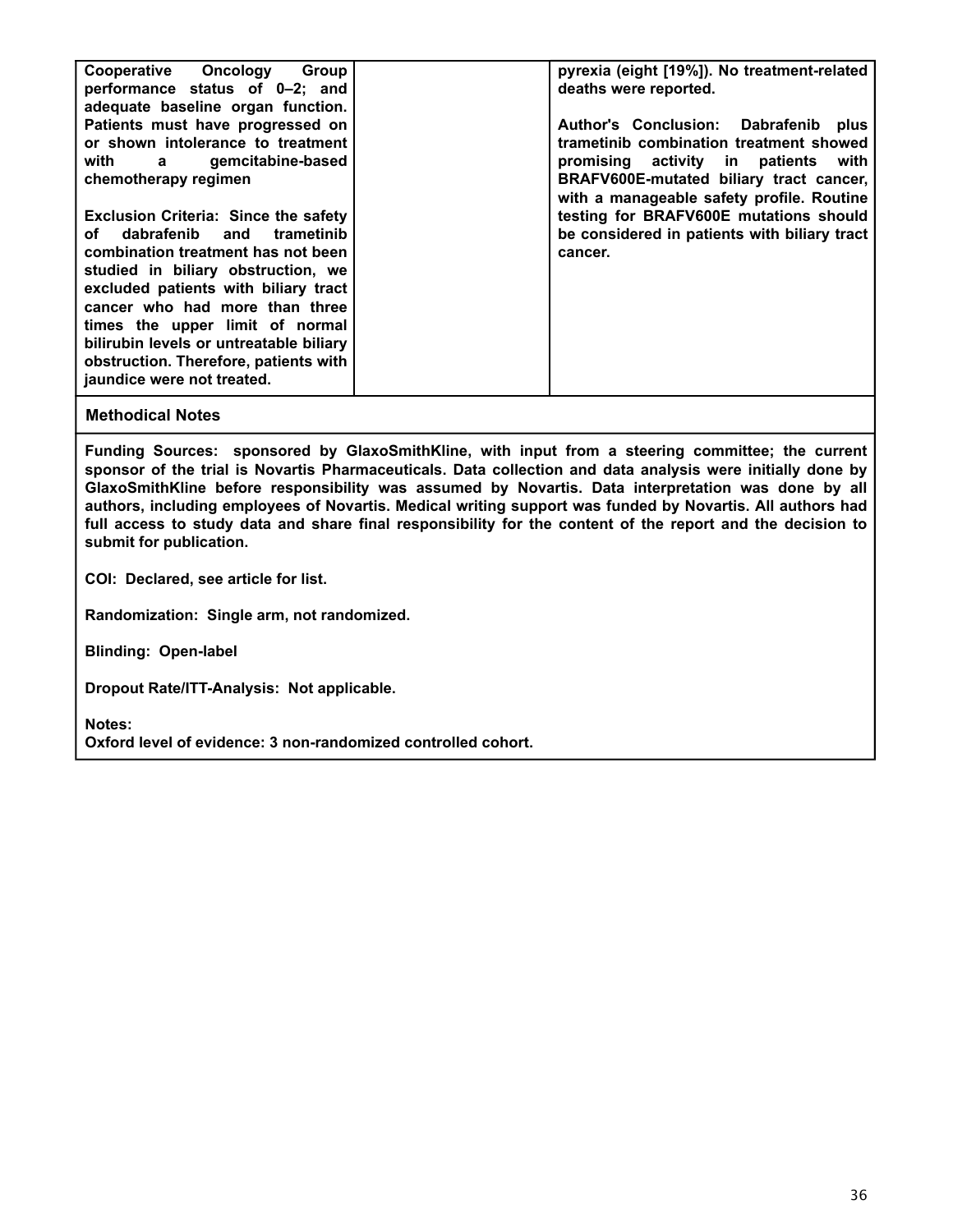![](_page_36_Picture_0.jpeg)

![](_page_36_Picture_1.jpeg)

![](_page_36_Picture_2.jpeg)

## 3.3. 2021 Update CCA: Lokoregionäre Verfahren

#### *Inhalt: 5 Literaturstellen*

| Literaturstelle         | <b>Evidenzlevel</b> | Studientyp                                                             |
|-------------------------|---------------------|------------------------------------------------------------------------|
| <b>Edeline, J. 2020</b> | 3                   | <b>Phase 2 clinical trial</b>                                          |
| Ke, Q. 2020             | 2                   | Systematic review and meta-analysis (22 cohort studies)                |
| Liu, J. B. 2020         | 2                   | Systematic review and meta-analysis (9 observational studies)          |
| <b>Mosconi, C. 2021</b> | -3                  | Systemic Review and Meta-Analysis (31 observational studies included). |
| Zhen, Y. 2019           | 3                   | Systematic review and meta-analysis (16 cohort studies)                |

#### *OXFORD (2011) Appraisal Sheet: Systematic Reviews: 4 Bewertung(en)*

| Ke, Q. et al. The effect of adjuvant therapy for patients with intrahepatic cholangiocarcinoma after<br>surgical resection: A systematic review and meta-analysis. PLoS One. 15. e0229292. 2020                                                                                                                                                                                                                                                                                                                                                                    |                                                                                                                                                                                                                                         |                                                                                                                                                                                                                                                                                                                                                                                                                                                                                                                                                                                                                                                                                                                                                                                                                       |                                                                          |  |
|--------------------------------------------------------------------------------------------------------------------------------------------------------------------------------------------------------------------------------------------------------------------------------------------------------------------------------------------------------------------------------------------------------------------------------------------------------------------------------------------------------------------------------------------------------------------|-----------------------------------------------------------------------------------------------------------------------------------------------------------------------------------------------------------------------------------------|-----------------------------------------------------------------------------------------------------------------------------------------------------------------------------------------------------------------------------------------------------------------------------------------------------------------------------------------------------------------------------------------------------------------------------------------------------------------------------------------------------------------------------------------------------------------------------------------------------------------------------------------------------------------------------------------------------------------------------------------------------------------------------------------------------------------------|--------------------------------------------------------------------------|--|
| <b>Evidence</b><br>level/Study<br><b>Types</b>                                                                                                                                                                                                                                                                                                                                                                                                                                                                                                                     | $P - I - C$                                                                                                                                                                                                                             | <b>Outcomes/Results</b>                                                                                                                                                                                                                                                                                                                                                                                                                                                                                                                                                                                                                                                                                                                                                                                               | <b>Literature</b><br><b>References</b>                                   |  |
| Evidence level: 2<br>Systematic<br>Study type:<br>review and meta-analysis<br>(22 cohort studies)<br>Databases:<br>MedLine,<br>Embase,<br>the<br>Cochrane<br><b>Library, Web of Science</b><br>Search period:<br>Jan.1st<br>1990 to Aug. 31st 2019.<br>Inclusion Criteria: criteria.<br><b>ICC</b><br>patients<br>with<br>i)<br>confirmed by pathology; ii)<br>patients receiving surgical<br>resection; iii) groups must<br>include AT group and non-<br>AT group; iv) outcomes<br>must include the long-term<br>outcomes.<br><b>Exclusion</b><br>i)<br>Criteria: | <b>Population: Patients</b><br>Intrahepatic<br>with<br>cholangiocarcinoma<br>(ICC) confirmed by<br>pathology<br>receiving<br>surgical resection.<br>Intervention:<br>adjuvant therapy<br><b>Comparison:</b><br>non-<br>adjuvant therapy | Primary: Overall survival (OS)<br>Secondary: recurrence-free survival<br>(RFS)<br>22 studies with 10181<br><b>Results:</b><br>patients were enrolled in this meta-<br>analysis, including 832 patients in the<br>chemotherapy group, 309 patients in<br>the transarterial chemoembolization<br>(TACE) group, 1192 patients in the<br>radiotherapy group, 235 patients in<br>the chemoradiotherapy group, and<br>6424 patients in the non-AT group.<br>The pooled HR for the OS rate and<br>RFS rate in the AT group were 0.63<br>(95%CI<br>$0.52 - 0.74$ , 0.74 (95%CI<br>0.58~0.90), compared with the non-AT<br>group. Subgroup analysis showed<br>that the pooled HR for the OS rate in<br>the AT group compared with non-AT<br>group were as follows: chemotherapy<br>group was 0.57 (95%Cl = $0.44 \sim 0.70$ ), | cohort<br>$22 \,$<br>studies<br>included,<br>article<br>see<br>for list. |  |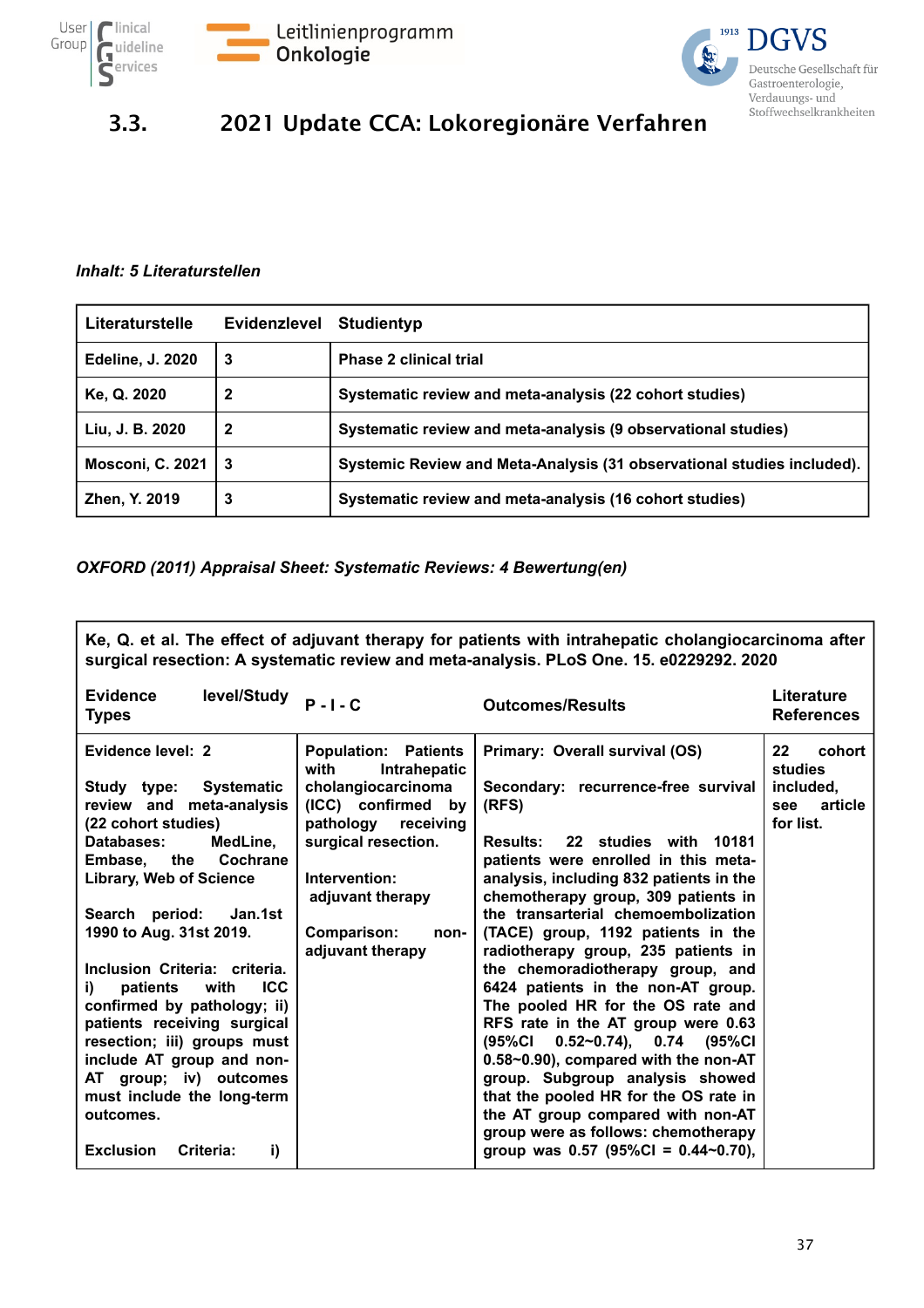| patients including            | TACE group was $0.56$ (95%Cl =             |  |
|-------------------------------|--------------------------------------------|--|
| gallbladder carcinoma or      | 0.31~0.82), radiotherapy group was         |  |
| extrahepatic                  | $0.71$ (95%Cl = 0.39~1.03),                |  |
| ii)<br>cholangiocarcinoma;    | chemoradiotherapy group was 0.73           |  |
| patients receiving            | $(95\%CI = 0.57~0.89),$ positive           |  |
| neoadjuvant therapy; iii)     | resection margin group was 0.60            |  |
| patients receiving palliative | $(95\%CI = 0.51~0.69)$ , and lymph node    |  |
| resection; iv) data on the    | metastasis (LNM) group was 0.67            |  |
| long-term outcomes was        | $(95\%CI = 0.57~0.76).$                    |  |
| not available; v) studies     |                                            |  |
| based on overlapping          | <b>Author's Conclusion:</b><br>With<br>the |  |
| cohorts deriving from the     | current data, we concluded that AT         |  |
| same center; vi) reviews,     | such as chemotherapy, TACE and             |  |
| comments, letters, case       | chemoradiotherapy could benefit            |  |
| report, and conference        | patients with ICC after resection,         |  |
| abstract.                     | especially those with positive             |  |
|                               | resection margin and LNM, but the          |  |
|                               | conclusion needed to be furtherly          |  |
|                               | confirmed.                                 |  |
|                               |                                            |  |

**Funding Sources: This work was supported by Startup Fund for scientific research, Fujian Medical University (Grant number: 2018QH1195), but no authors in this study received a salary from this fund.**

**COI: NO authors have competing interests.**

**Study Quality: The quality of non-randomized studies was assessed by the modified Newcastle-Ottawa Scale (NOS), and more than 7 stars were defined as high quality, 4~6 star as medium quality, and <4 stars as low quality.**

**Study quality ranged from 5-9, but most studies were of high quality.**

**Heterogeneity: Heterogeneity was substantial in several analyses: overall survival between adjuvant therapy and operation only I2 = 79.4%; p =0.000 and overall survival s between adjuvant TACE and operation only I2 = 68.1%; p =0.014.**

**This is investigated in a subgroup analyis for radio and chemoradiotherapy.**

**Publication Bias: was determined using Begg's and Egger's tests, and "trim and fill" method was introduced to check the effect of potentially unpublished studies on the present result. Publication bias analysis was conducted in the primary endpoint comparing between AT group and non-AT group. Asymmetry was observed in the funnel plot (Fig 8) with significant publication bias in the egger's test (p = 0.004) but not in the Begg's test (p = 0.09). "Trim and fill" analysis was then conducted, and 5 more studies were found to be potentially unpublished. The adjusted HR for the OS in the AT group was 0.73 (95%CI 0.63–0.85), compared with the non-AT group, indicating that the present result could not be affected by the unpublished studies**

**Notes:**

**Oxford level of evidence: 2 Systematic review and meta-analysis of cohort studies.**

**Liu, J. B. et al. Prognosis for intrahepatic cholangiocarcinoma patients treated with postoperative adjuvant transcatheter hepatic artery chemoembolization. Curr Probl Cancer. 44. 100612. 2020**

| <b>Evidence</b><br>level/Study<br><b>Types</b> | $P - I - C$                               | <b>Outcomes/Results</b>        | Literature<br><b>References</b> |
|------------------------------------------------|-------------------------------------------|--------------------------------|---------------------------------|
| Evidence level: 2                              | <b>Population:</b><br><b>ICC patients</b> | Primary: 1-, 3-, and 5-year OS | observational<br>9<br>studies   |
| <b>Systematic</b><br>tvpe:<br>Study            |                                           | Secondary: Hazard ratio        | included:                       |
| review and meta-analysis                       | Intervention:                             |                                | Alibert 2008, Li                |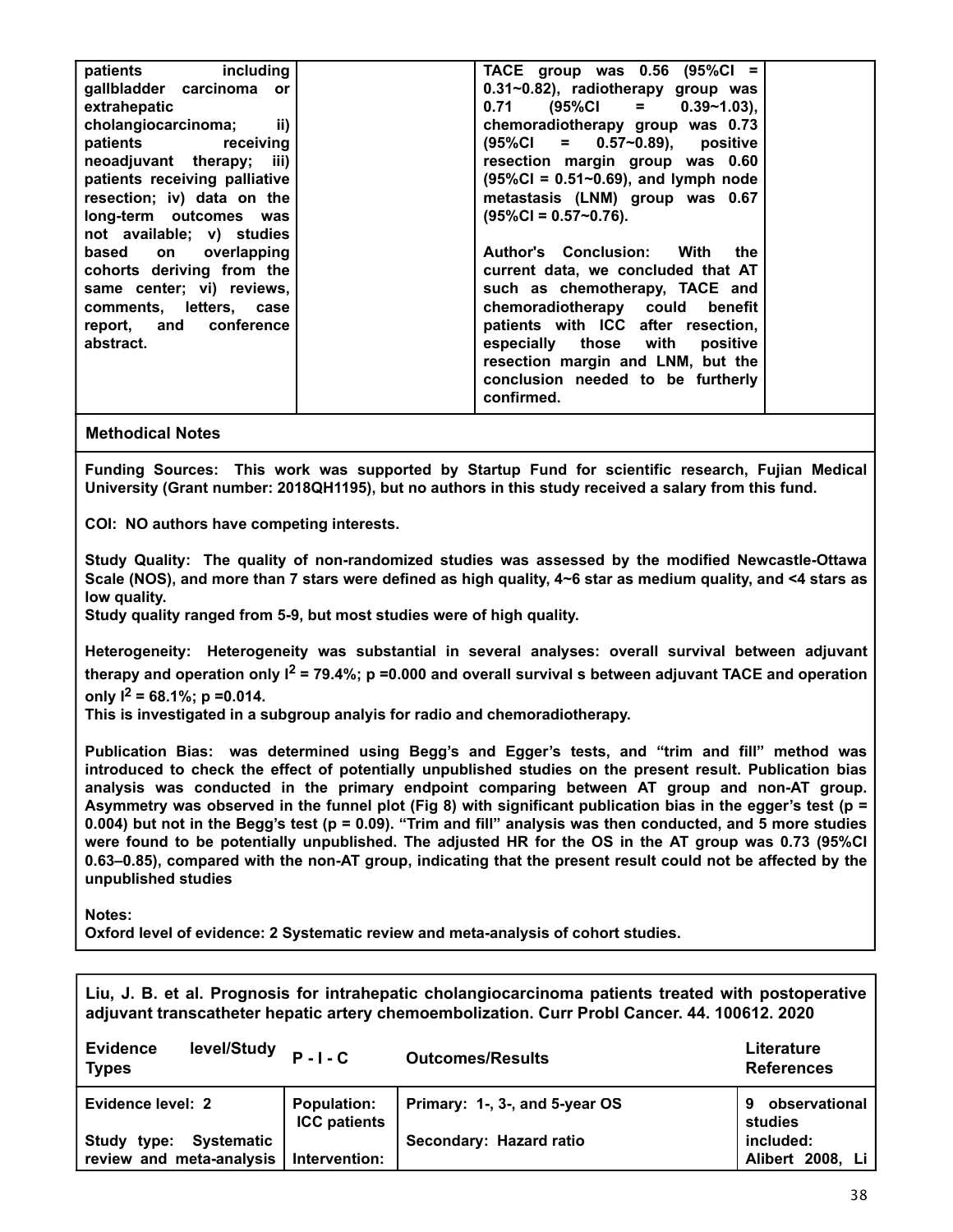| (9 observational studies)          | <b>TACE</b>        | <b>Results:</b><br>Nine controlled clinical trials | A 2016, Li J       |
|------------------------------------|--------------------|----------------------------------------------------|--------------------|
| Databases: Embase, the             |                    | involving 1724 participants were included in       | 2015, Li T 2013,   |
| Library,<br><b>Cochrane</b><br>and | <b>Comparison:</b> | this study; patients came mainly from China,       | 2016,<br>Lu        |
| PubMed.                            | <b>No TACE</b>     | Italy, South Ko- rea, and Germany. In the OS       | <b>Scheuermann</b> |
|                                    |                    | meta-analysis, the 1-year and 3-year OS            | 2013, Shen 2011,   |
| Search period: Inception -         |                    | showed significant heterogeneity, but not          | Wu 2012.           |
| June 18, 2018.                     |                    | the 5-year OS. TACE increased the 1-year OS        |                    |
|                                    |                    | (odds ratio = 2.66, 95% CI: 1.10-6.46) of the      |                    |
| Inclusion Criteria:<br>(1)         |                    | patients with ICC, but the 3- and 5-year OS        |                    |
| <b>ICC</b><br>were reported on     |                    | rates were not significantly increased. The        |                    |
| (case group: ICC patients          |                    | results had no publication bias, but the           |                    |
| treated with TACE; control         |                    | stability was weak. The HR had significant         |                    |
| <b>ICC</b><br>patients<br>group:   |                    | heterogeneity ( $12 = 0\%$ , $P = 0.54$ ). TACE    |                    |
| without<br>treated<br>using        |                    | significantly de- creased the HR of ICC            |                    |
| TACE), (2) were published          |                    | patients (HR = 0.59, 95% CI: 0.48-0.73). The       |                    |
| in the English literature,         |                    | results had no publication bias, and the           |                    |
| and (3) could provide or           |                    | stability was good.                                |                    |
| aid in computation of              |                    |                                                    |                    |
| prognostic data in both            |                    | Author's Conclusion: Treatment with TACE           |                    |
| postoperative<br>the<br>case       |                    | is effective for patients with ICC. Regular        |                    |
| control<br>and<br>groups,          |                    | updating and further research and analysis         |                    |
| including 1-, 3-, and 5-year       |                    | still need to be carried out.                      |                    |
| OS and hazard ratio (HR).          |                    |                                                    |                    |
| <b>Exclusion Criteria:</b><br>(1)  |                    |                                                    |                    |
| they lacked complete data          |                    |                                                    |                    |
| and could not be used for          |                    |                                                    |                    |
| statistical<br>analysis,<br>(2)    |                    |                                                    |                    |
| they were<br>nonoriginal           |                    |                                                    |                    |
| articles, such as reviews,         |                    |                                                    |                    |
| letters, and overviews,            |                    |                                                    |                    |
| and (3) they were repeated         |                    |                                                    |                    |
| publications on the same           |                    |                                                    |                    |
| data. In those cases, only         |                    |                                                    |                    |
| the latest reports or the          |                    |                                                    |                    |
| articles with the complete         |                    |                                                    |                    |
| information<br>were                |                    |                                                    |                    |
| included.                          |                    |                                                    |                    |
|                                    |                    |                                                    |                    |

**Funding Sources: Funding: This study was supported partly by grants from the National Natural Science Foundation of China.**

**COI: No potential conflicts of interest were disclosed.**

**Study Quality: All the selected publications were assessed by quality evaluation criteria for cohort study provided by the Newcastle-Ottawa Scale, including Exposed selection, Comparability, and Outcome, with a full score of 9.**

**). The results showed that the quality scores of the nine articles included were above 5-7 points.**

**Heterogeneity: The heterogeneity test was performed using the Q-test based on chi-square and I 2 statistics. In the OS meta-analysis, the 1-year and 3-year OS showed significant heterogeneity, but not the 5-year OS. The HR had significant heterogeneity (I 2 = 0%, P = 0.54). In the HR analysis no publication bias was found by Egger's test ( t = 1.59, P = 0.25), suggesting that the result was stable.**

**In a sensitivity analysis the combined HR values were reversed, indicating that the results were unstable. No subgroup analysis was performed.**

**Publication Bias: Egger's test was used to test the publication bias. The publication bias was evaluated by Egger's method, and no publication bias was identified (1-year OS, t = 0.23, P = 0.83; 3-year OS, t = 0.29, P = 0.80; and 5-year OS, t = 0.57, P = 0.63), indicating that the results were stable and reliable.**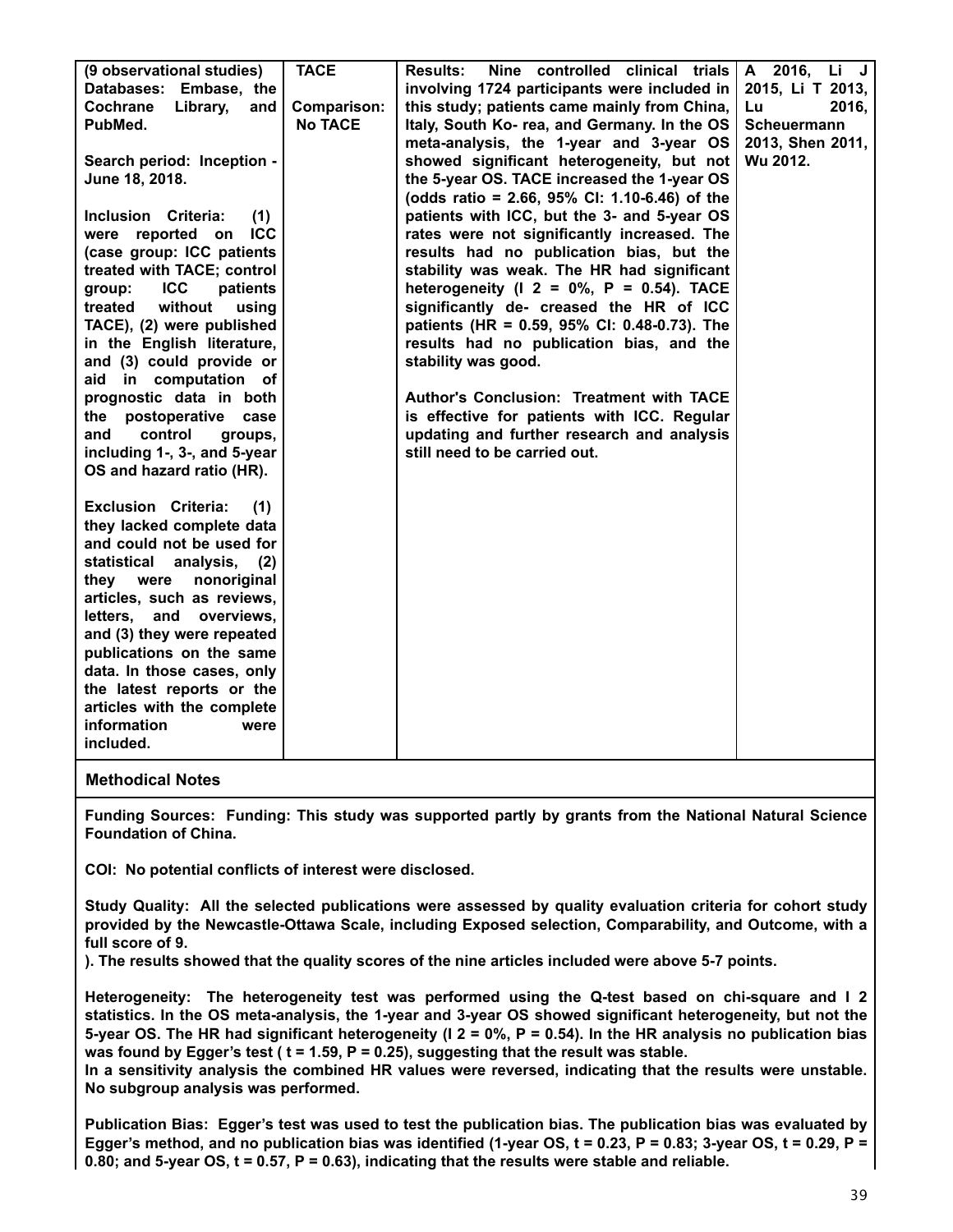#### **Notes:**

**Oxford level of evidence: 2 Systematic review and meta-analysis (9 cohort studies) High heterogeneity was observed. In a sensitivity analysis the combined HR values were reversed, indicating that the results were unstable.**

| Mosconi, C. et al. Transarterial Chemoembolization and Radioembolization for Unresectable<br>Intrahepatic Cholangiocarcinoma-a Systemic Review and Meta-Analysis. Cardiovasc Intervent<br>Radiol. 44. 728-738. 2021                                                                                                                                                                                                                                                                                                                                                                                                                                                                                                                                                                                       |                                                                                                                                         |                                                                                                                                                                                                                                                                                                                                                                                                                                                                                                                                                                                                                                                                                                                                                                                                                                                                                                                                                                                                                                                                                                                                                                                                                                                                                                                                                                                                                                                                                                                                                      |                                                                             |  |  |  |
|-----------------------------------------------------------------------------------------------------------------------------------------------------------------------------------------------------------------------------------------------------------------------------------------------------------------------------------------------------------------------------------------------------------------------------------------------------------------------------------------------------------------------------------------------------------------------------------------------------------------------------------------------------------------------------------------------------------------------------------------------------------------------------------------------------------|-----------------------------------------------------------------------------------------------------------------------------------------|------------------------------------------------------------------------------------------------------------------------------------------------------------------------------------------------------------------------------------------------------------------------------------------------------------------------------------------------------------------------------------------------------------------------------------------------------------------------------------------------------------------------------------------------------------------------------------------------------------------------------------------------------------------------------------------------------------------------------------------------------------------------------------------------------------------------------------------------------------------------------------------------------------------------------------------------------------------------------------------------------------------------------------------------------------------------------------------------------------------------------------------------------------------------------------------------------------------------------------------------------------------------------------------------------------------------------------------------------------------------------------------------------------------------------------------------------------------------------------------------------------------------------------------------------|-----------------------------------------------------------------------------|--|--|--|
| <b>Evidence</b><br>level/Study <b>P-I-C</b><br><b>Types</b>                                                                                                                                                                                                                                                                                                                                                                                                                                                                                                                                                                                                                                                                                                                                               |                                                                                                                                         | <b>Outcomes/Results</b>                                                                                                                                                                                                                                                                                                                                                                                                                                                                                                                                                                                                                                                                                                                                                                                                                                                                                                                                                                                                                                                                                                                                                                                                                                                                                                                                                                                                                                                                                                                              | Literature<br><b>References</b>                                             |  |  |  |
| Evidence level: 3<br>Study type:<br><b>Systemic</b><br><b>Review and Meta-Analysis</b><br>(31 observational studies<br>included).<br>Databases:<br>PubMed and<br>Web of Science databases<br>Search period: Inception - 1<br><b>March 2020</b><br>Inclusion Criteria: "studied<br>of IAT for unresectable ICC,<br>to understand in a timely<br>fashion<br>and<br>causes<br>consequences of different<br><b>indications</b><br>and<br><b>results</b><br>between TACE and TARE,<br>with the final aim to clarify<br>whether one single IAT can<br>superior<br>the<br>to<br>be<br>alternative,<br>evaluating<br>objective response, clinical<br>adverse events and survival<br>оf<br>pooled<br>study<br>the<br>populations for each IAT<br>group identified."<br>Exclusion<br>Criteria:<br>not<br>described. | <b>Population:</b><br><b>Patients with</b><br>unresectable<br>ICC.<br>Intervention:<br><b>TACE</b><br><b>Comparison:</b><br><b>TARE</b> | Primary: Overall survival after IAT was<br>considered as the primary end point.<br>Secondary: Occurrence of clinical adverse<br>including<br>events<br>(not<br>biochemical<br>toxicities) and tumour overall response rate<br>(complete response ? partial response)<br>defined<br>according<br>to the<br>response<br>evaluation criteria in solid tumours.<br>Results: A total of 31 articles (of 793,<br>n.1695 patients) were selected for data<br>extraction, 13 were on TACE (906 patients)<br>and 18 were on TARE (789 patients).<br><b>Clinical and tumour characteristics showed</b><br>moderate heterogeneity between the two<br>groups. The median survival after TACE<br>was 14.2 months while after TARE was 13.5<br>months (95%C.I.: 11.4-16.1). The survival<br>difference was small ( $d = 0.112$ ) at 1 year<br>and negligible at 2 years ( $d = 0.028$ ) and at<br>3 years (d = $0.049$ ). The radiological<br>objective response after TACE was 20.6%<br>and after TARE was $19.3\%$ (d = 0.032).<br>Clinical adverse events occurred in 58.5%<br>after TACE, more frequently than after<br>TARE $(43.0\% , d = 0.314)$ .<br>Author's Conclusion: In conclusion, IATs<br>are promising treatments for improving<br>outcomes for patients with unresectable<br>ICC. To date, TACE and TARE provide<br>similar good outcomes, except for adverse<br>events. Therefore, the decision about<br>techniques is determined by ability to<br>utilize these resources and patient specific<br>factors (liver function or lesion dimension). | 31<br>observational<br><b>studies</b><br>included, see<br>article for list. |  |  |  |
| <b>Methodical Notes</b>                                                                                                                                                                                                                                                                                                                                                                                                                                                                                                                                                                                                                                                                                                                                                                                   |                                                                                                                                         |                                                                                                                                                                                                                                                                                                                                                                                                                                                                                                                                                                                                                                                                                                                                                                                                                                                                                                                                                                                                                                                                                                                                                                                                                                                                                                                                                                                                                                                                                                                                                      |                                                                             |  |  |  |

**Funding Sources: This study was not supported by any funding.**

**COI: The authors declare that they have no conflict of interest.**

**Study Quality: The quality of each selected study was assessed using the Newcastle–Ottawa Scale (NOS) checklist.**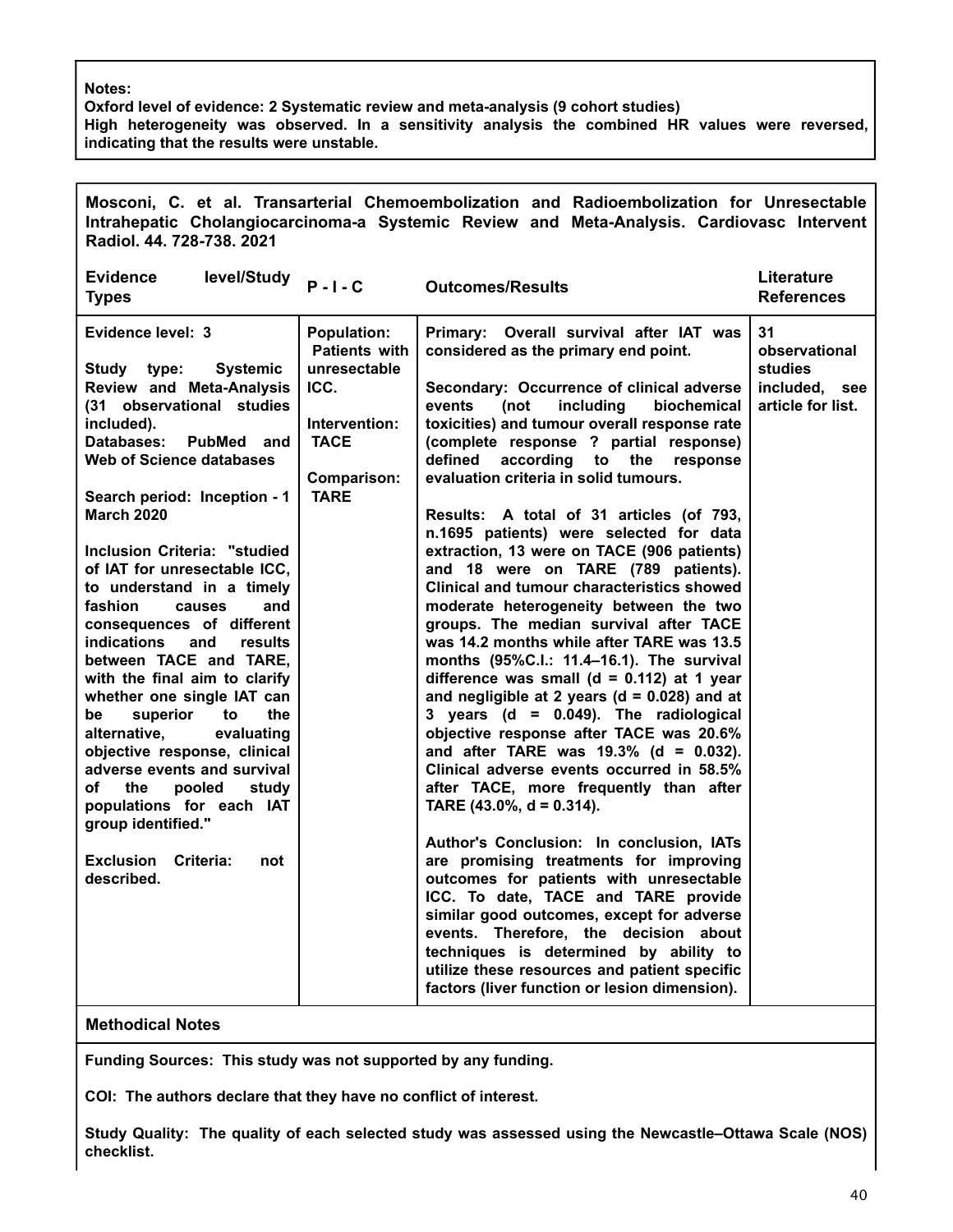**Quality of the included studies ranged from 6-8 out 9.**

**Heterogeneity: "significant heterogeneity would exist both within patients treated either with TACE or TARE when comparing single studies, as well as when comparing the two techniques across all pertinent studies."**

**Publication Bias: Not investigated.**

**Notes:**

**Systematic review and meta-analysis of cohort studies Downgrade to evidence level 3 Lacking description of criteria for inclusion or exclusion. No investigation of publication bias. Substantial heterogeneity in all results limits causal inference and is not investigated by subgroups or sensitivity analysis.**

**Zhen, Y. et al. A pooled analysis of transarterial radioembolization with yttrium-90 microspheres for the treatment of unresectable intrahepatic cholangiocarcinoma. Onco Targets Ther. 12. 4489-4498. 2019**

| <b>Evidence</b><br>level/Study<br><b>Types</b>                                                                                                                                                                                                                                                                                                                                                                                                                                                                                                                                                                                                                                    | $P - I - C$                                                                                                                                             | <b>Outcomes/Results</b>                                                                                                                                                                                                                                                                                                                                                                                                                                                                                                                                                                                                                                                                                                                                                                                                                                                                                                                                                                                                                                                                                                                                                                                                                                                                                                                                                                                                  | Literature<br><b>References</b>                                                                                                                                                                                                                                                                                               |
|-----------------------------------------------------------------------------------------------------------------------------------------------------------------------------------------------------------------------------------------------------------------------------------------------------------------------------------------------------------------------------------------------------------------------------------------------------------------------------------------------------------------------------------------------------------------------------------------------------------------------------------------------------------------------------------|---------------------------------------------------------------------------------------------------------------------------------------------------------|--------------------------------------------------------------------------------------------------------------------------------------------------------------------------------------------------------------------------------------------------------------------------------------------------------------------------------------------------------------------------------------------------------------------------------------------------------------------------------------------------------------------------------------------------------------------------------------------------------------------------------------------------------------------------------------------------------------------------------------------------------------------------------------------------------------------------------------------------------------------------------------------------------------------------------------------------------------------------------------------------------------------------------------------------------------------------------------------------------------------------------------------------------------------------------------------------------------------------------------------------------------------------------------------------------------------------------------------------------------------------------------------------------------------------|-------------------------------------------------------------------------------------------------------------------------------------------------------------------------------------------------------------------------------------------------------------------------------------------------------------------------------|
| Evidence level: 3                                                                                                                                                                                                                                                                                                                                                                                                                                                                                                                                                                                                                                                                 | <b>Population:</b>                                                                                                                                      | <b>Primary: Median OS</b>                                                                                                                                                                                                                                                                                                                                                                                                                                                                                                                                                                                                                                                                                                                                                                                                                                                                                                                                                                                                                                                                                                                                                                                                                                                                                                                                                                                                | 16 cohort studies:                                                                                                                                                                                                                                                                                                            |
| <b>Study</b><br>type:<br><b>Systematic</b><br>review and meta-<br>(16)<br>analysis<br>cohort studies)<br>Databases:<br>the<br><b>Cochrane Library,</b><br>Embase,<br>PubMed, SCI<br><b>Search</b><br>period:<br>Inception<br>to<br>October 2018.<br><b>Inclusion</b><br>Criteria:<br>1.<br>Clinical trials or<br>studies<br>2.<br><b>Studies</b><br>that<br>described<br><b>TARE</b><br>with<br>90Y<br>microspheres in<br>the treatment of<br>unresectable ICC<br><b>Exclusion</b><br>Criteria:<br>$\mathbf 1$ .<br>articles,<br><b>Review</b><br>animal<br>studies,<br>abstracts,<br>case<br>2.<br>reports<br><b>Duplicated</b><br>clinical studies 3.<br>with<br><b>Studies</b> | Patients with<br>unresectable<br>ICC.<br>Intervention:<br><b>TARE</b><br>with<br>90Y<br>microspheres<br><b>Comparison:</b><br>nondescript<br>(non-TARE) | Secondary: Disease control rate (DCR).<br>Results: There were 16 eligible studies included<br>in this pooled analysis. The pooled median overall<br>survival (OS) from 12 studies was 14.3 (95% CI:<br>11.9-17.1) months. Based on Response Evaluation<br>Criteria in Solid Tumors (RECIST), no complete<br>response was reported, and the median of partial<br>response, stable disease and progressive disease<br>were 11.5% (range: 4.8-35.3%), 61.5% (range:<br>42.9–81.3%)<br>and 22.7% (range: 12.5–52.4%)<br>respectively. The pooled disease control rate<br>(DCR) from nine studies was 77.2% (95% CI:<br>70.2-84.2%).<br><b>According</b><br>to<br>the<br>type<br>of<br>microspheres, subgroup analysis was performed,<br>the median OS in the glass microspheres group<br>was 14.0 (95% CI: 9.1-21.4) months, and 14.3 (95%<br>CI: 11.5-17.8) months in the resin microspheres<br>group. The DCR was 77.3% (95% CI: 63.5-91.1%)<br>and 77.4% (95% CI: 66.8-87.9%) in the glass and<br>resin microspheres groups respectively. Most of<br>the side effects reported in the included studies<br>were mild and did not require intervention.<br>Author's<br><b>Conclusion:</b><br><b>TARE</b><br>with<br>90Y<br>microspheres is safe and effective for patients<br>with unresectable ICC with acceptable side<br>effects. And it seems that the type of microsphere<br>has no influence on therapeutic efficacy. | <b>Saxena</b><br>2010,<br>2016,<br><b>Mosconi</b><br>Rafi 2013, Mouli<br>2013,<br>Hoffmann<br>2012,<br>Jia<br>2017,<br>Soydal<br>2016,<br><b>Swinburne</b><br>2017,<br><b>Reimer</b><br>2018,<br>Orwat<br>2017,<br>Paprottka<br>2017,<br>Gangi<br>2018,<br><b>Filippi</b><br>2015,<br><b>Beuzit</b><br>2016,<br>Camacho 2014. |
| 10<br>than<br>fewer                                                                                                                                                                                                                                                                                                                                                                                                                                                                                                                                                                                                                                                               |                                                                                                                                                         |                                                                                                                                                                                                                                                                                                                                                                                                                                                                                                                                                                                                                                                                                                                                                                                                                                                                                                                                                                                                                                                                                                                                                                                                                                                                                                                                                                                                                          |                                                                                                                                                                                                                                                                                                                               |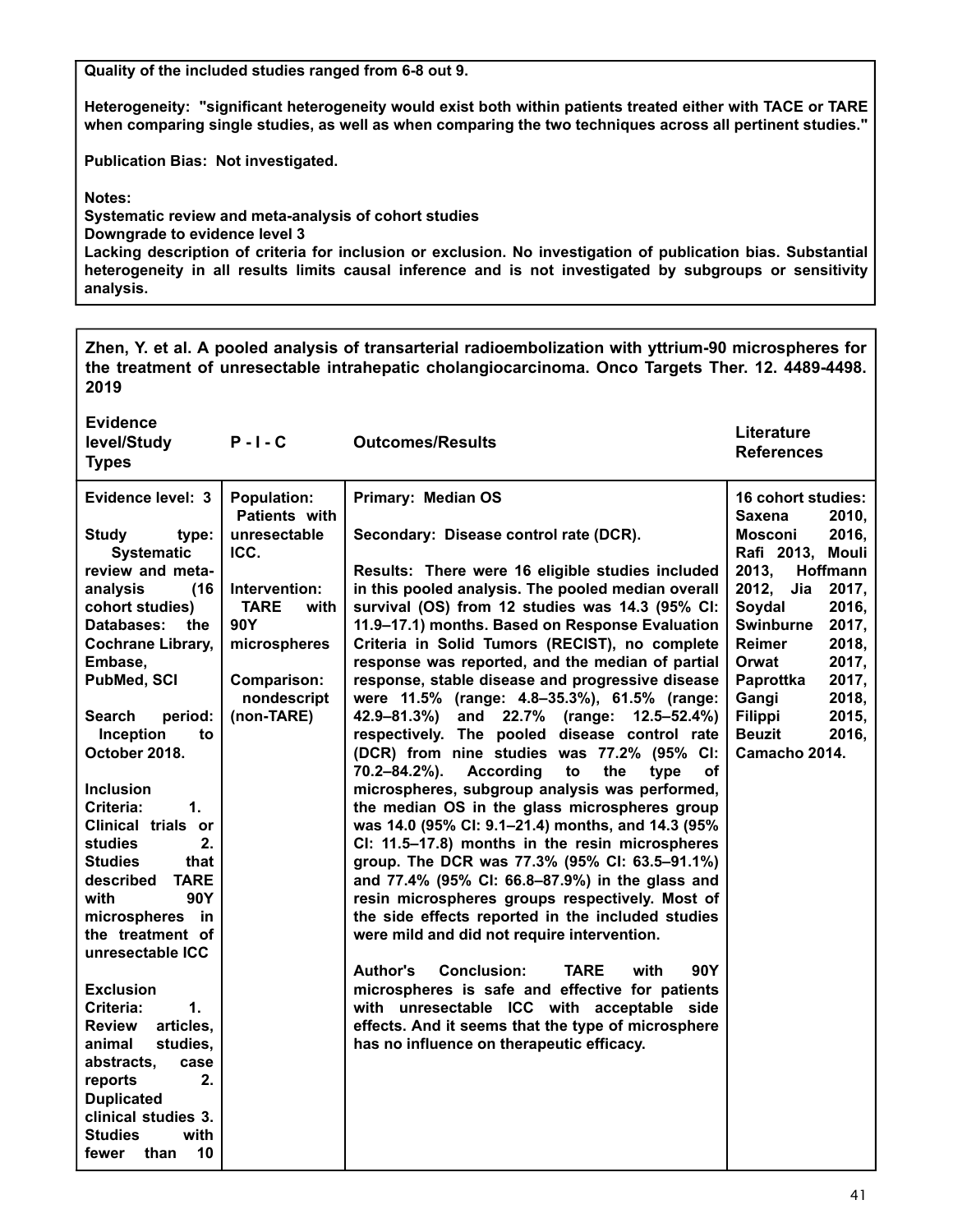| cases                                                                                                                                                                                                                                                      |  |  |  |  |
|------------------------------------------------------------------------------------------------------------------------------------------------------------------------------------------------------------------------------------------------------------|--|--|--|--|
| <b>Methodical Notes</b>                                                                                                                                                                                                                                    |  |  |  |  |
| <b>Funding Sources: not described.</b>                                                                                                                                                                                                                     |  |  |  |  |
| COI: The authors report no conflicts of interest in this work.                                                                                                                                                                                             |  |  |  |  |
| Study Quality: The quality of the studies was independently evaluated by two reviewers based on the<br>Downs and Black quality assessment checklist.<br>Study quality was evaluated but not reported or discussed.                                         |  |  |  |  |
| Heterogeneity: Mild and moderate heterogeneity was shown in pooled median OS and DCR. These<br>estimates were robust in the sensitivity analysis.                                                                                                          |  |  |  |  |
| Publication Bias: An Egger test was used to assess publication bias, and Metaninf was used for sensitivity<br>analysis, a two-sided P<0.05 was regarded as significant. No significant publication bias was identified in<br>pooled analysis.              |  |  |  |  |
| Notes:<br>Oxford level of evidence: 2 Systematic review and meta-analysis of cohort studies<br>Downgrade to evidence level 3:<br>Lacking definition of criteria for inclusion or exclustion. Study quality was evaluated but not reported or<br>discussed. |  |  |  |  |

#### *OXFORD (2011) Appraisal Sheet: RCT: 1 Bewertung(en)*

**Edeline, J. et al. Radioembolization Plus Chemotherapy for First-line Treatment of Locally Advanced Intrahepatic Cholangiocarcinoma: A Phase 2 Clinical Trial. JAMA Oncol. 6. 51-59. 2020 Population Intervention - Comparison Outcomes/Results Evidence level: 3 Study type: Phase 2 clinical trial Number of Patient: 41 Recruitung Phase: patients were aged 18 years or older, had unresectable ICC. Inclusion Criteria: e patients were aged 18 years or older, had unre- sectable ICC, a measurable lesion (≥2 cm), either noncirrhotic liver or cirrhosis with Child-Pugh score less than B8 (a score ofliver function in which lower scores indicate better liver function), Eastern Cooperative Oncology Group performance status of 0 or 1, no or limited extrahepatic disease (limited Intervention: Concomitant first-line chemotherapy with cisplatin, 25 mg/m2, and gemcitabine, 1000 mg/m2 (gemcitabine reduced to 300 mg/m2 for the cycles just before and after SIRT), on days 1 and 8 of a 21 day cycle for 8 cycles. Selective internal radiotherapy was administered during cycle 1 (1 hemiliver disease) or cycles 1 and 3 (disease involving both hemilivers) using glass Y90 microspheres. Comparison: - Primary: Response rate at 3 months according to Response Evaluation Criteria in Solid Tumors (RECIST) 1.1. Secondary: Toxic effects, progression-free survival, overall survival, disease control rate, and response rate according to Choi criteria. Results: Of 41 patients included in the study, 26 (63%) were male, with a mean (SD) age of 64.0 (10.7) years. Response rate according to RECIST was 39% (90% CI, 26%-53%) at 3 months according to local review and was confirmed at 41% as best response by central review; disease control rate was 98%. According to Choi criteria, the response rate was 93%. After a median follow-up of 36 months (95% CI, 26-52 months), median progressionfree survival was 14 months (95% CI, 8-17 months), with progression-free survival rates of 55% at 12 months and 30% at 24 months. Median overall survival was 22 months (95% CI, 14-52 months), with overall survival rates of 75% at 12 months and 45% at 24 months. Of 41**